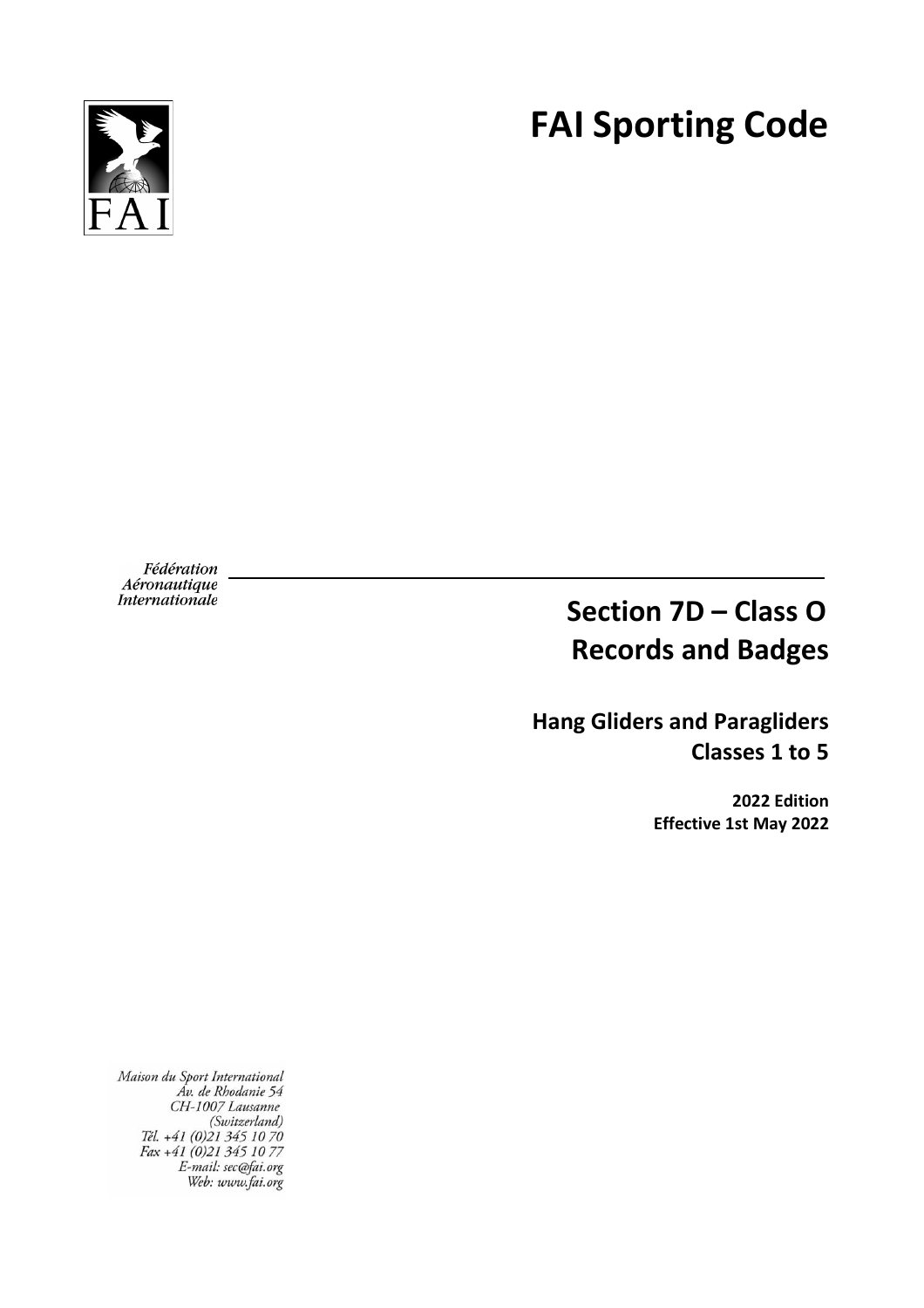#### **FEDERATION AERONAUTIQUE INTERNATIONALE MSI - Avenue de Rhodanie 54 – CH-1007 Lausanne – Switzerland**

#### Copyright 2022

All rights reserved. Copyright in this document is owned by the Fédération Aéronautique Internationale (FAI). Any person acting on behalf of the FAI or one of its Members is hereby authorised to copy, print, and distribute this document, subject to the following conditions:

#### **1. The document may be used for information only and may not be exploited for commercial purposes.**

#### **2. Any copy of this document or portion thereof must include this copyright notice.**

**3. Regulations applicable to air law, air traffic and control in the respective countries are reserved in any event. They must be observed and, where applicable, take precedence over any sport regulations**

Note that any product, process or technology described in the document may be the subject of other Intellectual Property rights reserved by the Fédération Aéronautique Internationale or other entities and is not licensed hereunder.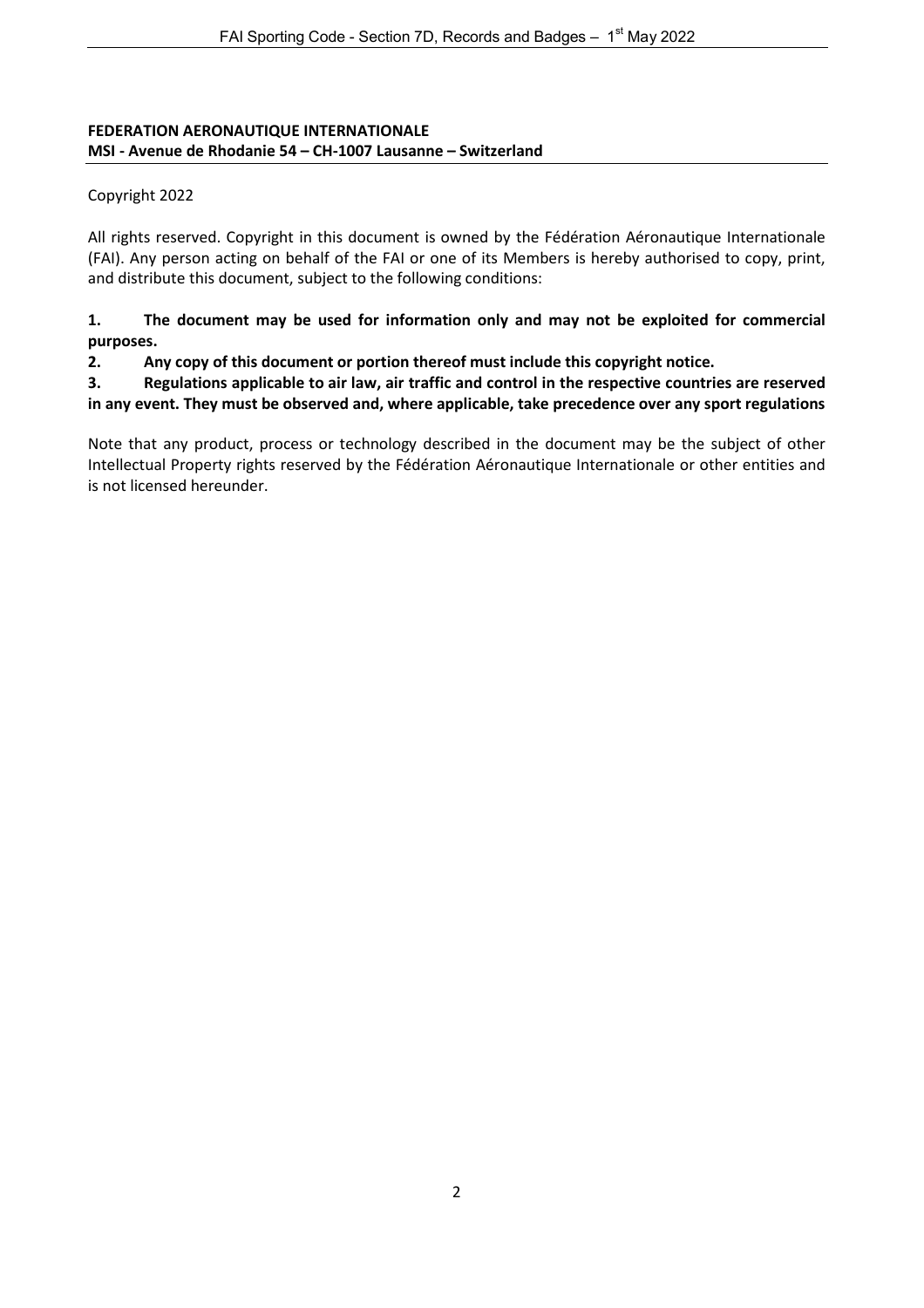#### **RIGHTS TO FAI INTERNATIONAL SPORTING EVENTS**

All international sporting events organised wholly or partly under the rules of the Fédération Aéronautique Internationale (FAI) Sporting Code[1](#page-2-0) are termed *FAI International Sporting Events*[2](#page-2-1). Under the FAI Statutes<sup>[3](#page-2-2)</sup>, FAI owns and controls all rights relating to FAI International Sporting Events. FAI Members<sup>[4](#page-2-3)</sup> shall, within their national territories<sup>[5](#page-2-4)</sup>, enforce FAI ownership of FAI International Sporting Events and require them to be registered in the FAI Sporting Calendar[6.](#page-2-5)

An event organiser who wishes to exploit rights to any commercial activity at such events shall seek prior agreement with FAI. The rights owned by FAI which may, by agreement, be transferred to event organisers include, but are not limited to advertising at or for FAI events, use of the event name or logo for merchandising purposes and use of any sound, image, program and/or data, whether recorded electronically or otherwise or transmitted in real time. This includes specifically all rights to the use of any material, electronic or other, including software, that forms part of any method or system for judging, scoring, performance evaluation or information utilised in any FAI International Sporting Event[7](#page-2-6).

Each FAI Air Sport Commission<sup>[8](#page-2-7)</sup> may negotiate agreements, with FAI Members or other entities authorised by the appropriate FAI Member, for the transfer of all or parts of the rights to any FAI International Sporting Event (except World Air Games events<sup>9</sup>) in the discipline<sup>10</sup>, for which it is responsible<sup>[11](#page-2-10)</sup> or waive the rights. Any such agreement or waiver, after approval by the appropriate Air Sport Commission President, shall be signed by FAI Officers<sup>[12](#page-2-11)</sup>.

Any person or legal entity that accepts responsibility for organising an FAI Sporting Event, whether or not by written agreement, in doing so also accepts the proprietary rights of FAI as stated above. Where no transfer of rights has been agreed in writing, FAI shall retain all rights to the event. Regardless of any agreement or transfer of rights, FAI shall have, free of charge for its own archival and/or promotional use, full access to any sound and/or visual images of any FAI Sporting Event. The FAI also reserves the right to arrange at its own expense for any and all parts of any event to be recorded.

<span id="page-2-11"></span><span id="page-2-10"></span><span id="page-2-9"></span><span id="page-2-8"></span><span id="page-2-7"></span><span id="page-2-6"></span><span id="page-2-5"></span><span id="page-2-4"></span><span id="page-2-3"></span><span id="page-2-2"></span><span id="page-2-1"></span><span id="page-2-0"></span>

| 1              |                                                         |  |
|----------------|---------------------------------------------------------|--|
| 2              | FAI Sporting Code, Gen. Section, Chapter 4,  para 4.1.2 |  |
| 3              |                                                         |  |
| 4              |                                                         |  |
| 5              |                                                         |  |
| 6              |                                                         |  |
| $\overline{7}$ |                                                         |  |
| 8              |                                                         |  |
| 9              | FAI Sporting Code, Gen. Section, Chapter 4,  para 4.1.5 |  |
| 10             | FAI Sporting Code, Gen. Section, Chapter 7,  para 2.2.  |  |
| 11             |                                                         |  |
| 12             |                                                         |  |

 $\overline{a}$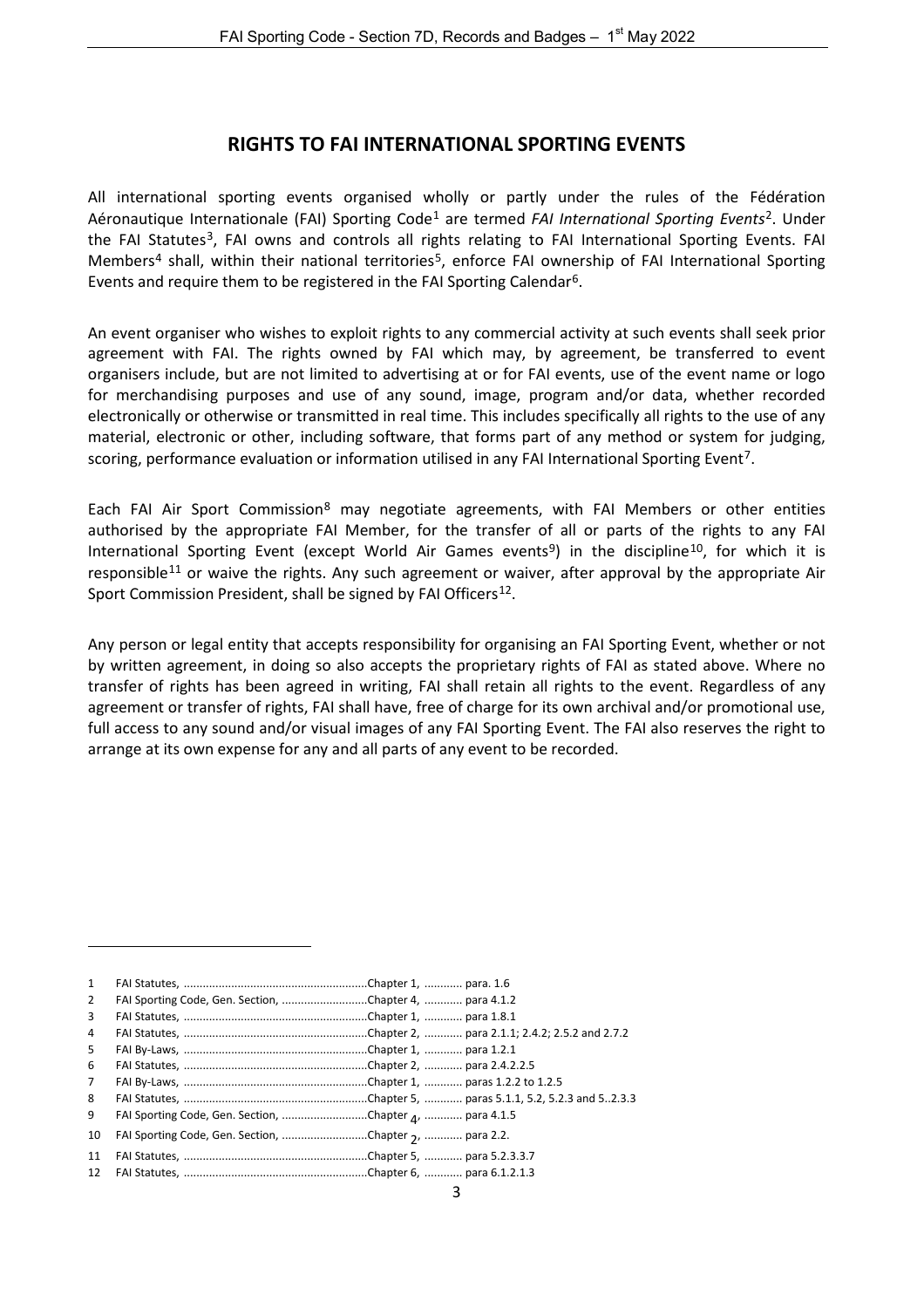#### **Editor's Note:**

The FAI Sporting Code for Hang Gliding (hang gliders and paragliders) consists of the General Section and Section 7 combined. Section 7 consists of this section and the relevant discipline subsection. In cases of doubt, consult the General Section to establish the principles before applying the specific rules which appear in Section 7.

Hang gliding (hang gliding and paragliding) is a sport in which both men and women participate. Throughout this document the words "he", "him" or "his" are intended to apply equally to either sex unless it is specifically stated otherwise.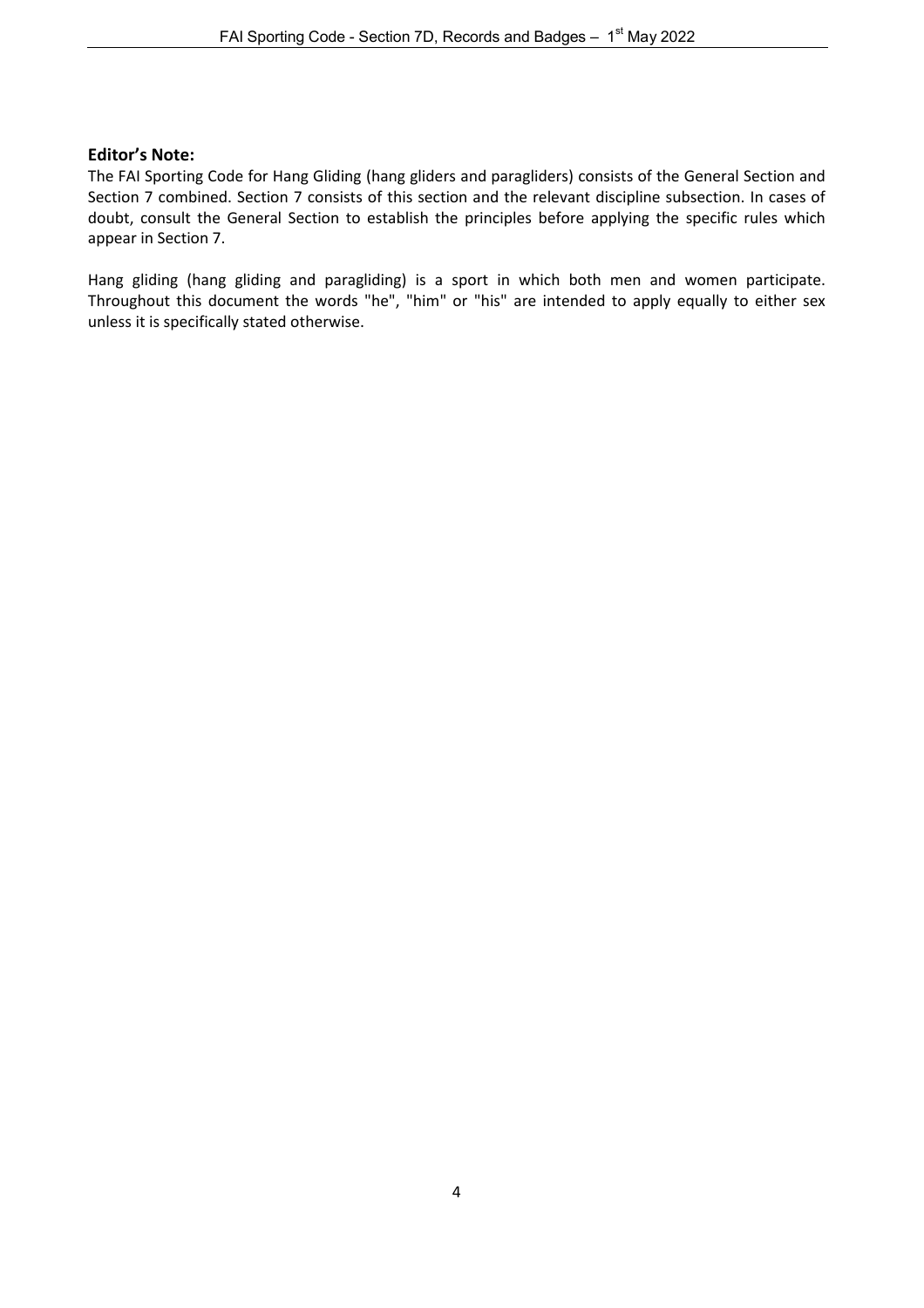# Table of Contents

| 1. |        |          |                                                                                |  |
|----|--------|----------|--------------------------------------------------------------------------------|--|
|    | 1.1.   |          |                                                                                |  |
|    | 1.2.   |          |                                                                                |  |
|    | 1.3.   |          |                                                                                |  |
|    | 1.4.   |          |                                                                                |  |
|    | 1.4.1. |          |                                                                                |  |
|    |        | 1.4.1.1. |                                                                                |  |
|    |        | 1.4.1.2. |                                                                                |  |
|    | 1.4.2. |          |                                                                                |  |
|    |        | 1.4.2.1. |                                                                                |  |
|    | 1.4.3. |          |                                                                                |  |
|    | 1.4.4. |          |                                                                                |  |
|    |        | 1.4.4.1. | A powered hang glider or paraglider for Delta or Paragliding badges 10         |  |
|    |        | 1.4.4.2. | A powered hang glider or paraglider to claim Continental or World hang gliding |  |
|    |        | records  | 10                                                                             |  |
|    | 1.5.   |          |                                                                                |  |
|    | 1.5.1. |          |                                                                                |  |
|    | 1.5.2. |          |                                                                                |  |
|    | 1.5.3. |          |                                                                                |  |
|    | 1.5.4. |          |                                                                                |  |
|    | 1.5.5. |          |                                                                                |  |
|    |        | 1.5.5.1. |                                                                                |  |
|    |        | 1.5.5.2. |                                                                                |  |
|    |        | 1.5.5.3. |                                                                                |  |
|    |        | 1.5.5.4. |                                                                                |  |
|    |        | 1.5.5.5. |                                                                                |  |
|    |        | 1.5.5.6. |                                                                                |  |
|    |        | 1.5.5.7. |                                                                                |  |
|    |        | 1.5.5.8. |                                                                                |  |
|    | 1.5.6. |          |                                                                                |  |
|    |        | 1.5.6.1. |                                                                                |  |
|    |        | 1.5.6.2. |                                                                                |  |
|    |        | 1.5.6.3. |                                                                                |  |
|    | 1.5.7. |          |                                                                                |  |
|    |        | 1.5.7.1. |                                                                                |  |
|    |        | 1.5.7.2. |                                                                                |  |
|    |        | 1.5.7.3. |                                                                                |  |
|    |        | 1.5.7.4. |                                                                                |  |
|    |        | 1.5.7.5. |                                                                                |  |
|    |        |          |                                                                                |  |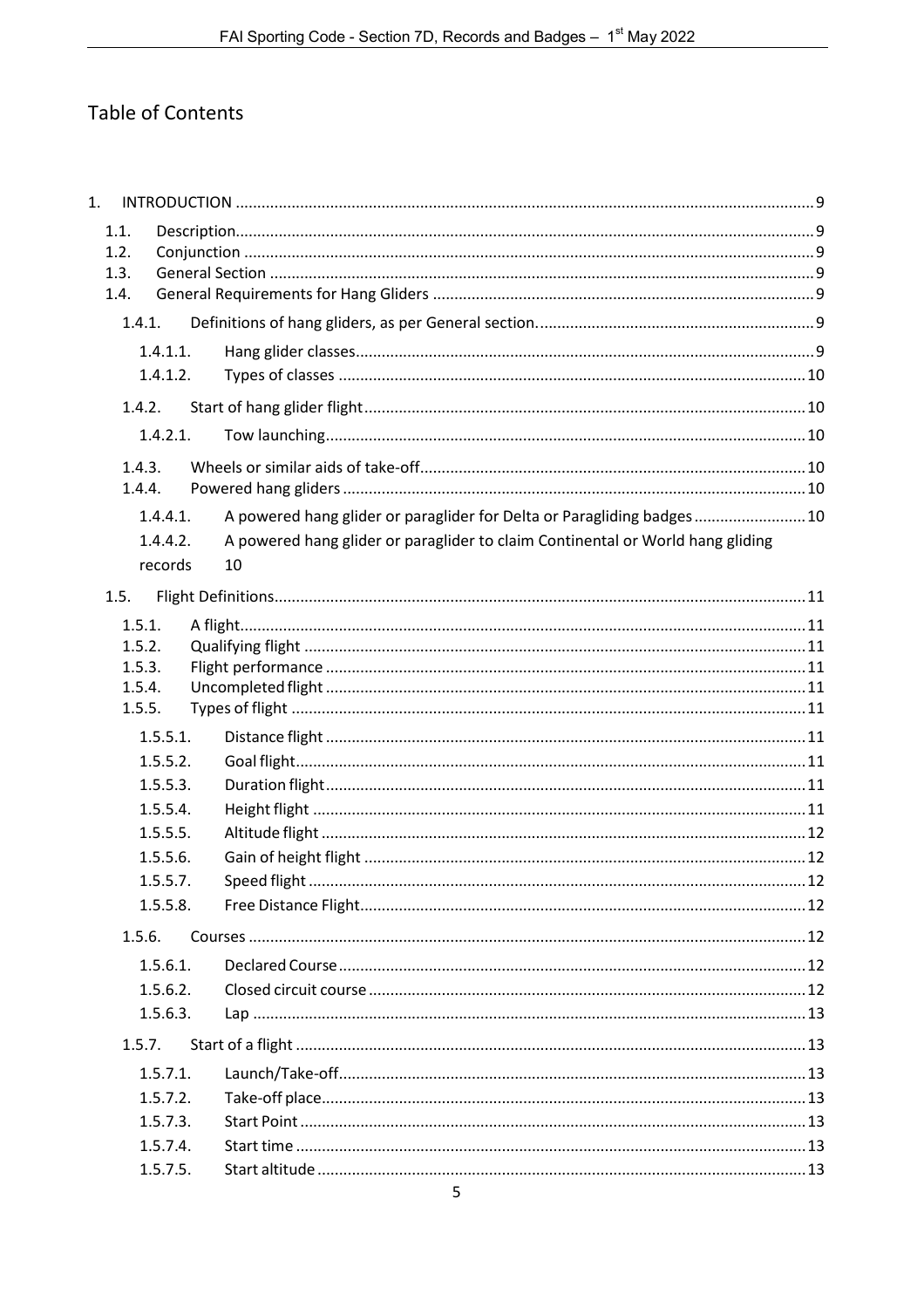|                    | 1.5.7.6.   |  |
|--------------------|------------|--|
|                    | 1.5.7.7.   |  |
|                    | 1.5.7.8.   |  |
|                    | 1.5.7.9.   |  |
| 1.5.8.             |            |  |
|                    | 1.5.8.1.   |  |
|                    | 1.5.8.2.   |  |
| 1.5.9.             |            |  |
| 1.5.10.            |            |  |
| 1.5.11.            |            |  |
| 1.5.12.            |            |  |
|                    | 1.5.12.1.  |  |
|                    | 1.5.12.2.  |  |
|                    | 1.5.12.3.  |  |
|                    | 1.5.12.4.  |  |
|                    | 1.5.13.    |  |
|                    | 1.5.13.1.  |  |
|                    | 1.1.1.1.1. |  |
|                    | 1.1.1.1.2. |  |
|                    | 1.5.13.2.  |  |
|                    | 1.5.13.3.  |  |
|                    | 1.5.14.    |  |
| 2.                 |            |  |
| 2.1.               |            |  |
| 2.2.               |            |  |
| 2.2.1.             |            |  |
| 2.2.2              |            |  |
| 2.2.3.             |            |  |
| 2.2.4.             |            |  |
| 2.2.5.             |            |  |
| 2.2.6.             |            |  |
| 2.2.7.             |            |  |
| 2.2.8.             |            |  |
| 2.2.9.             |            |  |
| 2.2.10.            |            |  |
| 2.2.11.<br>2.2.12. |            |  |
| 2.2.13.            |            |  |
| 2.3.               |            |  |
| 2.4.               |            |  |
| 2.5.               |            |  |
|                    |            |  |
| 3.                 |            |  |
| 3.1.               |            |  |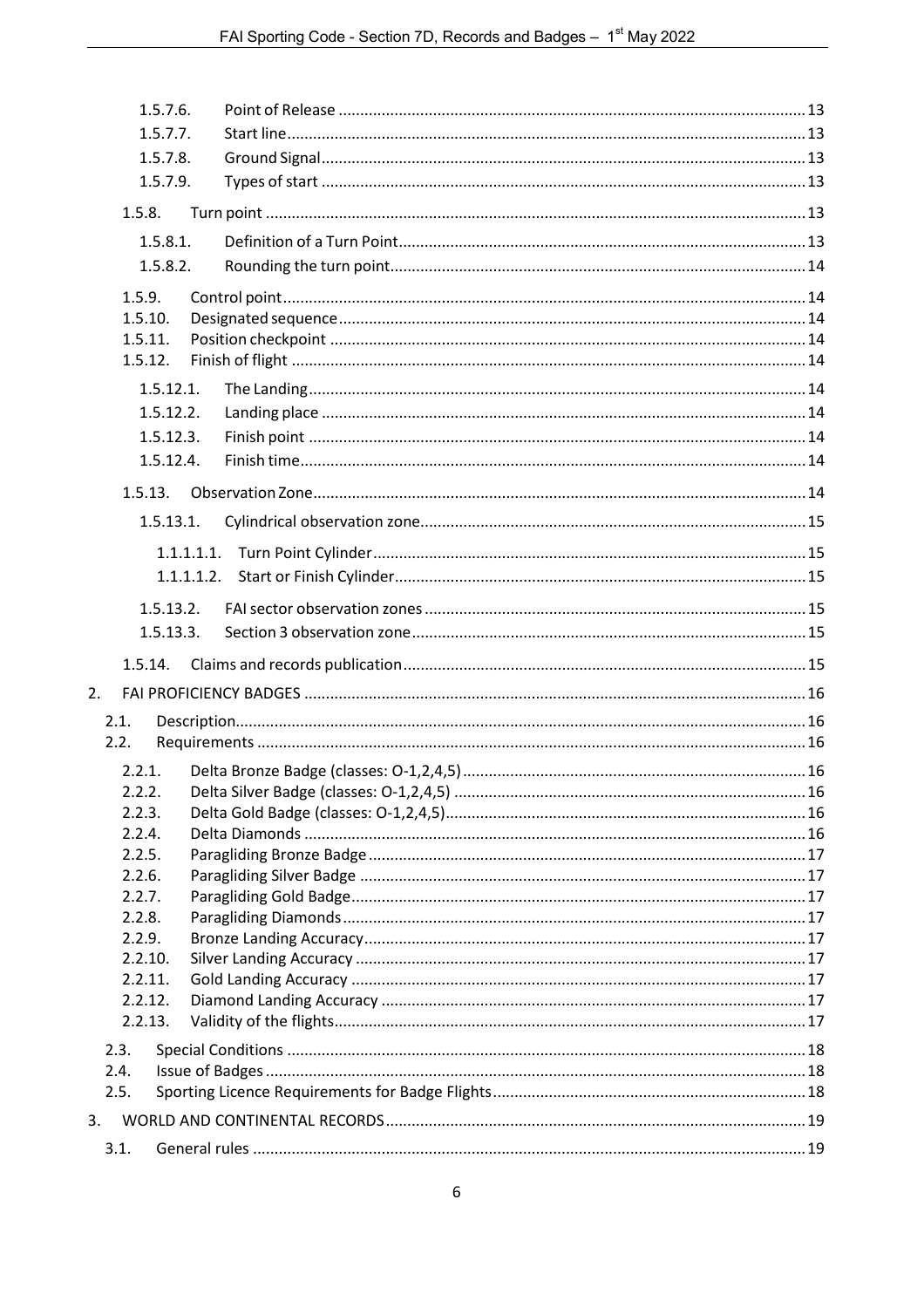|      | 3.1.1.<br>3.1.2.           |  |
|------|----------------------------|--|
| 3.2. |                            |  |
|      | 3.2.1.<br>3.2.2.<br>3.2.3. |  |
|      | 3.2.3.1.                   |  |
|      | 3.2.4.                     |  |
|      | 3.2.4.1.                   |  |
|      | 3.2.4.2.                   |  |
|      | 3.2.4.3.                   |  |
|      | 3.2.4.4.                   |  |
|      | 3.2.5.                     |  |
| 3.3. |                            |  |
|      | 3.3.1.                     |  |
|      | 3.3.2.                     |  |
|      | 3.3.2.1.                   |  |
|      | 3.3.2.2.                   |  |
|      | 3.3.2.3.                   |  |
|      | 3.3.3.                     |  |
|      | 3.3.4.                     |  |
| 3.4. |                            |  |
|      | 3.4.1.                     |  |
|      | 3.4.2.                     |  |
|      | 3.4.3.                     |  |
|      | 3.4.3.1.                   |  |
|      | 3.4.3.2.                   |  |
|      | 3.4.3.3.                   |  |
| 3.5. |                            |  |
|      | 3.5.1.                     |  |
|      | 3.5.2.<br>3.5.3.           |  |
|      | 3.5.4.                     |  |
|      | 3.5.4.1.                   |  |
|      | 3.5.4.2.                   |  |
| 4.   |                            |  |
| 5.   |                            |  |
| 5.1. |                            |  |
| 5.2. |                            |  |
|      | 5.2.1.                     |  |
|      | 5.2.2.                     |  |
|      | 5.2.3.                     |  |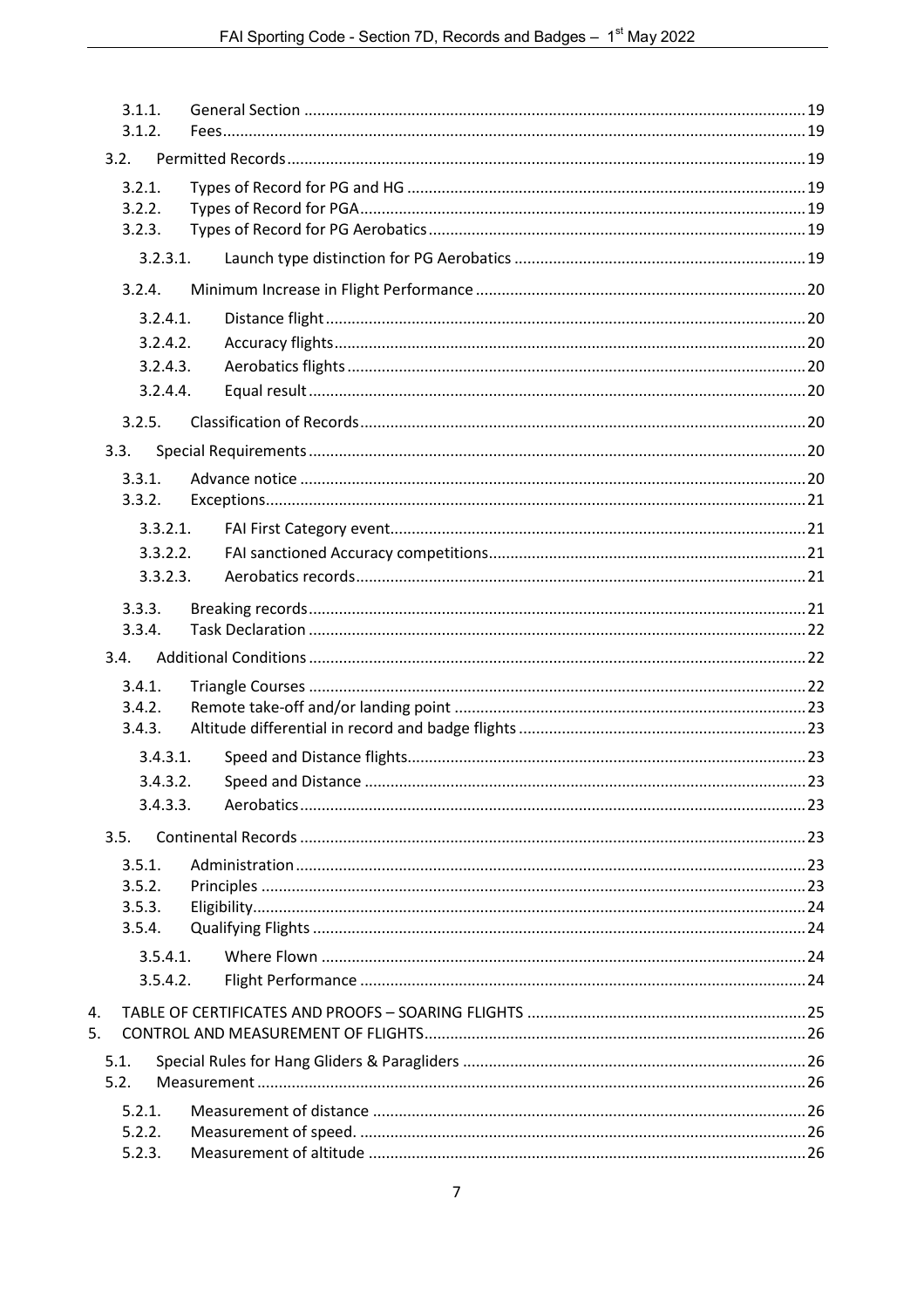| 5.2.4.<br>5.2.5.<br>5.2.6.<br>5.2.7. |  |
|--------------------------------------|--|
| 5.3.<br>5.4.                         |  |
| 5.4.1.                               |  |
| 5.4.1.1.                             |  |
| 5.4.1.2.                             |  |
| 5.4.2.                               |  |
| 5.4.2.1.                             |  |
| 5.4.3.                               |  |
| 5.4.4.                               |  |
| 5.4.5.                               |  |
| 6.                                   |  |
| 6.1.                                 |  |
| 6.1.1.                               |  |
| 6.1.2.                               |  |
| 7.                                   |  |
| 7.1.                                 |  |
| 7.2.                                 |  |
| 8.                                   |  |
| 8.1.                                 |  |
| 8.2.                                 |  |
| 8.3.                                 |  |
| 8.4.<br>8.5.                         |  |
| 8.6.                                 |  |
| 9.                                   |  |
| 10.                                  |  |
| 10.1.                                |  |
| 10.2.                                |  |
| 10.3.                                |  |
| 11.                                  |  |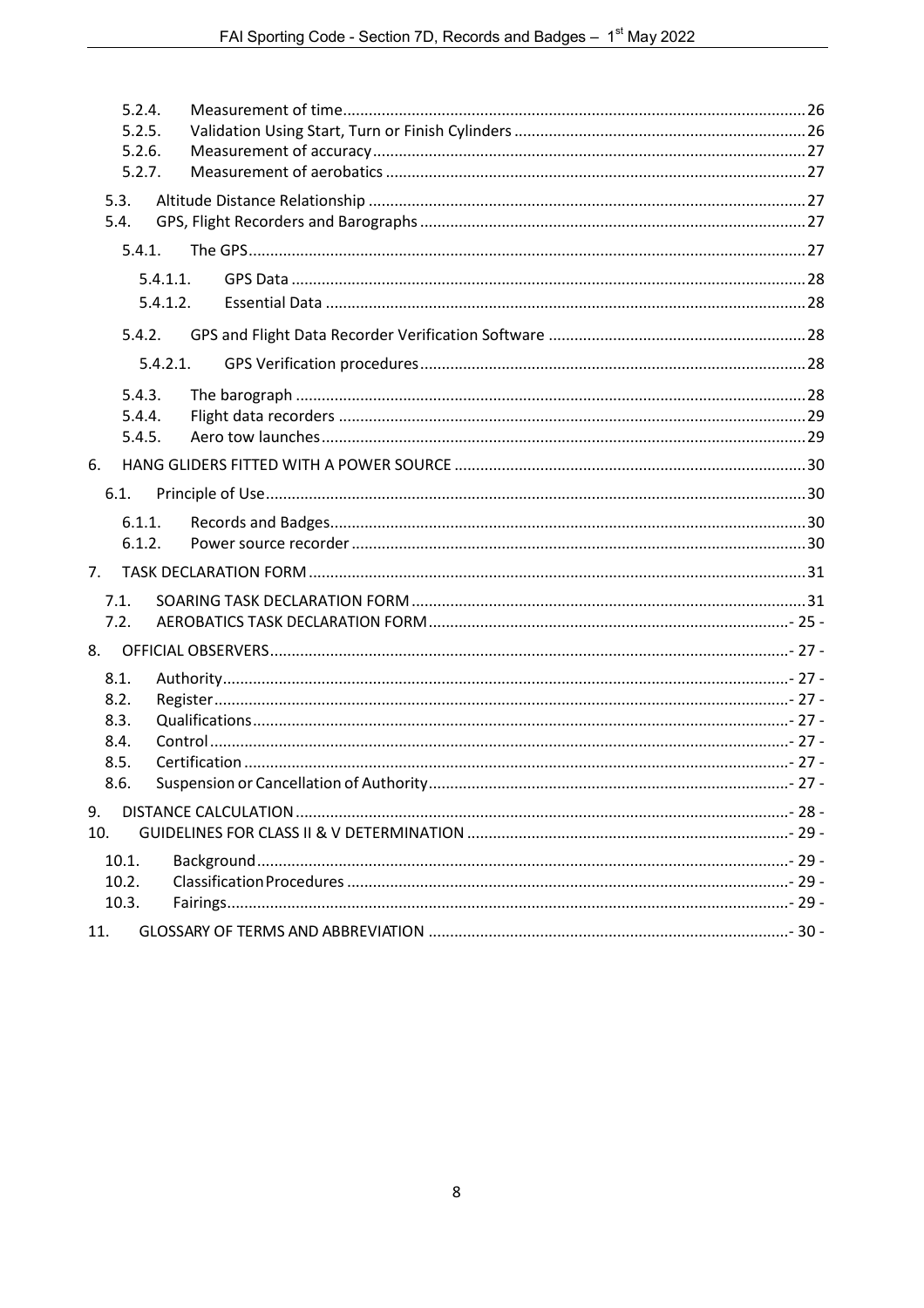# **1. INTRODUCTION**

# <span id="page-8-1"></span><span id="page-8-0"></span>*1.1. Description*

Section 7 of the Sporting Code deals with records, proficiency badges, World and Continental Championships for hang gliders and paragliders in all classes.

# <span id="page-8-2"></span>*1.2. Conjunction*

Section 7 is to be used in conjunction with the General Section (GS) of the Sporting Code. In the event of ambiguity the General Section takes precedence. For ease of reading and to allow the various disciplines covered by Section 7 to develop individually it is split into multiple sub-sections:

Discipline specific subsection:

Common. Common rules and recommendations for all Category 1 and Category 2 events across all Hang gliding and Paragliding disciplines.

7A. Hang Gliding (Classes 1, 2, 4, 5) and Paragliding (Class 3) Cross Country.

- 7B. Paragliding (Class 3) Aerobatics.
- 7C. Paragliding (Class 3) Accuracy.
- 7D. Records and Badges (all Classes).

Note: Separate sub-sections may be created in future for sub-disciplines such as aerobatics and speed gliding if a regular and viable sequence of Category 1 events develops.

# <span id="page-8-3"></span>*1.3. General Section*

The following subjects are detailed in the General Section.

| FAI authority - responsibilities | (Chapter 1)                                                                                               |
|----------------------------------|-----------------------------------------------------------------------------------------------------------|
| Definitions                      | (Chapter 2)                                                                                               |
| Penalties - protests             | (Chapter 5)                                                                                               |
| Sporting Licences<br>(Chapter 8) |                                                                                                           |
| Appeals before FAI               | (Chapter 9)                                                                                               |
|                                  | The General Section also contains the general principles for the following:                               |
| <b>Sporting Events</b>           | (3)                                                                                                       |
| Observers and Officials          | (4)                                                                                                       |
| World Records                    | (6)                                                                                                       |
| Flight Measurement and Control   |                                                                                                           |
|                                  | This Section 7D deals with details of these subjects, which are specific to hang gliders and paragliders. |

# <span id="page-8-4"></span>*1.4. General Requirements for Hang Gliders*

#### <span id="page-8-5"></span>**1.4.1. Definitions of hang gliders, as per General section.**

<span id="page-8-6"></span>A glider capable of being carried, foot launched and landed solely by the use of the pilot's legs.

#### 1.4.1.1. Hang glider classes

**Class 1**: Hang gliders having a rigid primary structure with pilot weight-shift as the sole method of control, and which are able to demonstrate consistent ability to safely take-off and land in nil-wind conditions. Subsidiary controls affecting trim and/or drag are permitted, but only if they operate symmetrically.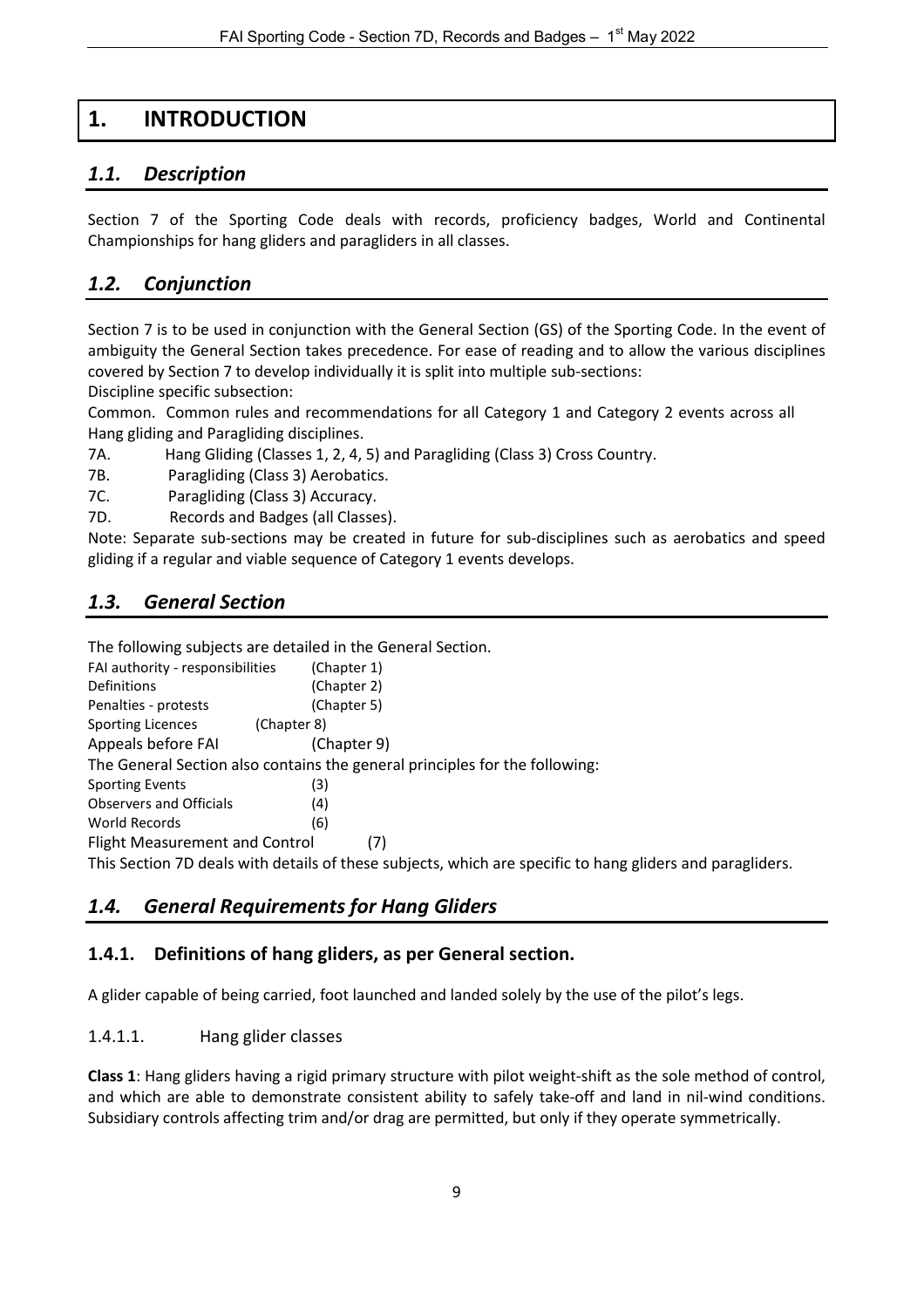**Class 2**: Hang gliders having a rigid primary structure with movable aerodynamic surfaces as the primary method of control, and which are able to demonstrate consistent ability to safely take-off and land in nilwind conditions.

**Class 3**: Hang gliders having no rigid primary structure (paragliders), and which are able to demonstrate consistent ability to safely take-off and land in nil-wind conditions.

**Class 4**: Hang gliders that are unable to demonstrate consistent ability to safely take-off and/or land in nilwind conditions, but otherwise are capable of being launched and landed by the use of the pilots legs.

**Class 5**: Hang gliders having a rigid primary structure with movable aerodynamic surfaces as the primary method of control in the role axis and which are able to demonstrate consistent ability to safely take-off and land in nil-wind conditions. No pilot fairings are permitted. No pilot surrounding structures are permitted, apart from a harness and control frame.

Note: Pilot fairings are defined in 10.3 below.

Note: For the purposes of demonstration, "nil-wind" shall mean a headwind of less than 1 m/s (3.6 km/h; 2.2 mph).

### <span id="page-9-0"></span>1.4.1.2. Types of classes

For record purposes there are five classes: 1, 2, 3, 4 and 5. Class 5 gliders may set records in both Class 2 and Class 5.

# <span id="page-9-1"></span>**1.4.2. Start of hang glider flight**

A hang glider flight shall start by foot launch from a hill or by means of mechanical equipment (aero-tow, winch launch, etc.) except that:

#### <span id="page-9-2"></span>1.4.2.1. Tow launching

For competitions where launching is by tow, wheels, including those which are dropped immediately after take- off, may be permitted by the organisers provided it can be demonstrated that the hang glider complies with [1.4.1.](#page-8-5)

# <span id="page-9-3"></span>**1.4.3. Wheels or similar aids of take-off**

Wheels or similar aids to take-off and landing are permitted for permanently disabled pilots, provided that non- disabled pilots can fly the glider without them.

# <span id="page-9-4"></span>**1.4.4. Powered hang gliders**

<span id="page-9-5"></span>1.4.4.1. A powered hang glider or paraglider for Delta or Paragliding badges

A powered hang glider or paraglider may be used to obtain Delta or Paragliding badges provided it complies with [1.4.1](#page-8-5) and there is proof that the power source was not operated during the qualifying part of the flight performance.

<span id="page-9-6"></span>1.4.4.2. A powered hang glider or paraglider to claim Continental or World hang gliding records

A powered hang glider or paraglider may be used to claim Continental or World hang gliding records provided that it complies with 1.4.1 and there is proof that the power source was stopped prior to the start point and was not capable of being restarted in flight.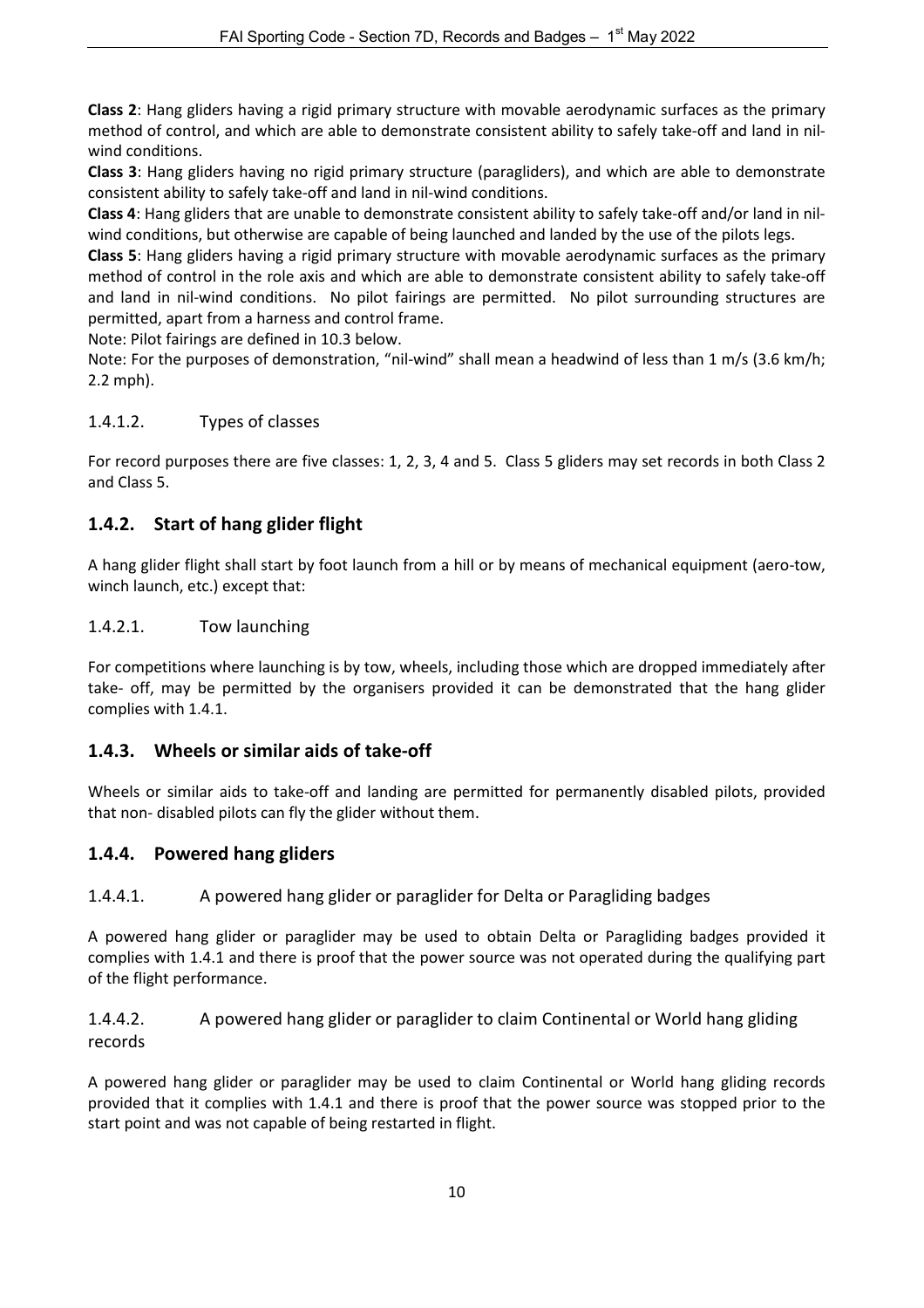# <span id="page-10-0"></span>*1.5. Flight Definitions*

The word "hang glider" covers all classes. These definitions take precedence over the ones given in the General Section.

# <span id="page-10-1"></span>**1.5.1. A flight**

A flight by a hang glider starting at take-off (1.5.7.1) and ending with the landing (1.5.12.1) .

# <span id="page-10-2"></span>**1.5.2. Qualifying flight**

That part of a flight, in which the hang glider is not towed, carried or assisted by another aircraft or separate external or jettisonable power source.

# <span id="page-10-3"></span>**1.5.3. Flight performance**

The achievement attained during qualifying flight.

### <span id="page-10-4"></span>**1.5.4. Uncompleted flight**

A flight is deemed to be uncompleted if:

An accident occurs during the flight resulting in the death of any member of the crew within 48 hours, or;

Any part of the hang glider or its equipment is shed or jettisoned other than permitted jettisonable equipment, ballast or fuel declared in advance.

### <span id="page-10-5"></span>**1.5.5. Types of flight**

#### <span id="page-10-6"></span>1.5.5.1. Distance flight

A flight measured for straight-line distance between either a take-off place (1.5.7.2) or a start point (1.5.7.3) and a finish point (1.5.12.3).

#### <span id="page-10-7"></span>1.5.5.2. Goal flight

A flight from a start point to a finish point specified in writing before take-off. A goal flight may be measured for distance and/or speed.

#### <span id="page-10-8"></span>1.5.5.3. Duration flight

A flight timed from take-off to landing. Landing must be completed by twilight or sunset time, according to local air laws (night flying is prohibited).

<span id="page-10-9"></span>Note: FAI does not recognise duration as a category for hang glider records.

#### 1.5.5.4. Height flight

A flight measured for height achieved or maintained. Height is defined as the vertical distance from the take-off place or release from tow.

Note: FAI does not recognise height flight as a category for hang glider records.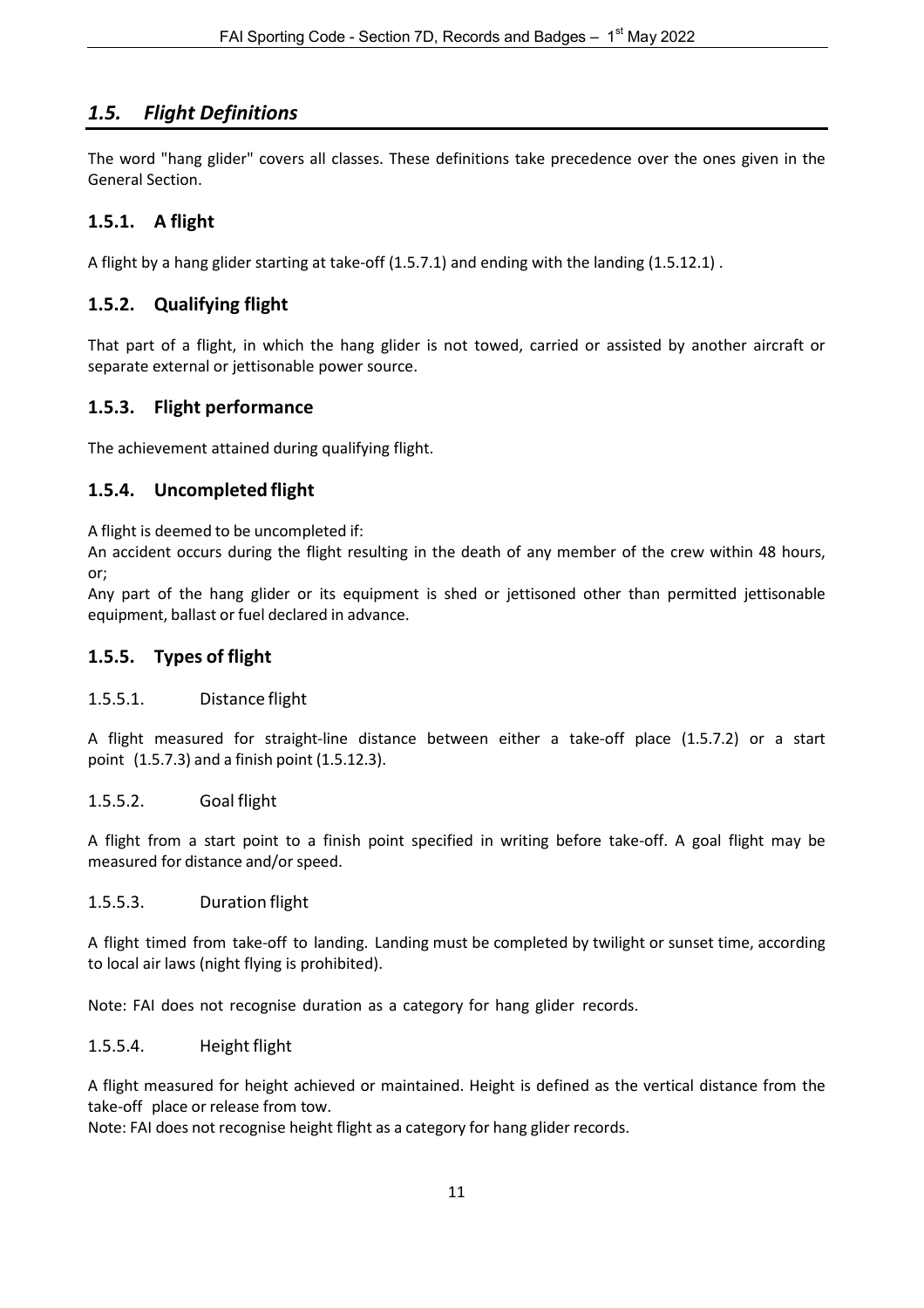#### <span id="page-11-0"></span>1.5.5.5. Altitude flight

A flight measured for altitude achieved or maintained. Altitude is defined as the vertical distance from mean sea level.

Note: FAI does not recognise altitude flight as a category for hang glider records.

#### <span id="page-11-1"></span>1.5.5.6. Gain of height flight

A flight measured for gain of height between any low height and the subsequent greatest height during qualifying flight.

#### <span id="page-11-2"></span>1.5.5.7. Speed flight

A flight timed for speed between a start point and a finish point, possibly around one or more turn points, specified in writing before take-off.

#### <span id="page-11-3"></span>1.5.5.8. Free Distance Flight

The Start Point and position checkpoint(s) of free distance record flight performances may be declared post flight. The free distance record types are:

- Free distance: a flight from a start point to a finish point with no position checkpoint.
- Free out and return distance: a closed course flight having one position checkpoint.
- Free distance using up to 3 position checkpoint: a flight from a start point via up to 3 position checkpoints to a finish point. Only the position checkpoint must be at least 10 kilometres apart and may be claimed only once.
- Free distance around a triangle:
- a closed course flight via 3 position checkpoints, independent of the position of the start/finish point. The official distance is given by the sum of the legs of the triangle formed by the position checkpoints.
- a flight around 2 position checkpoint with return to the start/finish point
- the start/finish point is not position checkpoint unless specifically declared as such.

#### <span id="page-11-4"></span>**1.5.6. Courses**

A course consists of the straight line(s) between a start point and a finish point via any turn or control points in the designated or pre-declared sequence. A closed course may involve one, two, or three intermediate turn points.

#### <span id="page-11-5"></span>1.5.6.1. Declared Course

<span id="page-11-6"></span>A course declared in advance in writing by the pilot.

#### 1.5.6.2. Closed circuit course

- Out-and-return Flight: A flight to a turn point with return along the reciprocal course to the start/finish point.
- Triangular Course: a flight around 2 turn points with return to the start/finish point. For badges, there are no constraints on the shape of the triangle, but for records there are. See 3.4
- Polygon Course: A flight around a course with 3 or more turn or control points and with return to the start point. Note: FAI does not recognise the polygon course as a category for records, but they may be used for badges where verified by OLC rules.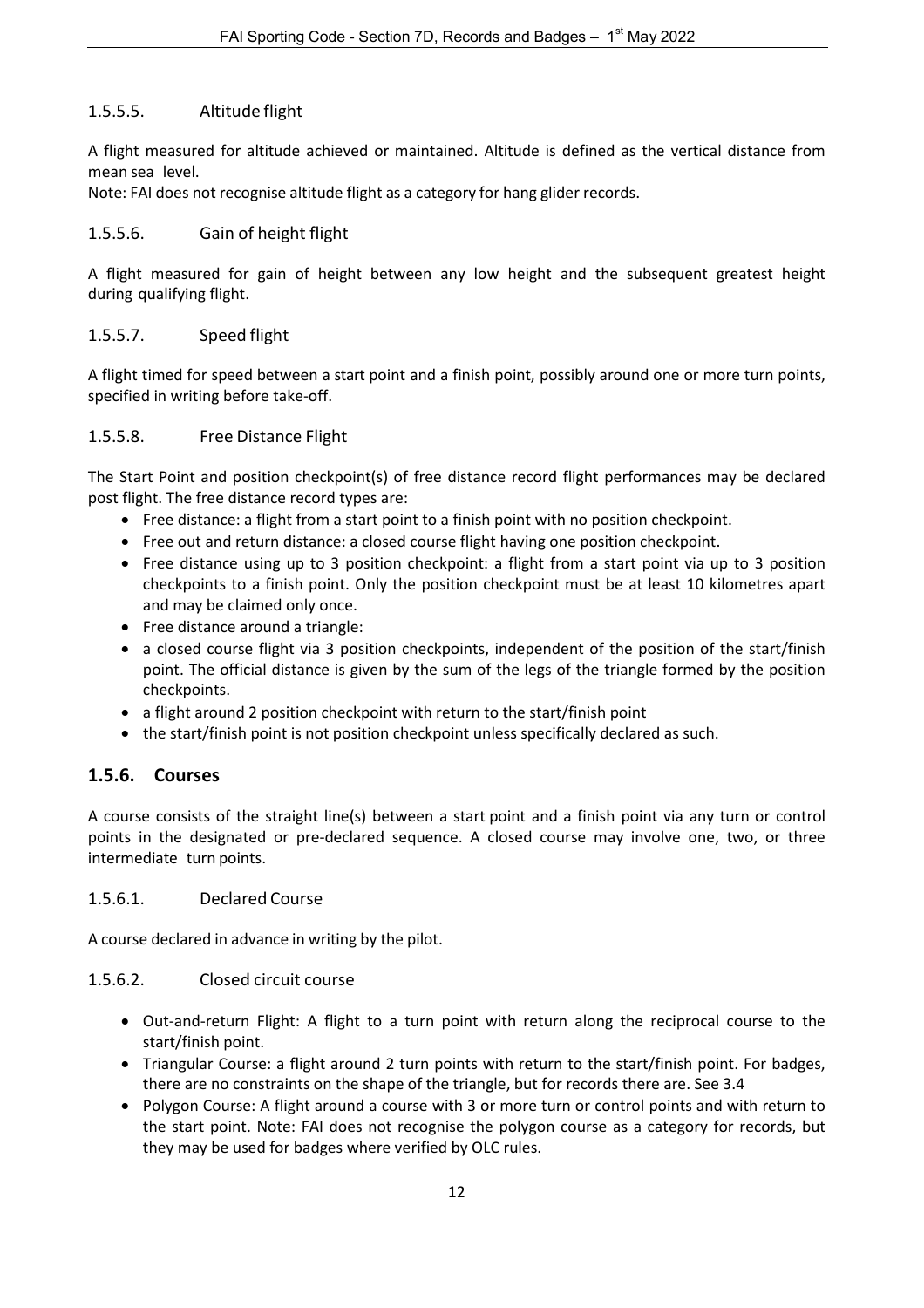#### <span id="page-12-0"></span>1.5.6.3. Lap

A single completed flight around a closed circuit course. A flight may include more than one lap of a course.

### <span id="page-12-1"></span>**1.5.7. Start of a flight**

#### <span id="page-12-2"></span>1.5.7.1. Launch/Take-off

The point and/or time at which all parts of the hang glider or its crew cease to be in contact with or connected to the ground or water.

#### <span id="page-12-3"></span>1.5.7.2. Take-off place

The point from which the take-off is made. If operating from an airfield, the point may be taken as the center of the airfield.

#### <span id="page-12-4"></span>1.5.7.3. Start Point

The take-off place; or the point of release of tow; or the crossing of a start line; or departure from a cylinder observation zone recorded by a GPS or an approved flight recorder.

#### <span id="page-12-5"></span>1.5.7.4. Start time

<span id="page-12-6"></span>The time of the hang glider at the start point.

#### 1.5.7.5. Start altitude

<span id="page-12-7"></span>The altitude of the hang glider above sea level at the start point.

#### 1.5.7.6. Point of Release

<span id="page-12-8"></span>The place vertically below the hang glider when it releases from a tow.

#### 1.5.7.7. Start line

A gateway of a designated width and height, the base being specified on the surface.

#### <span id="page-12-9"></span>1.5.7.8. Ground Signal

A ground signal may be used to indicate the start of a task or section of a task. A ground signal may be a start point or a control point.

#### <span id="page-12-10"></span>1.5.7.9. Types of start

Flying Start. The hang glider is in qualifying flight when crossing the Start point. Standing Start. A start by a stationary hang glider timed from the giving of a "go" signal.

#### <span id="page-12-11"></span>**1.5.8. Turn point**

#### <span id="page-12-12"></span>1.5.8.1. Definition of a Turn Point

GPS coordinates, which are precisely specified before take-off.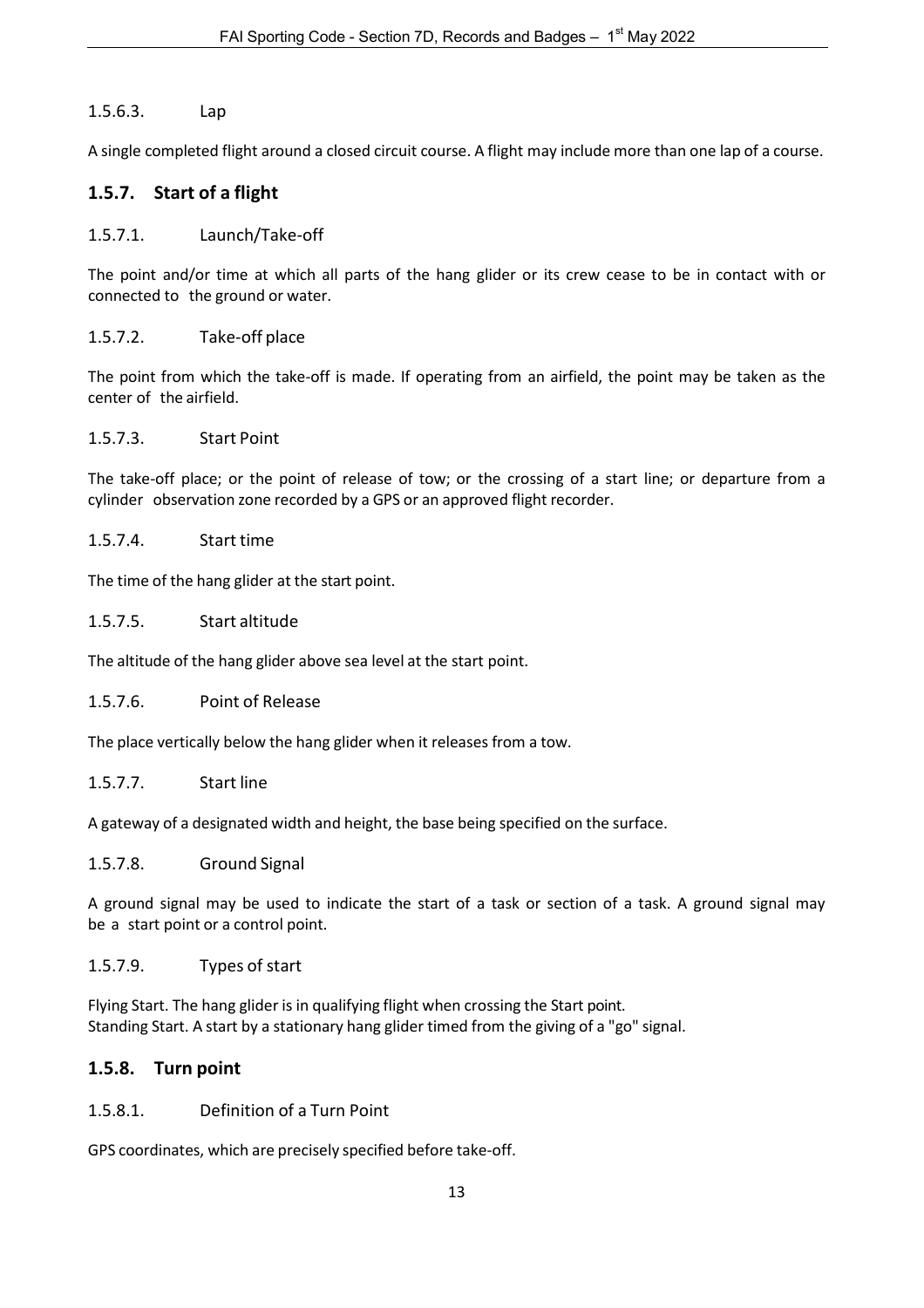#### <span id="page-13-0"></span>1.5.8.2. Rounding the turn point

A turn point is rounded when the entire hang glider is proved that the designated observation zone has been entered. See 1.5.13.

#### <span id="page-13-1"></span>**1.5.9. Control point**

A control point is a point, which the hang glider is required to over-fly or to land at during a flight along a course.

#### <span id="page-13-2"></span>**1.5.10. Designated sequence**

<span id="page-13-3"></span>The order in which the turn or control points shall be flown.

#### **1.5.11. Position checkpoint**

A position checkpoint is a point with GPS coordinates, which the pilot proves to have over-flown during a flight of which the route has not been declared in advance.

#### <span id="page-13-4"></span>**1.5.12. Finish of flight**

#### <span id="page-13-5"></span>1.5.12.1. The Landing

The point and/or time at which any part of the hang glider or its crew

- First touches the ground.
- Comes to rest after landing.

#### <span id="page-13-6"></span>1.5.12.2. Landing place

<span id="page-13-7"></span>Either the centre of the airfield or the precise place with GPS coordinates, at which the landing is made.

#### 1.5.12.3. Finish point

Either:

• The landing place

The entry of an observation zone (or optionally a sector, if a flight data recorder is used instead of a GPS).

• For free distance and free distance using up to 3 position checkpoint flights (1.5.5.8) the furthest point flown, measured from the take off or start point.

For Closed course flight finish point is same as start point.

<span id="page-13-8"></span>1.5.12.4. Finish time

<span id="page-13-9"></span>The time at which the glider reaches the finish point.

#### **1.5.13. Observation Zone**

The zone which it must be proved that the glider entered in order to validate a start point, turn point or finish point. These may be either the FAI Observation Zones (FAI sectors) specified in the General Section or as defined below.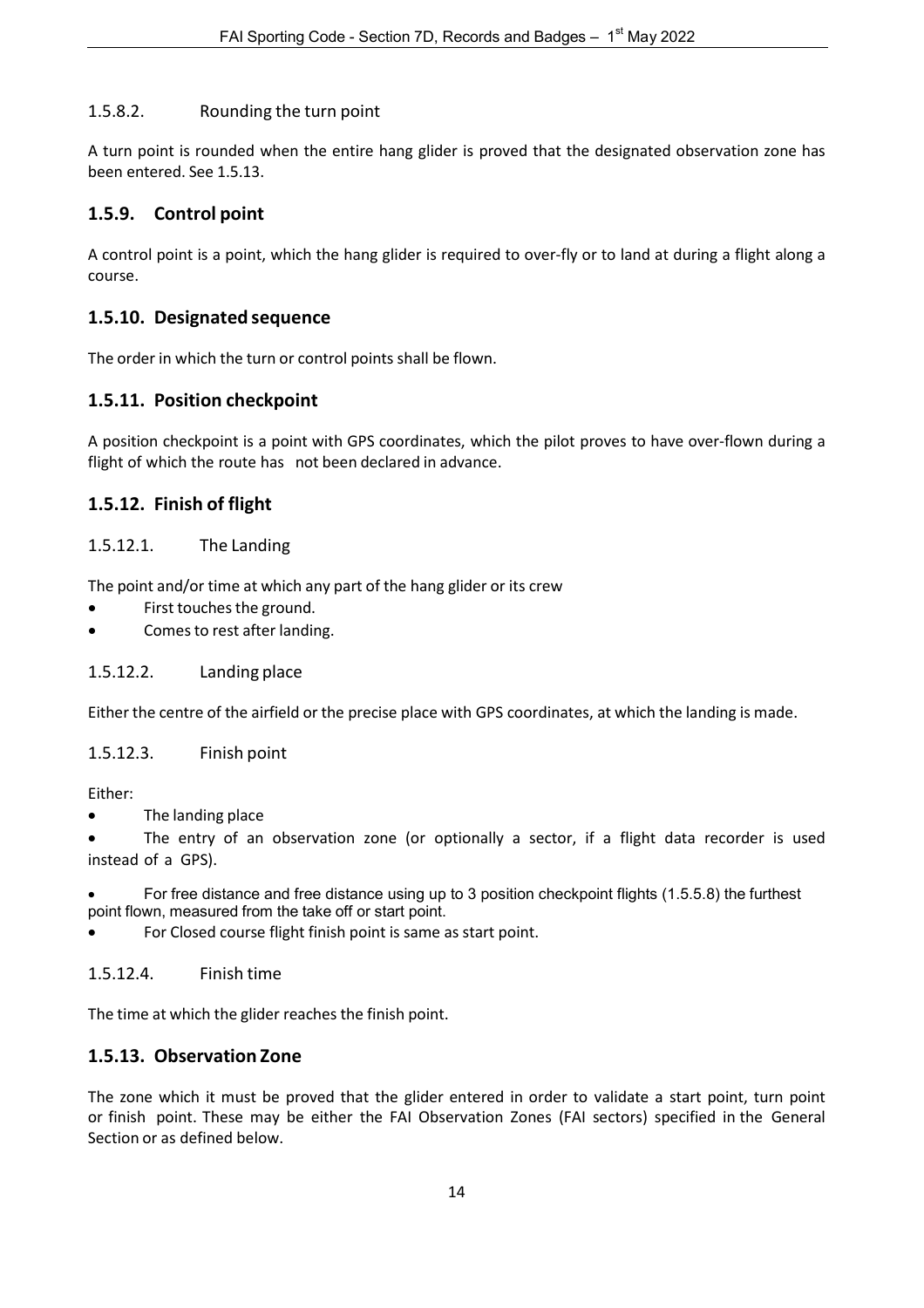If the flight performance is validated by GPS, a cylindrical observation zone shall be used. If an approved IGC flight data recorder is used, a cylindrical observation zone is preferred, but a FAI sector, as defined in Section 3 (Gliders) of the Sporting Code, as reproduced below in 1.5.13.3,may be used.

### <span id="page-14-0"></span>1.5.13.1. Cylindrical observation zone

A turn point cylinder may be specified by GPS coordinates and radius. The record or badge distance will be the minimum distance it is possible to fly by entering the specified observation zones. For badges and records, the radius of the turn point shall be 400m equally all around the turn point coordinates.

#### <span id="page-14-1"></span>*1.1.1.1.1. Turn Point Cylinder*

A cylinder of 400m radius around a set of GPS co-ordinates.

### <span id="page-14-2"></span>*1.1.1.1.2. Start or Finish Cylinder*

A cylinder of 400m radius around a set of GPS co-ordinates. Larger radii might be used in competitions; see Section 7A – Class O.

# <span id="page-14-3"></span>1.5.13.2. FAIsector observation zones

A sector observation zone is the airspace above a 90-degree sector of a cylinder with its apex at the waypoint. This sector is:

a) For a turn point: symmetrical to and remote from the bisector of the inbound and outbound legs of the turn point,

b) For a start point: symmetrical to and remote from the outbound leg,

c) For a finish point: symmetrical to and remote from the inbound leg.

# <span id="page-14-4"></span>1.5.13.3. Section 3 observation zone

This observation zone is the airspace above a 90-degree sector with its apex at the waypoint. This sector is:

a) For a turn point, symmetrical to and remote from the bisector of the inbound and outbound legs of the turn point,

- b) For a start point, symmetrical to and remote from the outbound leg,
- c) For a finish point, symmetrical to and remote from the inbound leg.

# <span id="page-14-5"></span>**1.5.14. Claims and records publication**

3D track-logs in IGC format must be submitted with all claims. They will be published on the FAI/CIVL website along with the claims. All records will be published along with their track-logs.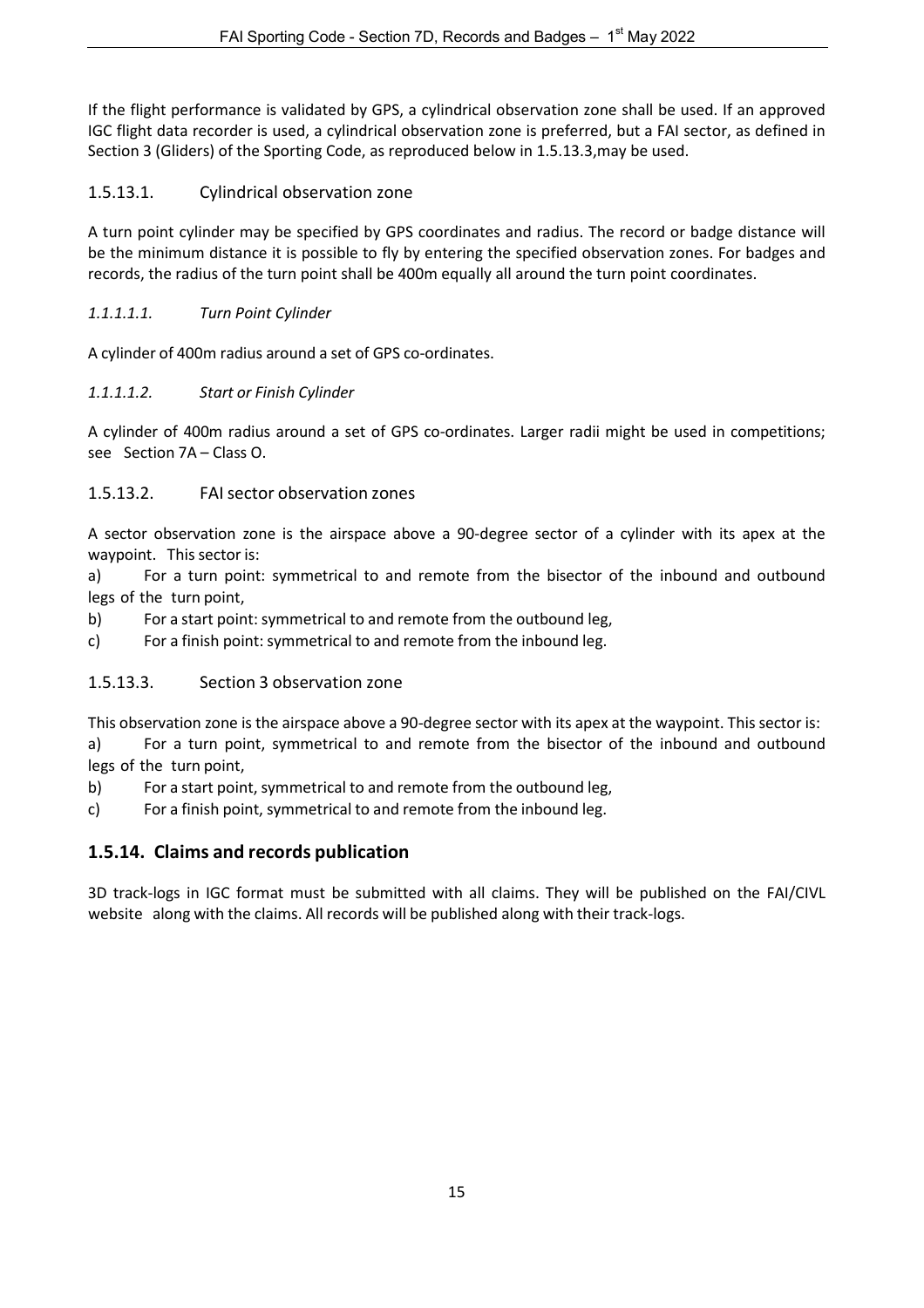# **2. FAI PROFICIENCY BADGES**

# <span id="page-15-1"></span><span id="page-15-0"></span>*2.1. Description*

FAI proficiency badges are standards of achievement, which do not require to be renewed. They are intended to provide a graduated scale of difficulty to measure and encourage the development of a pilot's flying skill, particularly in cross-country flying.

The Bronze badge should be achievable by most pilots within the first year of active flying and landing accuracy, with the silver following in the next year or two. The gold badge should be achievable for most pilots within the first five years of cross country flying. The diamond badge should be achievable by perhaps half of all pilots within ten years of flying."

"In any one year, we would expect that for advanced-rated (IPPI 4 or 5) pilots, the bronze badge distance would be flown by 100% of them, the silver badge distance would be flown by more than 75%, the gold badge distance would be flown by 50%, and the diamond badge distance would be flown by perhaps 15- 25%. Results may vary from one nation to another, however the qualifications are the same in every country. Delta badges are for pilots flying hang gliders in classes 1, 2 4 and 5. Paragliding badges are for class 3. Accuracy badges are for Paragliders.

# <span id="page-15-2"></span>*2.2. Requirements*

Any type of open or closed course may be used for the distance requirement of the Delta and Paragliding Bronze, Silver and Gold badge. For the Delta and Paragliding Diamond badge, the open course may be either straight distance or distance via 3 turn points. The closed course may be out-return, or triangle of any shape.

#### <span id="page-15-3"></span>**2.2.1. Delta Bronze Badge (classes: O-1,2,4,5)**

| <b>Distance</b> | 30 km |
|-----------------|-------|
|-----------------|-------|

- Or Duration 1,5 hours
- Or Gain of Height 500 m

#### <span id="page-15-4"></span>**2.2.2. Delta Silver Badge (classes: O-1,2,4,5)**

- Distance 100 km
- and Duration 3 hours
- and Gain of Height 1000 m

#### <span id="page-15-5"></span>**2.2.3. Delta Gold Badge (classes: O-1,2,4,5)**

- Distance 150 km
- and Duration 5 hours
- and Gain of Height 2000 m

#### <span id="page-15-6"></span>**2.2.4. Delta Diamonds**

There are three separate Delta Diamonds, which may be obtained independently from each other:

- Diamond Open Course: 300 km
- Diamond Gain of Height: 3000 m
- Diamond Closed Course: 300 km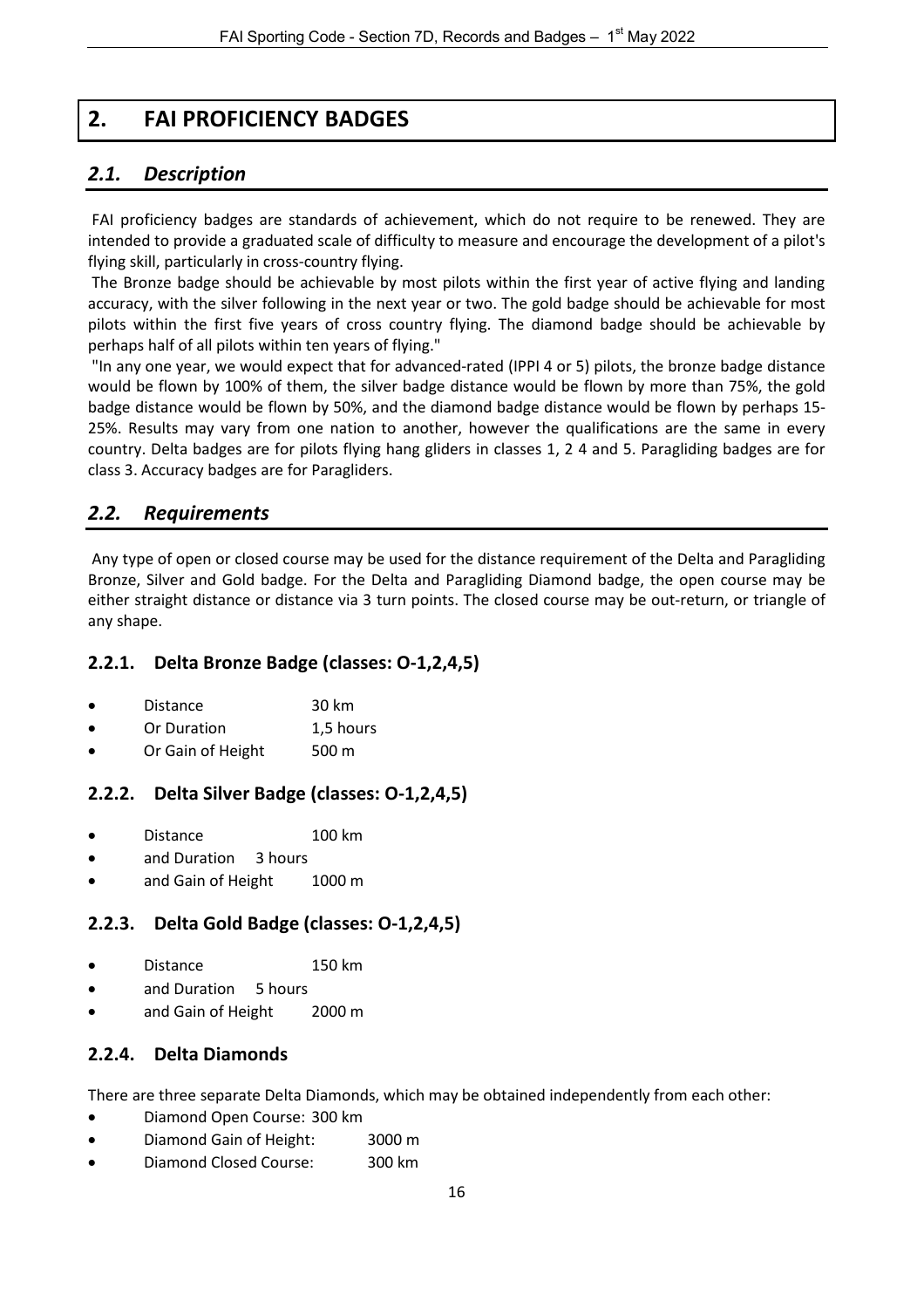### <span id="page-16-0"></span>**2.2.5. Paragliding Bronze Badge**

| <b>Distance</b> | 30 km |
|-----------------|-------|
|                 |       |

- Or Duration 1,5 hours
- Or Gain of Height 500 m

# <span id="page-16-1"></span>**2.2.6. Paragliding Silver Badge**

- Distance 75 km
- And Duration 3 hours
- And Gain of Height 1000 m

# <span id="page-16-2"></span>**2.2.7. Paragliding Gold Badge**

- Distance 125 km
- And Duration 5 hours
- And Gain of Height 2000 m

# <span id="page-16-3"></span>**2.2.8. Paragliding Diamonds**

There are three separate Paragliding Diamonds, which may be obtained independently from each other:

- Diamond Open Course: 200 km
- Diamond Gain of Height: 3000 m
- Diamond Closed Course: 200 km

### <span id="page-16-4"></span>**2.2.9. Bronze Landing Accuracy**

<span id="page-16-5"></span>Four consecutive landings within 1m of the centre of the target

#### **2.2.10. Silver Landing Accuracy**

<span id="page-16-6"></span>Four consecutive landings with a total score of 1m or less

#### **2.2.11. Gold Landing Accuracy**

<span id="page-16-7"></span>Four consecutive landings on the pad within 10cm of the centre of the target

#### **2.2.12. Diamond Landing Accuracy**

There are three separate Paragliding Diamonds, which may be obtained independently from each other:

- Five consecutive scores of 5cm or less
- Four consecutive landings with a combined total of 10cm or less
- Three consecutive scores of 0

# <span id="page-16-8"></span>**2.2.13. Validity of the flights**

Flights achieved before May  $1<sup>st</sup>$  2012 do not count for Accuracy badge.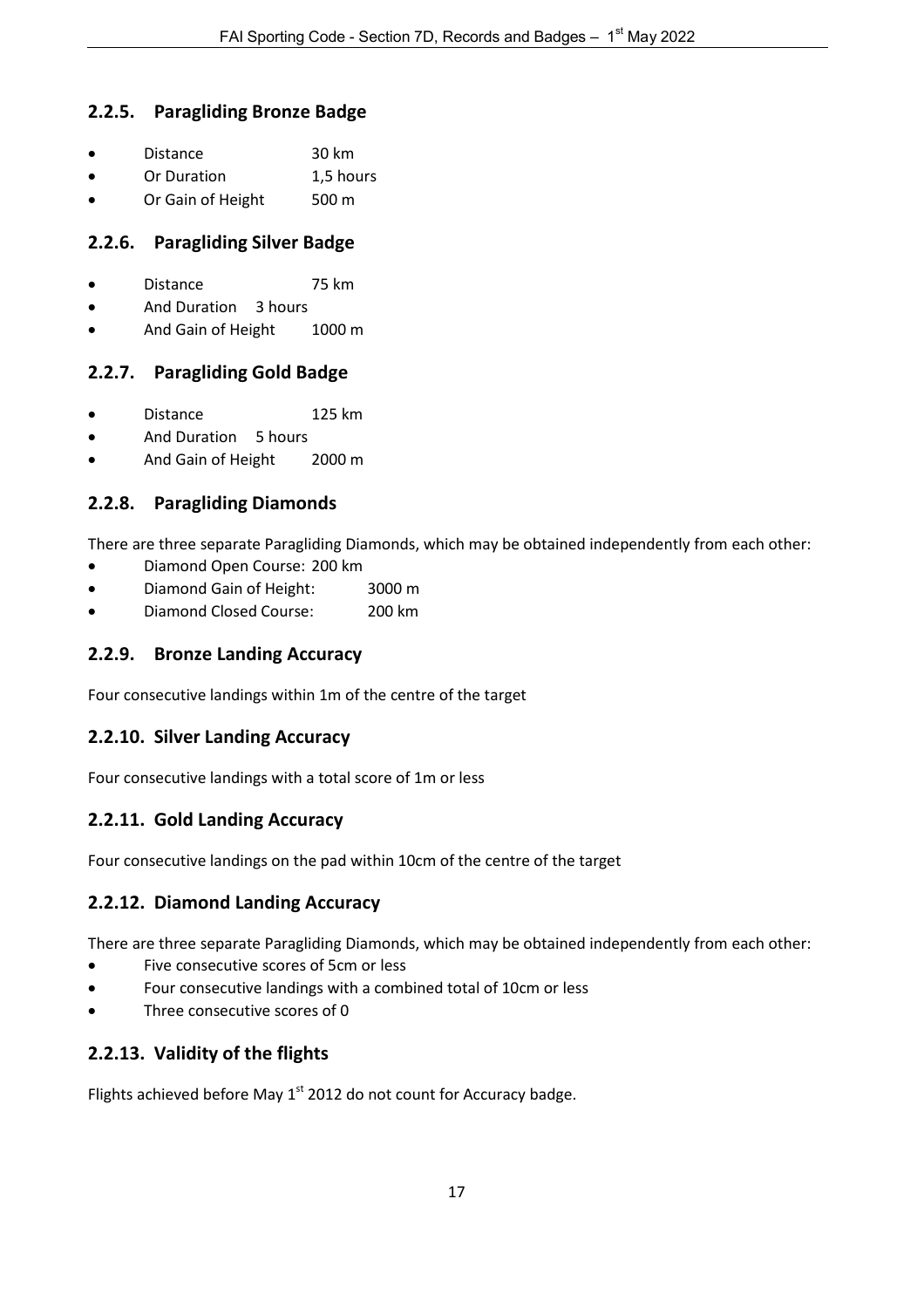# <span id="page-17-0"></span>*2.3. Special Conditions*

- The pilot shall be alone on the hang glider.
- For soaring badges, flights may be completed in any order and any flight may count for any badge for which it fulfils the requirements.

• For Accuracy badges, flights shall be completed in FAI sanctioned competitions, and the scores shall be validated in the final results of the competitions. Drop score is not dropped for the purpose of the record or badge achievement.

# <span id="page-17-1"></span>*2.4. Issue of Badges*

Badges shall be issued only with the pilot's NAC approval. The NAC shall keep a register of pilots' names and dates of completion of the badge flights.

Badges may be issued as follows

<span id="page-17-2"></span>.

• The NAC orders badges from FAI and issue them to its pilots; or

• The pilot asks the NAC to approve his/her performance and pay a fee to FAI. The pilot then receives the badge from the CIVL Administrator.

# *2.5. Sporting Licence Requirements for Badge Flights*

A sporting licence is not required for badge flights. An official observer is recommended for soaring flights, but is not required provided an acceptable validation method is used (e.g. WXC, OLC, Leonardo, etc). In Accuracy flights, the Chief or Event Judge will validate the scores, which are then included in the competition results.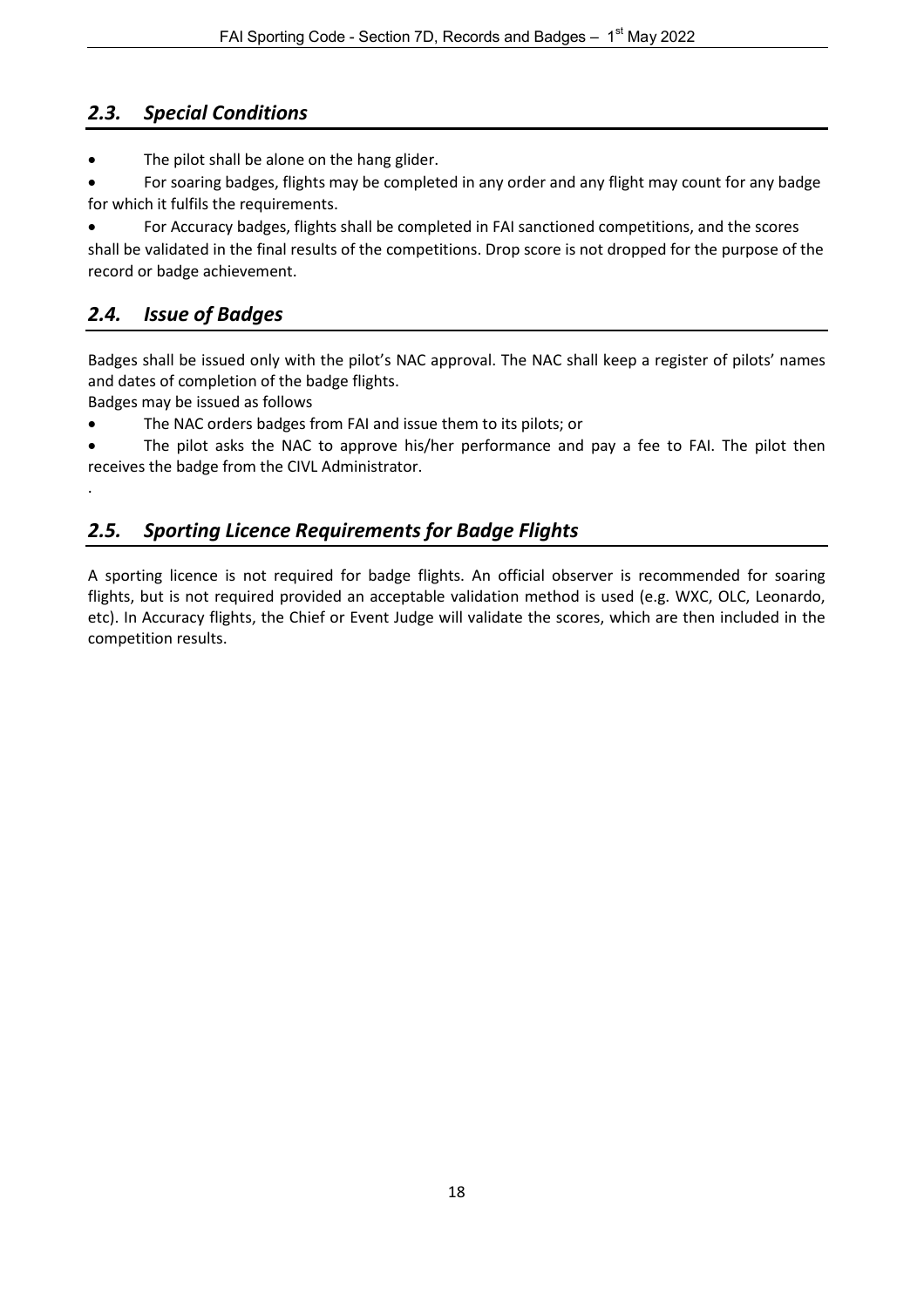# **3. WORLD AND CONTINENTAL RECORDS**

# <span id="page-18-1"></span><span id="page-18-0"></span>*3.1. General rules*

#### <span id="page-18-2"></span>**3.1.1. General Section**

See Sporting Code General Section, reference Chapter 6.

#### <span id="page-18-3"></span>**3.1.2. Fees**

The FAI Secretariat charges NACs an administration fee for processing record applications, see ["https://www.fai.org/record-breakers-space"](https://www.fai.org/record-breakers-space) for details of current charges.

# <span id="page-18-4"></span>*3.2. Permitted Records*

### <span id="page-18-5"></span>**3.2.1. Types of Record for PG and HG**

The following types of flight performance may be recognised as hang gliding and paragliding records:

- Free distance
- Straight distance to a declared goal
- Declared distance around a triangular course
- Declared distance using up to 3 turn points
- Declared out-and-return distance
- Free distance around a triangular course
- Free distance using up to 3 position checkpoints
- Free out-and-return distance
- Speed around triangular courses of 25, 50, 100, 150, and all multiples of 100 km
- Speed over out-and-return courses of 100 and all multiples of 100 km
- Gain of height

# <span id="page-18-6"></span>**3.2.2. Types of Record for PGA**

• Accuracy landing (PG only): Number of consecutive valid rounds in FAI sanctioned competitions with a score of 0

• Accuracy landing (PG only): Number of consecutive valid rounds in FAI sanctioned competitions with a score of =<5cm together with the sum of those scores measured in cm.

#### <span id="page-18-7"></span>**3.2.3. Types of Record for PG Aerobatics**

- Number of Infinity tumbling rotations,
- Number of Esfera rotations,
- Number of Misty flip rotations,
- Number of Twister rotations,
- Number of Heli to SAT rotations.

#### <span id="page-18-8"></span>3.2.3.1. Launch type distinction for PG Aerobatics

Foot launch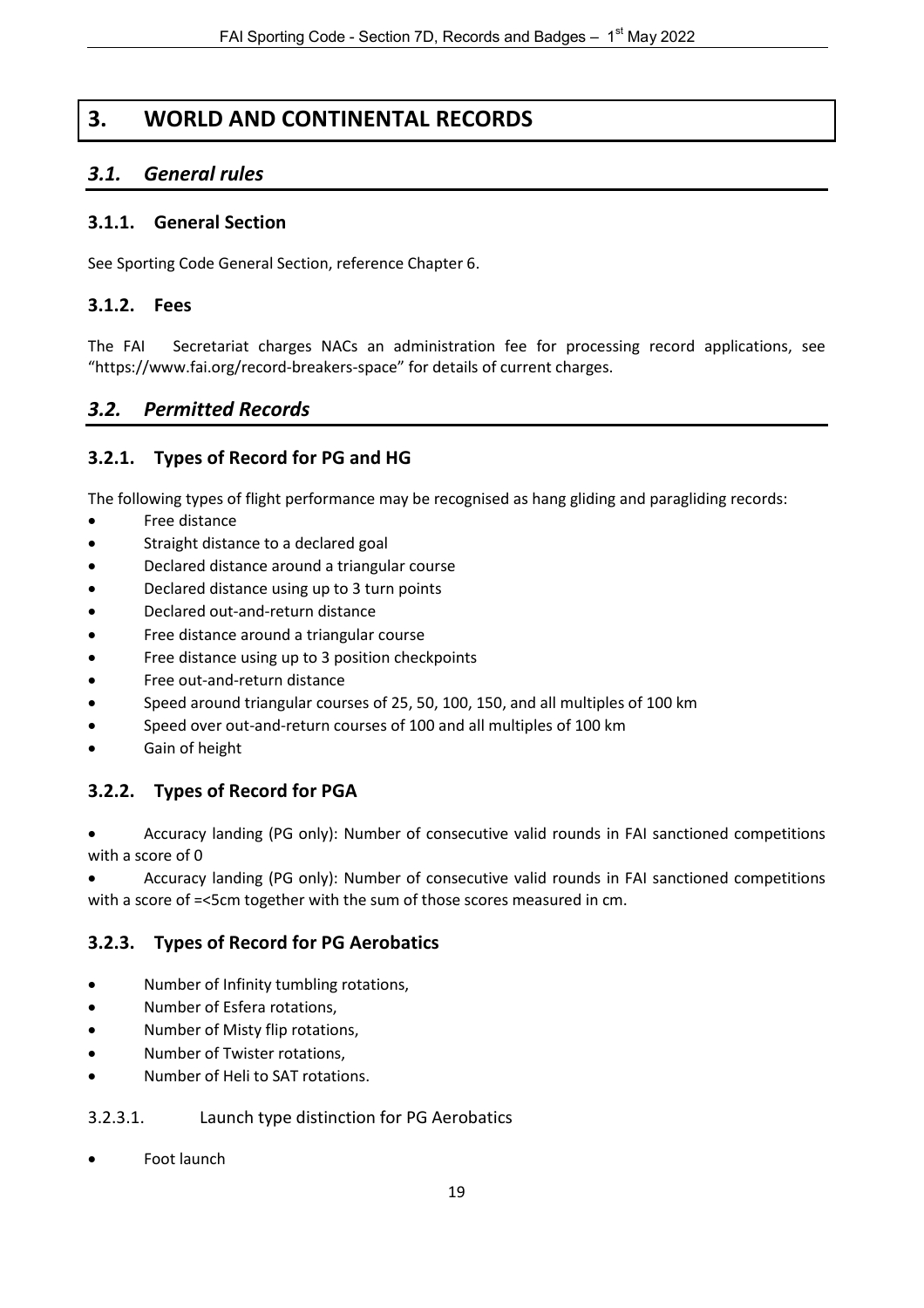- Airborne launch (from helicopter, balloon, D-bag, Roll over, etc)
- Winch

# <span id="page-19-0"></span>**3.2.4. Minimum Increase in Flight Performance**

#### <span id="page-19-1"></span>3.2.4.1. Distance flight

To be recognised as a new record all distance flights must exceed the previous record by a minimum of one kilometre, speed flights must better the previous record flight performance by 0,1 km/h the gain of height record must show an improvement of minimum of 100m.

All record achievements shell be rounded to 100m for distance and 0,1 km/h for speed. 50m or 0,05km/h is rounded up.

#### <span id="page-19-2"></span>3.2.4.2. Accuracy flights

To be recognised as a new record all accuracy flights must exceed the previous record by a minimum of one round, or a minimum of one (1) cm.

### <span id="page-19-3"></span>3.2.4.3. Aerobatics flights

To be recognised as a new record all aerobatics flights must exceed the previous record by a minimum of one rotation.

### <span id="page-19-4"></span>3.2.4.4. Equal result

If a pilot score equals a previous record, a pilot may claim equal record.

# <span id="page-19-5"></span>**3.2.5. Classification of Records**

Records listed in 3.2.1 and 3.2.3 may be claimed in the following categories:

• General category - The best performance achieved by a solo pilot.

• Multiplace category - For the best performance in this category, the age of each occupant other than the designated pilot-in-command shall not be less than 14 years. Only the pilot in command need hold an FAI Sporting Licence but only holders of FAI Sporting Licences can be co-holders of a record .

• Female category - The best performance achieved by a solo woman.

Records listed in 3.2.2 may be claimed in the following categories:

- General category The best performance achieved by a solo pilot.
- Female category The best performance achieved by a solo woman.

# <span id="page-19-6"></span>*3.3. Special Requirements*

# <span id="page-19-7"></span>**3.3.1. Advance notice**

Advance notice is required for all record attempts, except at the competitions where FAI officials are present and proper arrangements have been made to control the attempt. The pilot must make the record attempt declaration to his NAC prior to taking off via email or electronic means.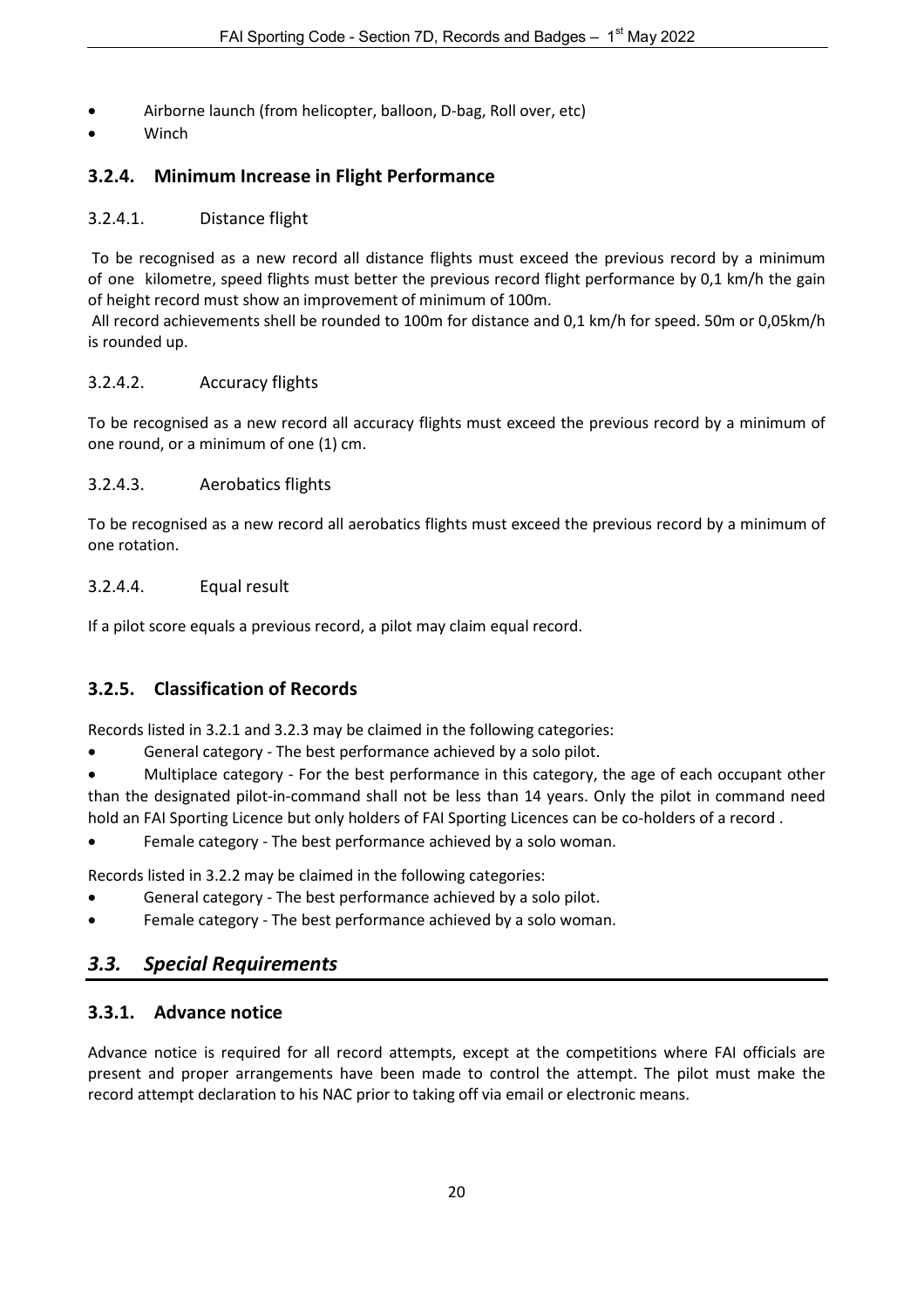Only a single declaration may be made for a record attempt, except that free distance and distance to a declared goal may be declared together. Where a declaration for a distance record has been made and the existing associated speed and/or free-distance record is bettered in that flight no separate declaration is required.

# <span id="page-20-0"></span>**3.3.2. Exceptions**

Except as stated in 3.3.2.1 or 3.3.2.2., and 3.3.2.3 a GPS or flight data recorders that comply with the IGC (sporting code section 3) standards, and optionally a barograph, shall be used on all record attempts. It must show that no intermediate landing was made and generally substantiate the flight.

# <span id="page-20-1"></span>3.3.2.1. FAI First Category event

In FAI First Category events a barograph is not required for record and badge flights made during closed circuit tasks, which contribute to the final scores, provided the organiser agrees to provide the necessary flight documentation.

Notification of a record that has been broken during a First Category event can be sent directly to FAI. Such a notification must only include information necessary to prove that the conditions have been met. However the notification sent directly to FAI must also be sent to the record claimants NAC.

# <span id="page-20-2"></span>3.3.2.2. FAI sanctioned Accuracy competitions

In FAI sanctioned Accuracy competitions, the Chief or Event Judge validates the flights that contribute to record and badge attempts. The scores contribute to the final results, submitted by the organisers to CIVL. For record attempts, consecutive flight scores may be recorded across multiple competitions. The official results of all FAI sanctioned Accuracy competitions, reported as part of the WPRS, can be used to prove a pilot's flight scores are consecutive across competitions, and that he has not competed in additional sanctioned competitions in the interim.

At least one judge from the CIVL list of judges must be judging at the relevant competitions.

Notification must be received by FAI within 7 days of its completion (that starts the day the consecutiveness of the round has been broken) as a record attempt, unless an extension is granted.

# <span id="page-20-3"></span>3.3.2.3. Aerobatics records

For aerobatics records, there is no need to use a GPS device, but flights must follow rules as stated in 5.2.7.

# <span id="page-20-4"></span>**3.3.3. Breaking records**

Any record(s) may be broken on any flight for which the requirements are met, except that:

• On a speed flight over a triangular or out-and-return course only the record distance immediately less than the distance flown will count for a record (e.g. a flight of 207 km may break only the 200 km record).

• On completion of a flight to goal, it is permitted to continue on for straight Distance, the distance being measured from the Start Point to the furthest point flown (1.5.12.).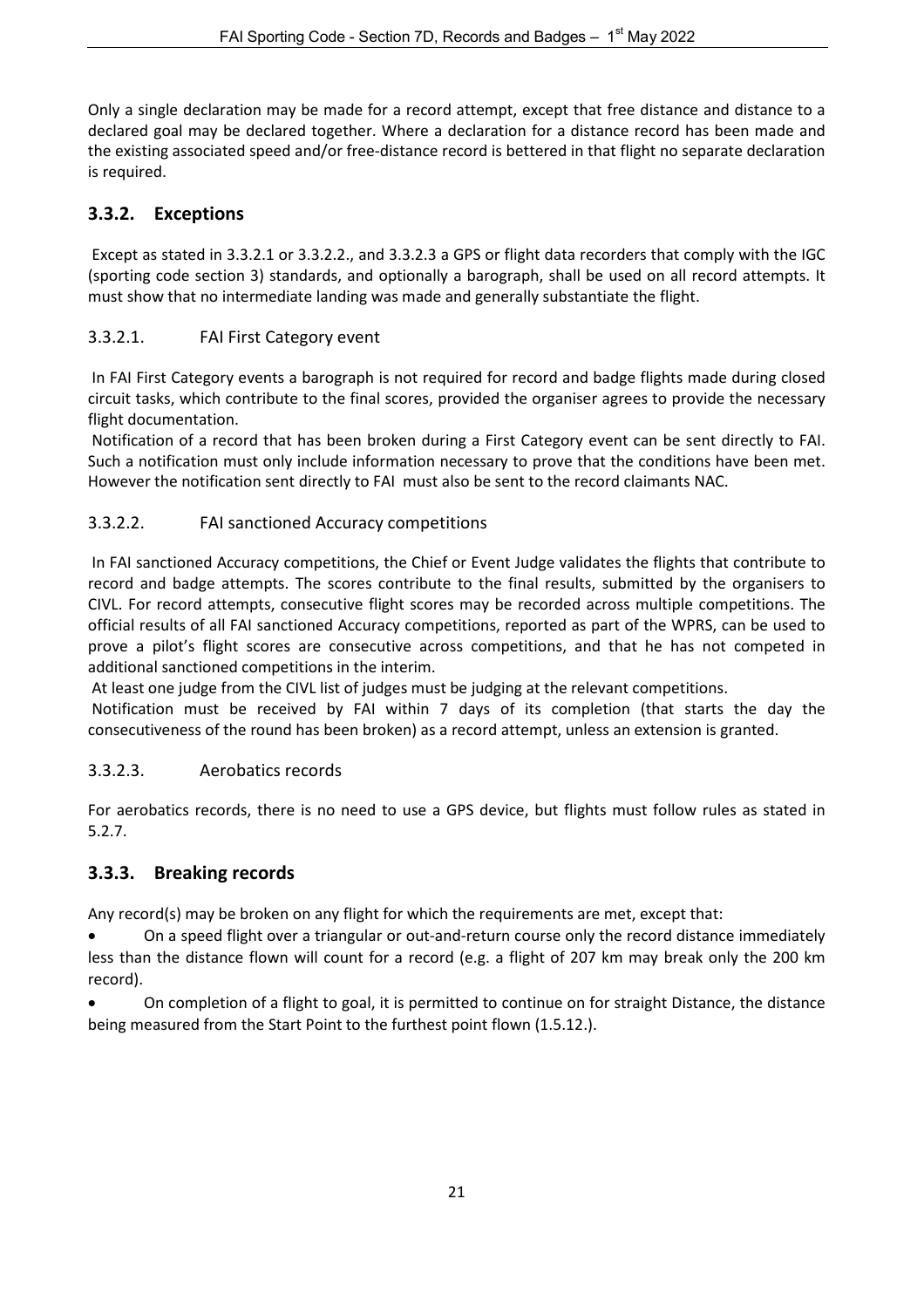# <span id="page-21-0"></span>**3.3.4. Task Declaration**

For records, an official observer is required. When a record flight is to be validated by use of a GPS or flight data recorder, the task declaration must state the type of start, turn and finish points to be used e.g. FAI Sector or cylinder. If a GPS is being used to validate the flight, a copy of the task declaration must be filled out and presented to the official observer prior to the start of the flight; additionally, the pilot shall enter the course into the GPS' route table. If an IGC flight data recorder is being used, the declaration needs to be made solely in the instrument itself.

For Accuracy landing no declaration of the task is necessary.

# <span id="page-21-1"></span>*3.4. Additional Conditions*

# <span id="page-21-2"></span>**3.4.1. Triangle Courses**

For a record no side of a triangular course may have a length of less than 28% of the total distance of the course.

invalid 100-km triangle

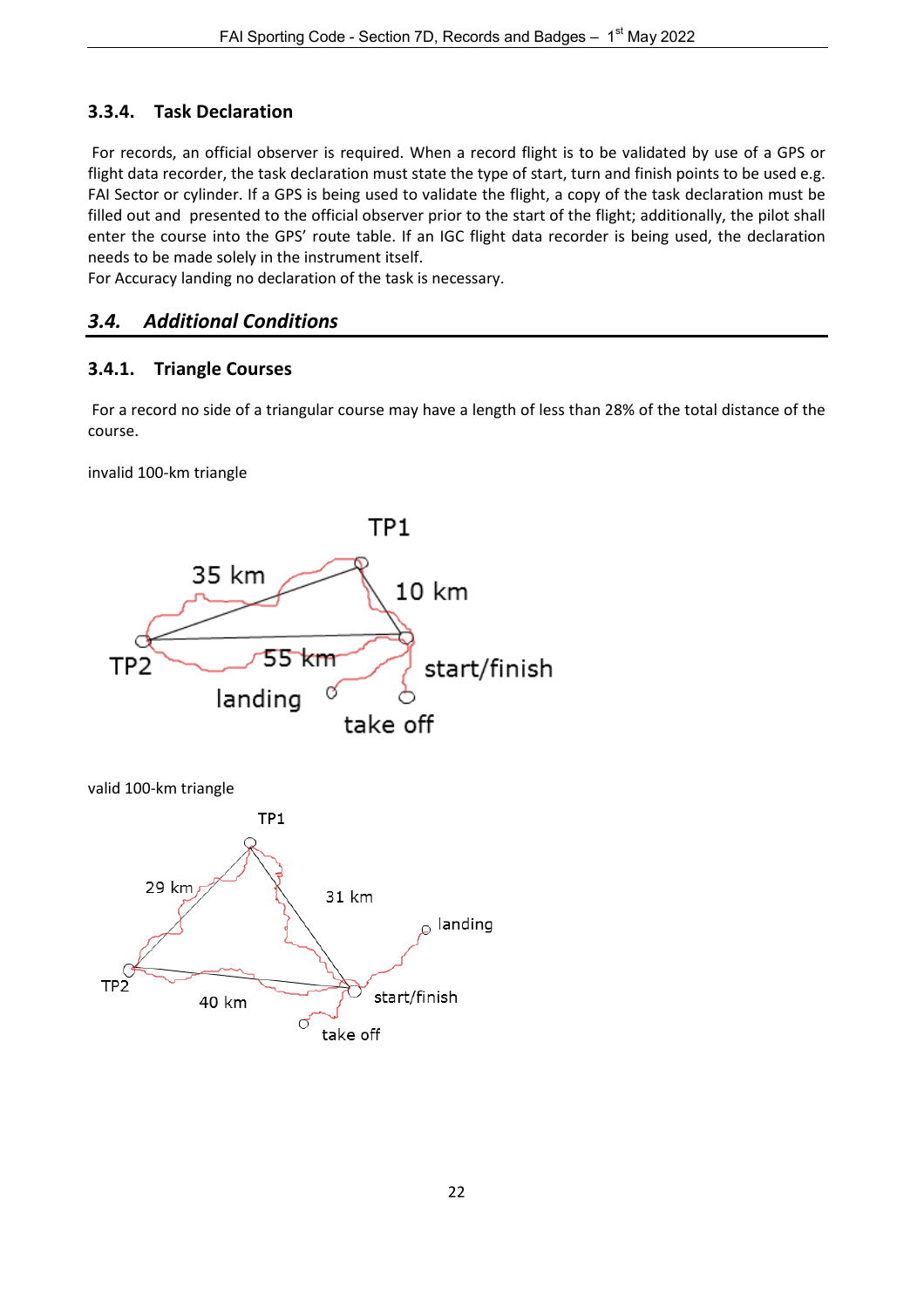# <span id="page-22-0"></span>**3.4.2. Remote take-off and/or landing point**

A pilot may take-off from a point remote from the start point and/or land at a point remote from the finish point of the flight provided that the start and finish points are declared and the pilot is properly controlled over-flying these points. Any distance flown before the start point or after the finish point is not counted towards the course distance.

# <span id="page-22-1"></span>**3.4.3. Altitude differential in record and badge flights**

The loss of height permitted between the start altitude and the finish point, regardless of method of launch, is limited as follows:

### <span id="page-22-2"></span>3.4.3.1. Speed and Distance flights

Speed and/or Distance flights up to and including 125 km. The loss of height must not exceed 2% of the distance flown. No claims will be accepted for flights that do not satisfy this requirement.

#### <span id="page-22-3"></span>3.4.3.2. Speed and Distance

Speed and distance flights exceeding 125km: no time or distance penalty is applied for height differential. Where tow-launch or powered launch of any type is used, release or engine off height must not exceed 1,000m above the ground level of the place of launch.

#### <span id="page-22-4"></span>3.4.3.3. Aerobatics

No limitation in altitude/height at which the manoeuvre can be started. For safety reasons, the minimum height at which the manoeuvre must be completed is:

- Misty flips, Twister and Heli to SAT: 200 m AGL
- Infinity tumbling and Esfera: 400 m AGL

# <span id="page-22-5"></span>*3.5. Continental Records*

#### <span id="page-22-6"></span>**3.5.1. Administration**

Record homologation is to be carried out by the FAI Secretariat and fees should be set by the Secretariat in line with those currently charged for World Records. The claim process for Continental Records shall be the same as the current procedure for claiming World Records.

<span id="page-22-7"></span>Both World and Continental record can be claimed on one form.

# **3.5.2. Principles**

• The time limits, process and proofs required for record claims shall be the same as is currently the case for World Records.

• Continental Records shall be available for the same categories and types of flight performance as currently exist for World Records.

- The appeals process for dealing with record disputes should be the same as for World Records.
- Continental Records shall only be permitted for the continental regions specified in the General Section.
- The first date on which continental records may be set is 1st May 2009.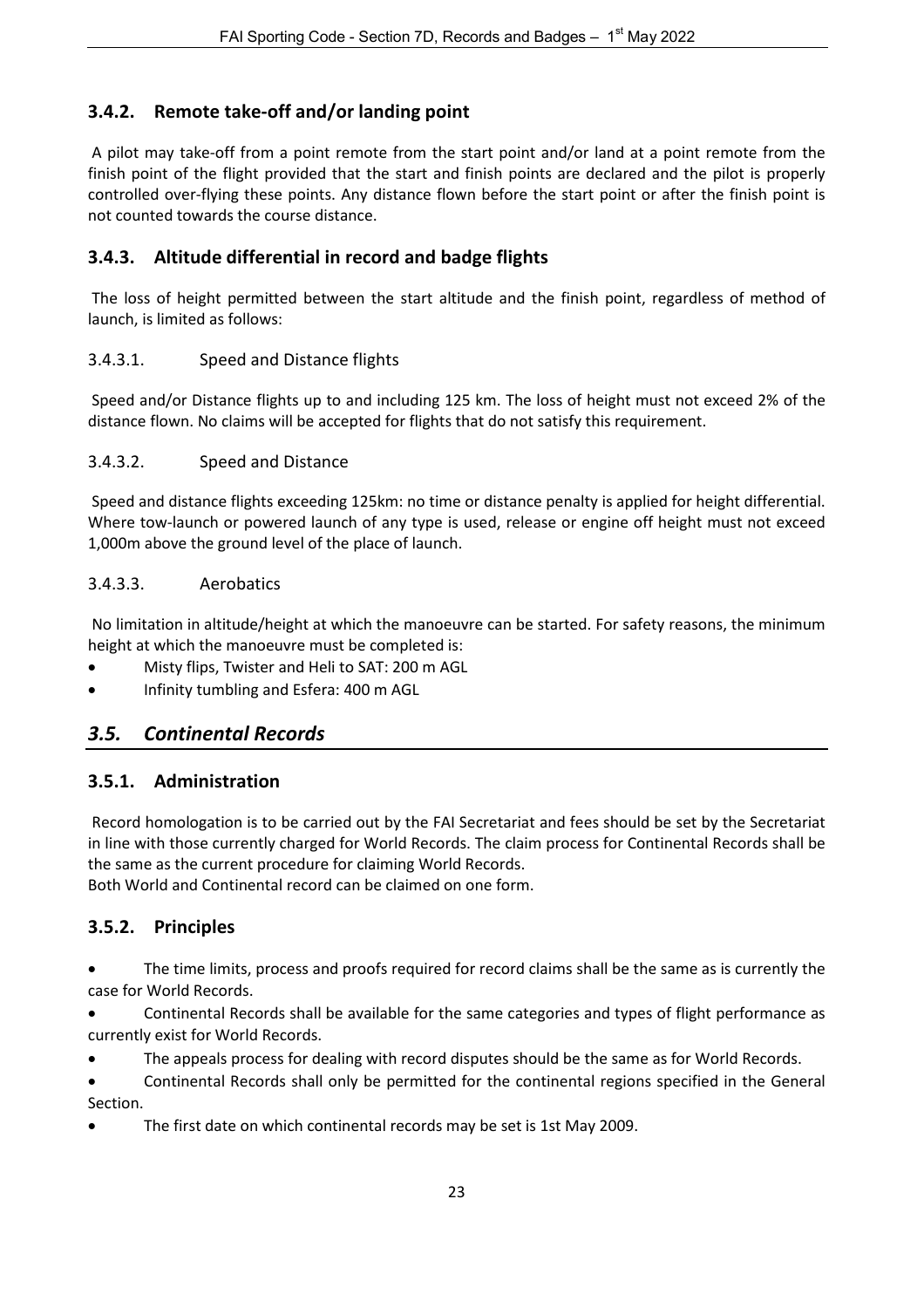# <span id="page-23-0"></span>**3.5.3. Eligibility**

Only pilots who have an FAI Sporting Licence issued by a nation which is a part of a particular continental region may set a Continental Record for that continental region.

# <span id="page-23-1"></span>**3.5.4. Qualifying Flights**

#### <span id="page-23-2"></span>3.5.4.1. Where Flown

Continental Records may only be claimed for flights which start within the continental region for which the record is claimed and the majority of the flight is made within that continental region. This rule does not apply for Accuracy and Aerobatics records.

### <span id="page-23-3"></span>3.5.4.2. Flight Performance

Minimum flight performance for the initial continental record in any category or type shall be:

- i. Where a world record has been previously homologated in any continental region by a pilot from that region the minimum flight performance for any subsequent record must exceed that of the previously homologated world record.
- ii. Above the flight performance level of any existing national record set in that continent before the introduction of continental records and notified to the FAI Secretariat by 1st April 2009. These are published on the FAI/CIVL website.
- iii. Where no performance is recorded for a given record category and type, the CIVL Bureau may set a minimum level and these are also published on the FAI/CIVL website.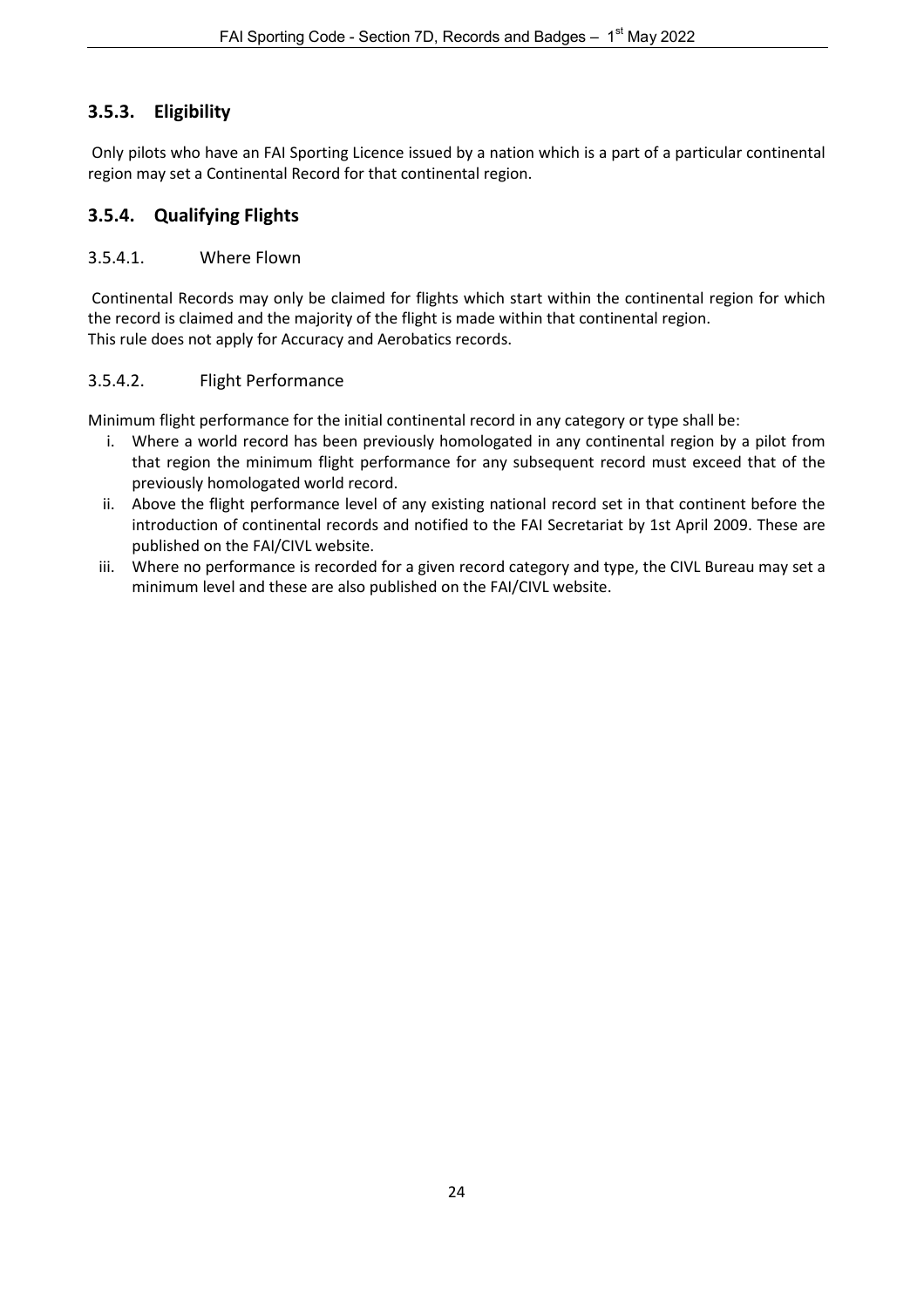# **4. TABLE OF CERTIFICATES AND PROOFS – SOARING FLIGHTS**

#### <span id="page-24-0"></span>THE FOLLOWING CERTIFICATES, PROOFS AND INFORMATION ARE REQUIRED FOR RECORDS AND FAI SILVER AND GOLD BADGES AND DIAMONDS

| Information required                                      | Claim<br>Statement      | Evidence<br>of take-off<br>and start | Declaration<br>of goal and<br>turn points | Evidence of<br>reaching<br>each turn<br>point | Evidence<br>of landing<br>or arrival<br>at goal | Barogram or<br>printout of<br>GPS altitude<br>plot | Barogram<br>Calibration   | GPS or<br>Flight<br>Recorder |
|-----------------------------------------------------------|-------------------------|--------------------------------------|-------------------------------------------|-----------------------------------------------|-------------------------------------------------|----------------------------------------------------|---------------------------|------------------------------|
| Date of flight                                            | X                       | X                                    | X                                         | X                                             | X                                               | X                                                  |                           |                              |
| Name of pilot and address                                 | $\overline{\mathsf{x}}$ | $\overline{X}$                       | $\overline{X}$                            | $\overline{\mathsf{x}}$                       | X                                               | $\overline{X}$                                     |                           |                              |
| Nationality                                               | X                       |                                      |                                           |                                               |                                                 |                                                    |                           |                              |
| Type, category and class of record<br>or badge            | X                       | X                                    | X                                         | X                                             | X                                               |                                                    |                           |                              |
| Performance claimed                                       | X                       |                                      |                                           |                                               |                                                 |                                                    |                           |                              |
| No. & expiry of FAI Licence                               | X                       |                                      |                                           |                                               |                                                 |                                                    |                           |                              |
| Type & Number of glider                                   | X                       | X                                    | X                                         | X                                             | X                                               | X                                                  |                           |                              |
| Type & Number of barograph                                |                         |                                      |                                           |                                               |                                                 | X                                                  | $\pmb{\mathsf{X}}$        | $\pmb{\times}$               |
| <b>GPS Calibration certificate</b>                        |                         |                                      |                                           |                                               |                                                 |                                                    | $\boldsymbol{\mathsf{x}}$ |                              |
| No intermediate landing                                   |                         |                                      |                                           |                                               |                                                 | X                                                  | X                         | X                            |
| Take-off place                                            | X                       | X                                    |                                           |                                               |                                                 |                                                    |                           |                              |
| Start point                                               | X                       | X                                    | X                                         |                                               |                                                 |                                                    |                           |                              |
| Start altitude                                            |                         | X                                    |                                           |                                               |                                                 |                                                    |                           |                              |
| Start time                                                | X                       | X                                    |                                           |                                               |                                                 |                                                    |                           |                              |
| Type of launch or tow                                     | X                       | X                                    |                                           |                                               |                                                 |                                                    |                           |                              |
| Certificate of aero tow release                           |                         | $\mathsf{x}$                         |                                           |                                               |                                                 |                                                    |                           |                              |
| Goal and turn points                                      | X                       |                                      | X                                         | X                                             | X                                               |                                                    |                           |                              |
| Time of declaration of above                              |                         |                                      |                                           | X                                             |                                                 |                                                    |                           |                              |
| Time of landing at goal,<br>or finish time                | X<br>X                  |                                      |                                           |                                               | X                                               |                                                    |                           |                              |
| Landing place, if not a goal                              | X                       |                                      |                                           |                                               | X                                               |                                                    |                           |                              |
| Altitude at finish point                                  | X                       |                                      |                                           |                                               | X                                               |                                                    |                           |                              |
| <b>Distance</b>                                           | X                       |                                      |                                           |                                               |                                                 |                                                    |                           |                              |
| Distance penalty (if any)                                 | X                       |                                      |                                           |                                               |                                                 |                                                    |                           |                              |
| Date & signature of pilot                                 | Χ                       |                                      | X                                         |                                               |                                                 |                                                    |                           |                              |
| Date & signature of calibration<br>laboratory official(2) |                         |                                      |                                           |                                               |                                                 |                                                    | X                         |                              |
| Date & signature of official<br>observer                  | $\mathsf{x}$            | $\mathsf{x}$                         | $\mathsf{x}$                              | $\mathsf{x}$                                  | $\boldsymbol{\mathsf{x}}$                       | X                                                  |                           |                              |
| Name & sex of passenger(s)                                |                         | X                                    | X                                         |                                               |                                                 |                                                    |                           |                              |
| Age declaration signed by<br>passenger (s)                | X                       |                                      |                                           |                                               |                                                 |                                                    |                           |                              |
| Tracklog in IGC format                                    |                         |                                      |                                           |                                               |                                                 |                                                    |                           | X                            |

(1) Altitude (record claims only)

(2) Not required for GPS or IGC flight data recorder

Signature of Official Observer with declaration of freedom of interest in the claim.

NB: For Accuracy Badge & Record claims, the proofs required are: A copy (photocopy or scan) of the Official Scoring sheets signed by the pilot and the Chief/Event Judge, and an electronic copy of the final results file sent to the CIVL Competition Coordinator. Badge & Record claims should be made on the PG Accuracy Application form supplied in chapter 7 below.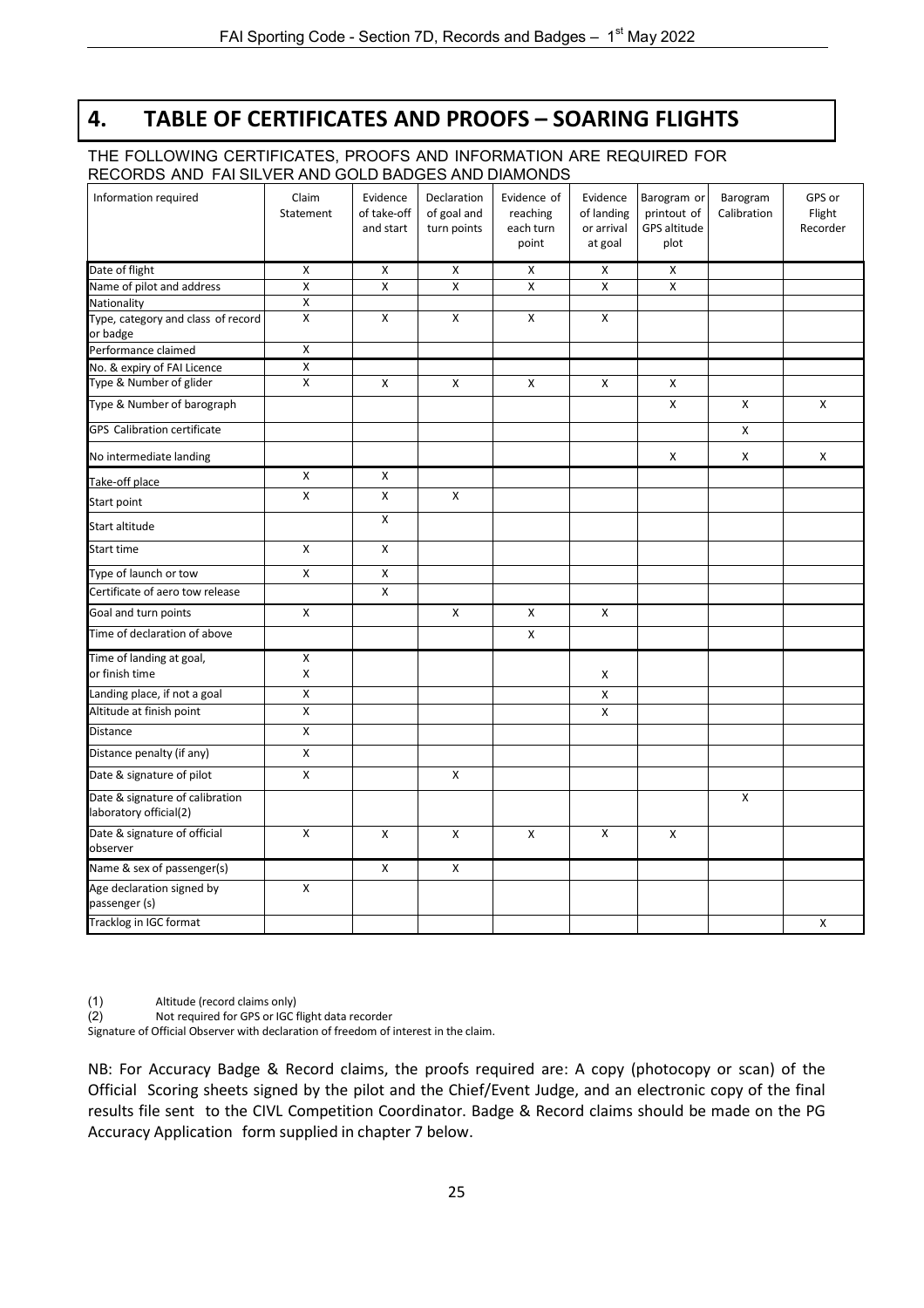# **5. CONTROL AND MEASUREMENT OF FLIGHTS**

<span id="page-25-0"></span>*GS references: chapter 4 - Observers - Officials, chapter 7 - Measurement Requirements*

# <span id="page-25-1"></span>*5.1. Special Rules for Hang Gliders & Paragliders*

Control of flights shall be effected by official observers except that aero tow pilots may certify the altitude, time and point of release from tow. Official observers are required for all record attempts, and are recommended for badge flights.

Evidence of the landing place shall be taken from the GPS or IGC flight data record track-log, and optionally additionally by witness statement if that witness is an FAI Observer.

For Accuracy flights, control is effected by the Organiser and Chief or Event Judge. No additional observers are required.

# <span id="page-25-2"></span>*5.2. Measurement*

<span id="page-25-3"></span>The following requirements apply to all flights for records and proficiency badges:

#### **5.2.1. Measurement of distance**

For all records and for badge flights, distances shall be measured by GPS or approved flight data recorder. In this case, the GPS datum used shall be WGS84 and the earth model shall be the WGS84 Ellipsoid. See General Section.

#### <span id="page-25-4"></span>**5.2.2. Measurement of speed.**

The average speed of the flight is the total minimum course distance divided by the elapsed time from the start point to the finish point. See 5.2.4.

#### <span id="page-25-5"></span>**5.2.3. Measurement of altitude**

Altitude and altitude gain shall be by barograph, or by a GPS or flight data recorder with barometric altitude encoding in the tracklog (3D). A tracklog recording interval not exceeding 1 second shall be used.

#### <span id="page-25-6"></span>**5.2.4. Measurement of time**

Where a GPS or approved flight data recorder is used to validate a flight and the track-log has 2 points either side of the start or goal line (or cylinder circumference) at most 1 seconds apart, then the start or finish time is interpolated from these points (constant speed being assumed).

#### <span id="page-25-7"></span>**5.2.5. Validation Using Start, Turn or Finish Cylinders**

The record or badge distance shall be calculated as the minimum distance it is possible to fly by entering the cylinder observation zones. See 1.5.13.3.1. The minimum distance is defined as the straight-line distance between each pair of turn points, decreased by 800 meters for each **turn point** and 400 meters for each **Start/Finish point**.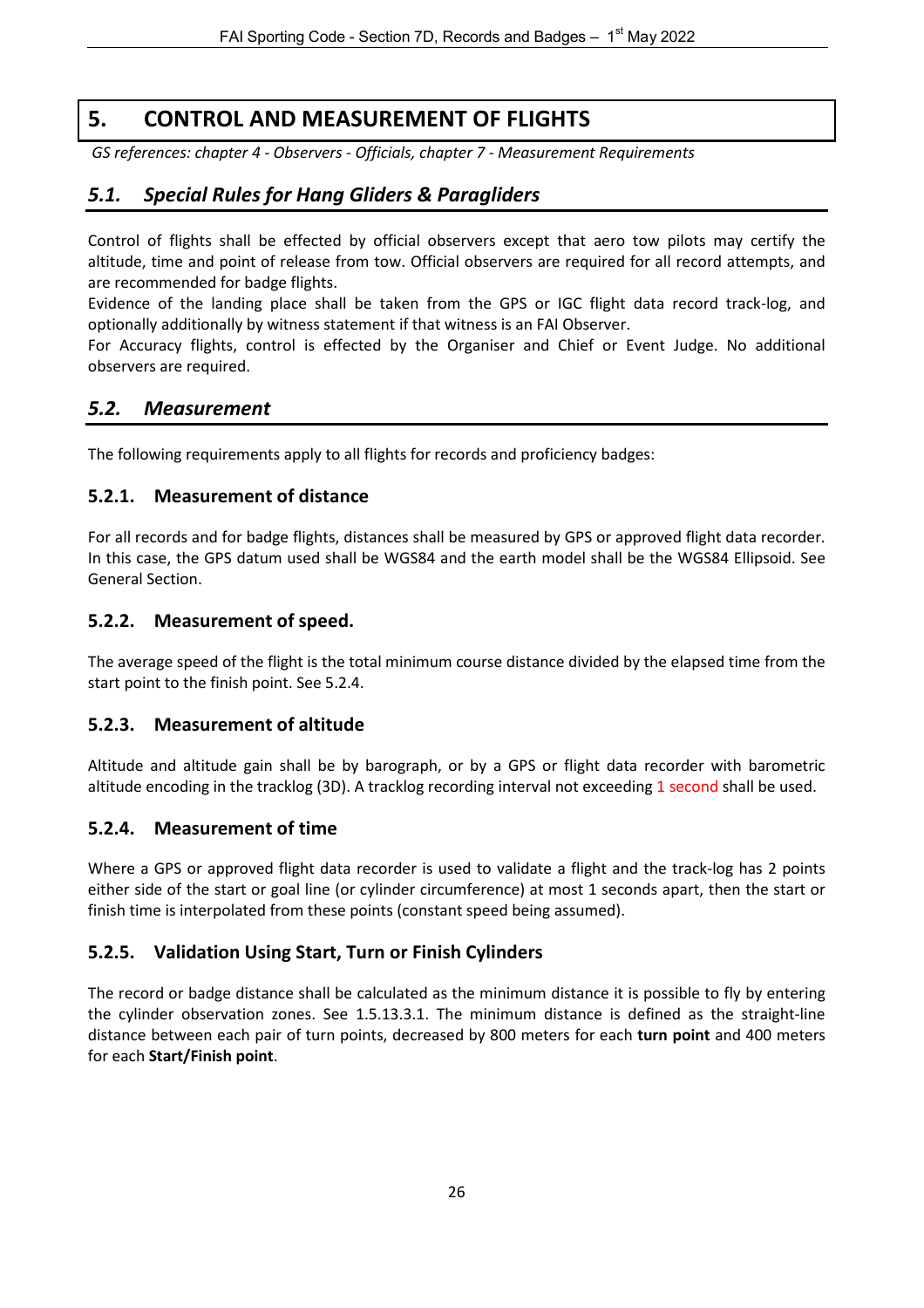# <span id="page-26-0"></span>**5.2.6. Measurement of accuracy**

For all records and for badge flights, accuracy scores shall be measured by a measuring device according to as specified in Section 7C – Class O, Paragliding Accuracy CLASS 3 (4.3. Automatic Measuring Device), during valid rounds flown in an FAI sanctioned competition (Cat1. or Cat 2) and accepted by the judge(s) included in the official results submitted for that competition.

Only flights achieved on a measuring device with a 2cm DC will count towards records and badges. Flights done on a 3cm or larger DC measuring device will not be counted and will break consecutiveness if pilot competes in such a competition.

# <span id="page-26-1"></span>**5.2.7. Measurement of aerobatics**

Altitude shall be measured by barograph, proving that the manoeuvre was stopped at or above the minimum prescribed altitude. See 3.4.2.3. for minimum altitudes.

Video footage from at least 2 (two) different points of view, one of which must point to the pilot and show his action during the entire execution of the flight. The cameras must be used in a way that the manoeuvres and rotations are clearly visible and countable from either of the cameras. Video footage must not be edited, cut or in any other way manipulated and must show record flight from the start of the flight.

# <span id="page-26-2"></span>*5.3. Altitude Distance Relationship*

For allowable height loss during record and badge flights see item 3.4.2

# <span id="page-26-3"></span>*5.4. GPS, Flight Recorders and Barographs*

A serviceable GPS or approved IGC flight recorder, and optionally a barograph must be used for all badge and record flights. The GPS or flight recorder must record altitude in the track-log (i.e. the track-log is 3D); alternatively, a non-altitude-encoding GPS (i.e. a 2D track-log) may be used if supplemented by a barograph; however, no barograph is required with a 2D GPS for the bronze badge.

# <span id="page-26-4"></span>**5.4.1. The GPS**

A GPS track-log with altitude encoding (3D) may be used to validate a claim for a badge or record flight providing the track-log is nearly continuous and provides unequivocal evidence that no intermediate landing was made and it generally substantiates the flight. Interruptions in the track-log will not invalidate the flight provided the gaps do not bring into question the continuity of the flight. Generally speaking, gaps of less than 10 min. are acceptable. GPS units without altitude encoding (2D) may be used alone only for bronze badges; for silver and higher badges, and records, 2D GPS may only be used in combination with a barograph.

- The GPS data (for record attempts) shall be downloaded by the Official Observer using flight verification software (see 5.4.2 below) that reads the GPS directly, produces an IGC formatted file and incorporates a security feature to identify tampering.
- The Official Observer must clear the active GPS track-log before the start of the flight. The GPS memory should contain the start point, any turn points and the declared finish point (in addition to any other points) before the start of the flight. The route, if any, should be activated in the GPS and so observed by the Official Observer at the start of the flight.
- The recording interval of the GPS, if adjustable, should be set to an interval as short as feasible, taking into account the memory capacity of the GPS and the intended length of flight, but in any event equal or less than 1s.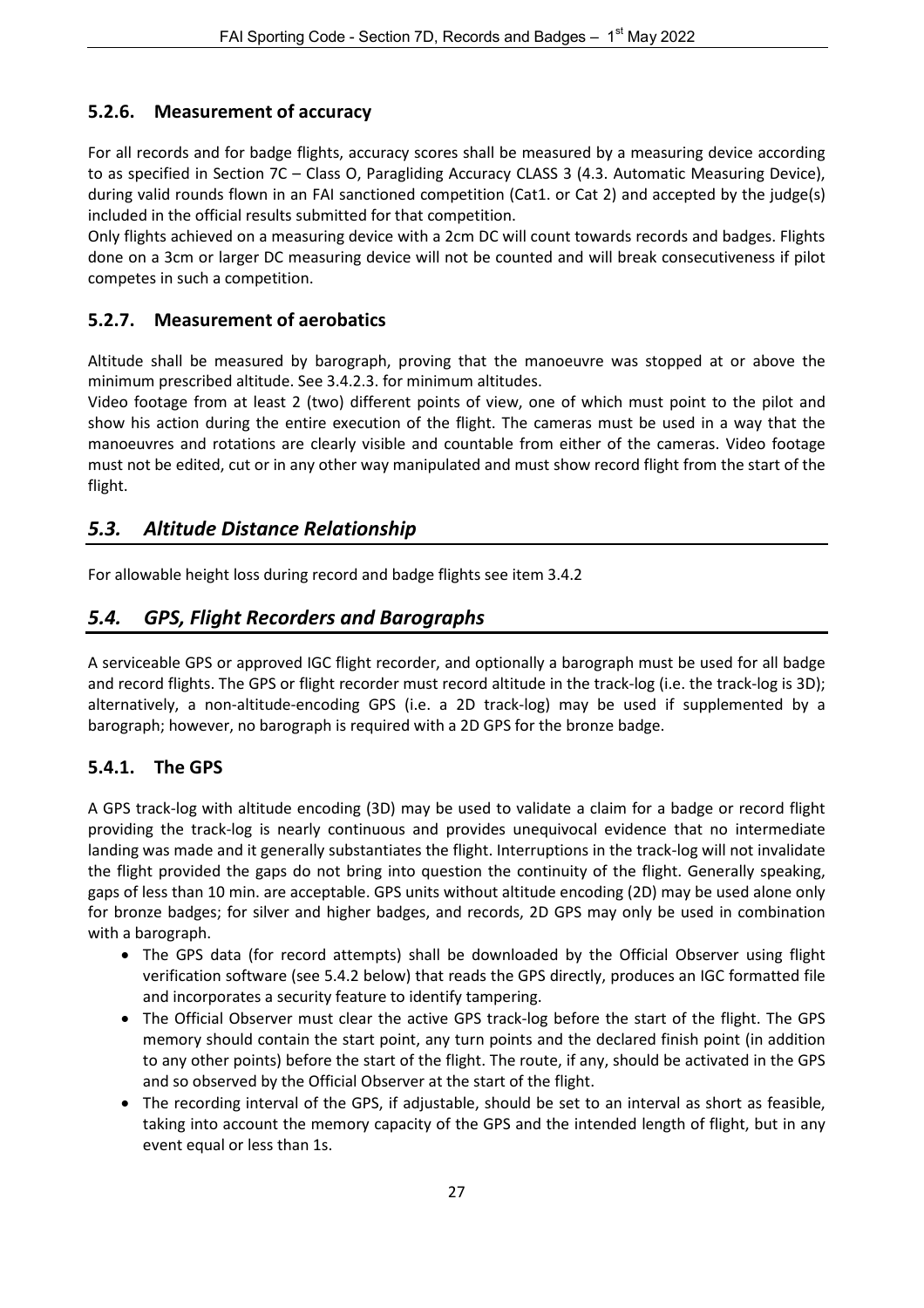### <span id="page-27-0"></span>5.4.1.1. GPS Data

The pilot must provide an unambiguous track-log that shows without doubt that the data was collected;

- By the pilot of the hang glider on the flight in question.
- Of the declared turn point co-ordinates from the correct location in the correct sequence.
- Between the take-off and landing.
- With all relevant information being present on the track-log.

#### <span id="page-27-1"></span>5.4.1.2. Essential Data

The track-log must show for any start, finish or turn point that the pilot was in the relevant observation zone i.e. one of the following:

- A point within the normal FAI sector or cylinder.
- A pair of consecutive points not more than 1 seconds apart for which a straight line drawn from the first point to the second point passes through the allowable sector, plus the allowable sector additions for possible GPS error.

### <span id="page-27-2"></span>**5.4.2. GPS and Flight Data Recorder Verification Software**

The verification software must confirm that all points used to verify the flight occurred at reasonable times (e.g. on the day in question, between the start of the task and the end of the task, and showing the correct chronology of start and turn points). It must also have an integral security feature (often known as the G Security Record) which will indicate if a track-log has been tampered with at any point since recording. It is the responsibility of the NAC controlling the record attempt to provide evidence of this security to the FAI, that is, an electronic copy of the secured track-log, in FAI/IGC format.

#### <span id="page-27-3"></span>5.4.2.1. GPS Verification procedures

- Pre-flight procedures are outlined in 5.4.2.
- Post-flight, the Official observer shall take control of the instrument and download, or observe being downloaded, the track-log and the declared turn points. It is recommended to use a purpose-built program like GPSDump, SeeYou or MaxPunkte for this purpose. The observer should then observe the pilot add personal information like name, birth date, start location, glider type, and save the file in a .igc format, ensuring that the G Security record is added.
- The official observer should then test the integrity of the data file with the appropriate validation program (often available with a name similar to vali.exe).
- The observer should now confirm that the pilot entered the observation zone for each turn point. This can be done by simply observing whether the closest track log point is within 400m of the turn point. Alternatively, open the track-log data file with a flight planning and analysis program like CompeGPS, SeeYou or StrePla. The observer should then add waypoints for the task (by downloading them from the instrument), and confirm that the pilot's flight course passed within the observation zones.
- Now the task distance can be calculated, by taking the shortest distance that the pilot must fly. For a speed flight, the elapsed time en route is divided by this task distance.
- Altitude calibration is not required for GPS or flight recorders.

# <span id="page-27-4"></span>**5.4.3. The barograph**

If used, the barogram produced by the barograph should endeavour to show that no intermediate landing was made and must generally substantiate the flight. A barogram by itself may not be used to validate a distance measurement.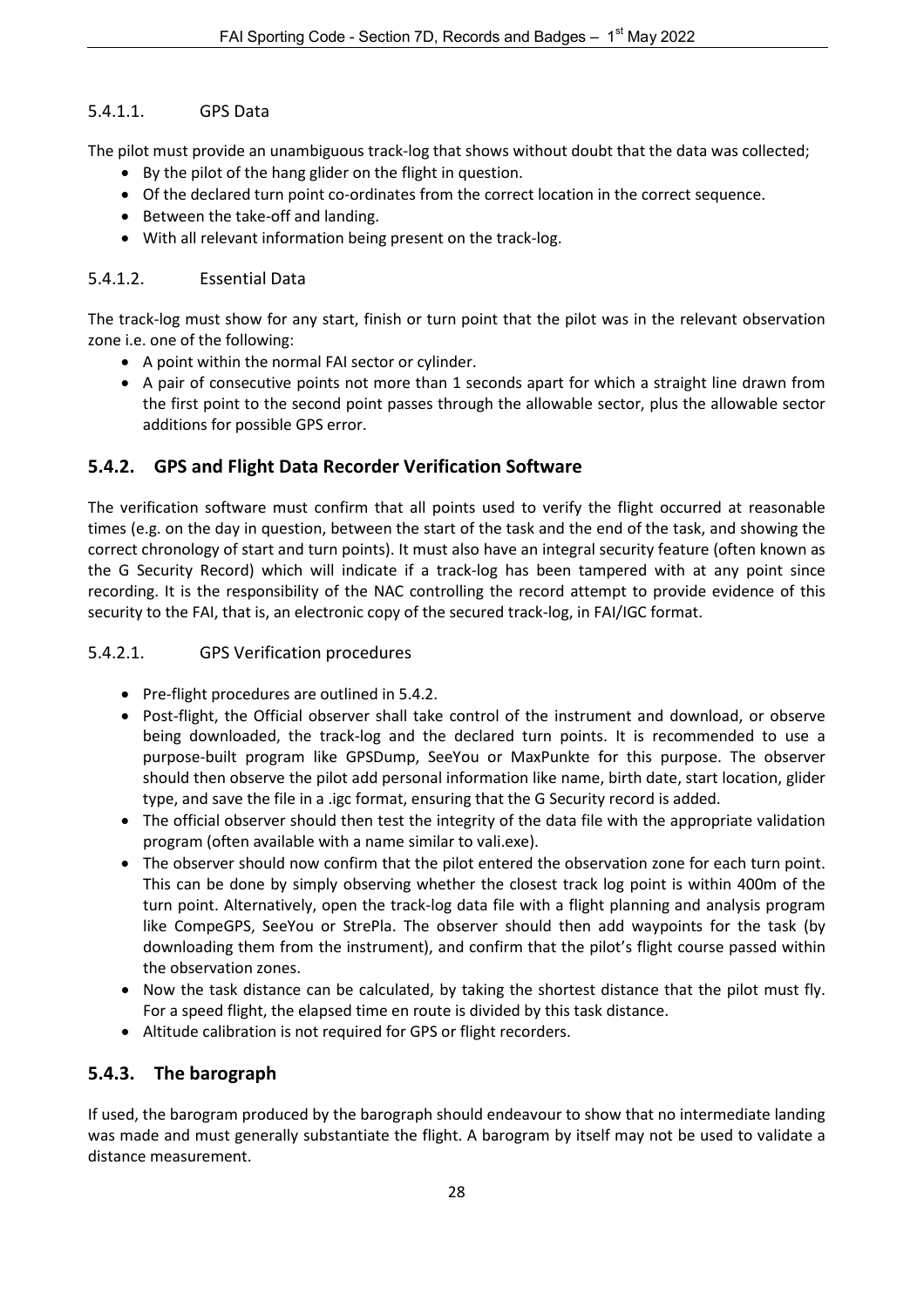- It must not be possible to adjust the recording function of the barograph in any way without breaking the seal or the possibility of this being apparent to the Observer
- The barograph must be sealed and opened only by an Official Observer who must observe the print out taking place on electronic barographs
- The barograph must be calibrated not more than 12 months before or one month after the record attempt.
- Calibration is not required for badge flights.

#### <span id="page-28-0"></span>**5.4.4. Flight data recorders**

GPS units are the preferred instrumentation. However, flight data recorders that comply with the IGC (sporting code section 3) standards may be used. In that case, the pilot should consult Section 3 for further guidance on procedures, since they are slightly different than those for GPS.

# <span id="page-28-1"></span>**5.4.5. Aero tow launches**

To aid determination of the start altitude, the glider pilot (and the tug pilot when a barograph is on board) must ensure that a low point or "notch" is indicated on the barogram immediately following release.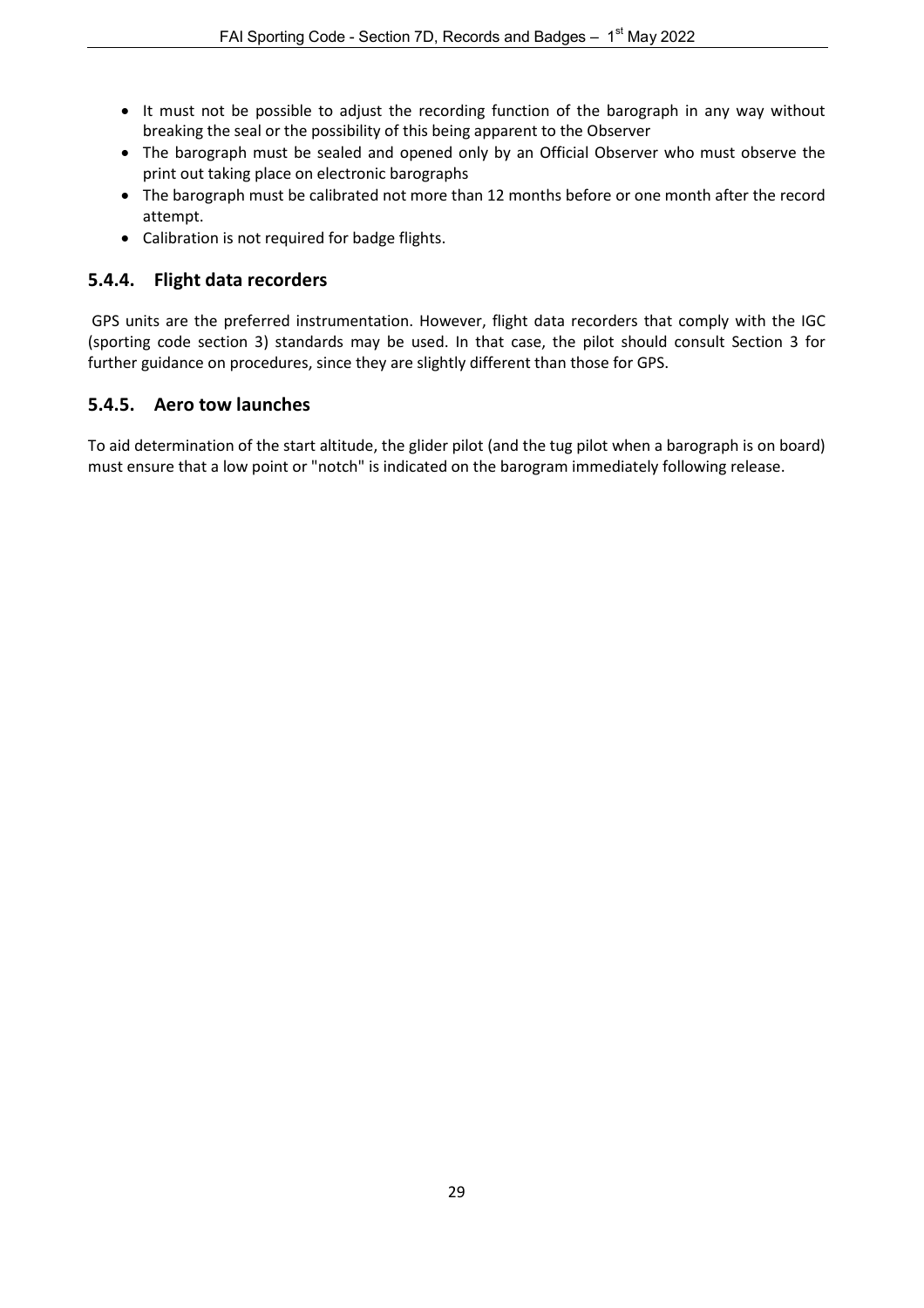# **6. HANG GLIDERS FITTED WITH A POWER SOURCE**

# <span id="page-29-1"></span><span id="page-29-0"></span>*6.1. Principle of Use*

A hang gliding record may only be obtained if the power source, after being stopped, CANNOT be restarted in flight. This causes the pilot to fly as a genuine glider pilot with all the disciplines involved. If the engine is merely stopped but can be restarted during the flight in order to get out of trouble, the pilot is not subject to the disciplines of flying a glider and therefore has an advantage.

#### <span id="page-29-2"></span>**6.1.1. Records and Badges**

For records and badges, the use of a motorised hang glider for FAI gliding record flights may be claimed provided there is proof that the power source prior to take-off was made incapable of being restarted in flight and that requirements, below, are fulfilled.

- Distance, speed and goal flights. No record or badge may be claimed unless the start line is crossed with the power source stopped.
- Height flights. No record or badge may be claimed unless a GPS, or flight data recorder or barograph, is carried and there is proof that the power source was stopped prior to the start of the height gain.

#### <span id="page-29-3"></span>**6.1.2. Power source recorder**

Many flight data recorders or barographs are or can be fitted with a recorder to indicate when the power source is being operate; however for record attempts, flight data recorders that comply with the IGC (sporting code section 3) standards will be used.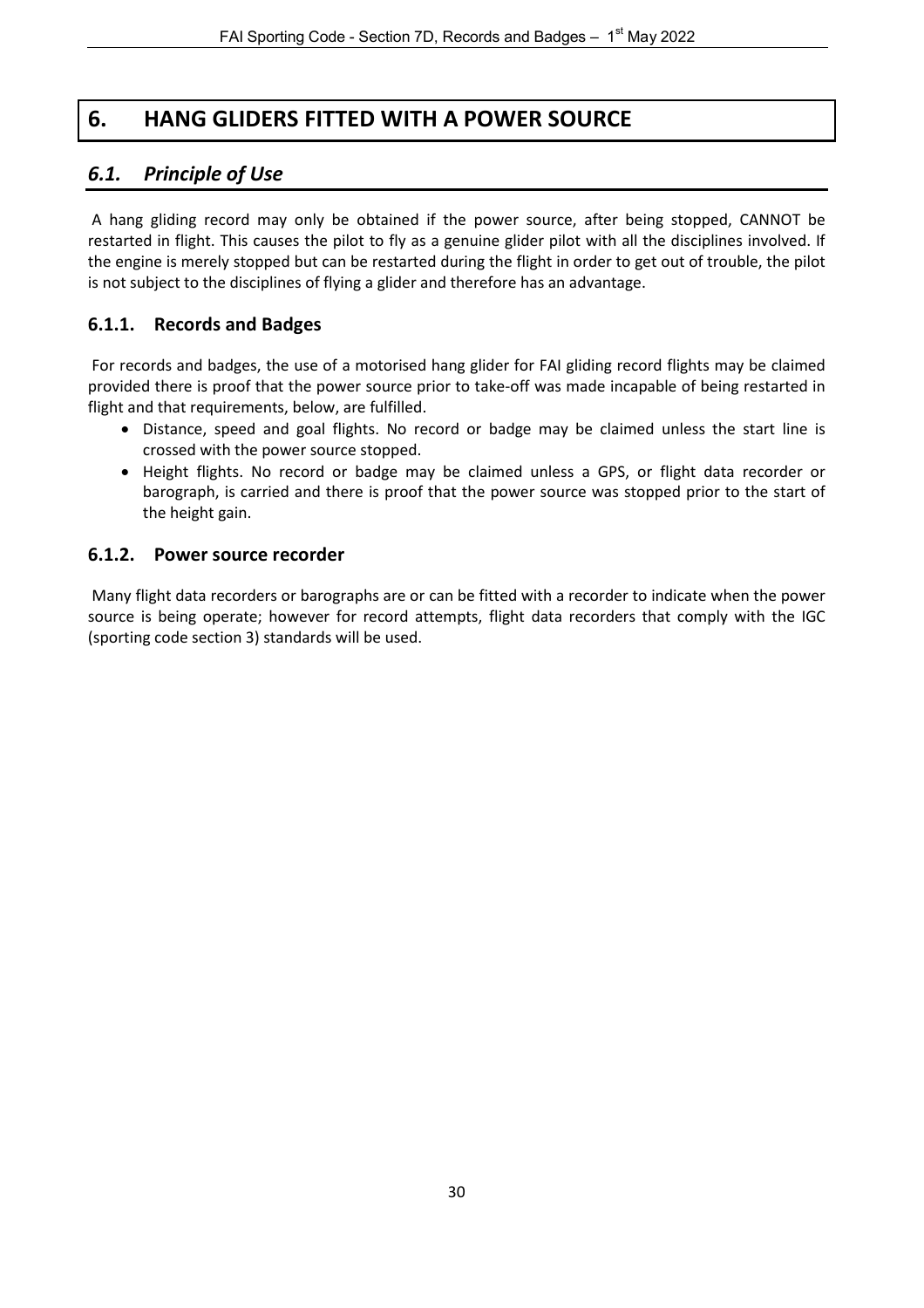# **7. TASK DECLARATION FORM**

# <span id="page-30-1"></span><span id="page-30-0"></span>*7.1. SOARING TASK DECLARATION FORM*

Fill this form (paper, SMS, email, etc) and present it to the official observer prior to the start of the flight. If using a GPS or flight data recorder, also record the course in the instrument itself prior to the flight.

# **Task:**

Class (O-1,2,3,4,5); Category (G, F, M); Description (e.g. 25 km)

# **Date & Time:**

Time of declaration must be before the flight start (for records only; badge flights need not be pre-declared)

# **Pilot:**

Name & signature

# **Glider:**

Class, make, model and serial number

# **Take-off and Start Pt.:**

Description & Coordinates: (e.g. FAI Start Point or Cylinder)

# **Turn Pt. 1:**

(If applicable, description & Coordinates: (e.g. FAI Turn Point or Cylinder with 400m radius)

# **Turn Pt. 2:**

(If applicable, description & Coordinates: (e.g. FAI Turn Point or Cylinder with 400m radius)

# **Turn Pt. 3:**

(If applicable, description & Coordinates: (e.g. FAI Turn Point or Cylinder with 400m radius)

# **Finish Pt.:**

(If applicable, description & Coordinates: (e.g. FAI Finish Point or Cylinder with 400m radius)

# **OfficialObserver:**

Name, date & signature (O.O. is required for record flights, and is recommended for badge flights)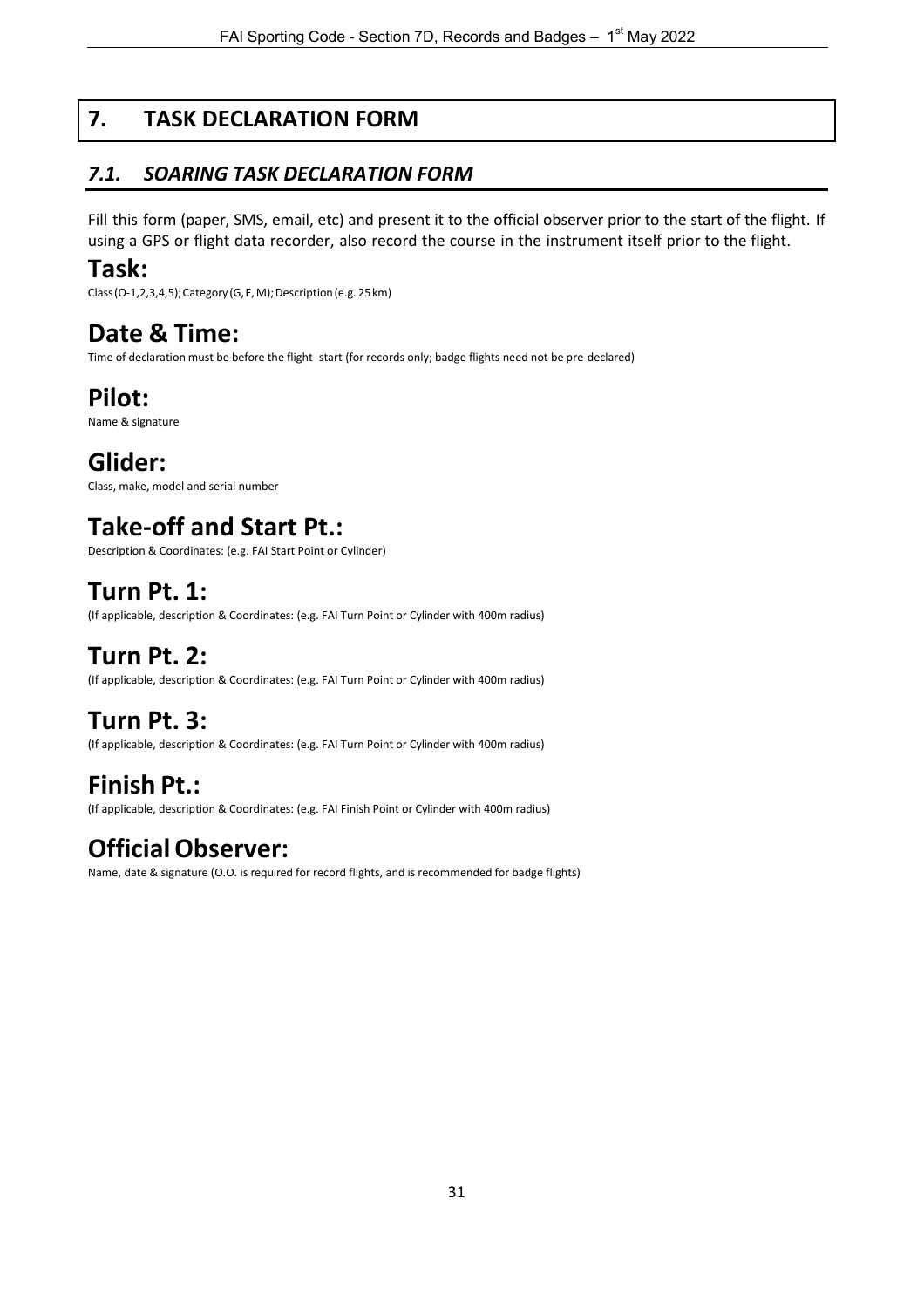|                       | Fédération Aéronautique Internationale<br><b>Application Form for Soaring Flight Badge &amp; Record Claims</b>                                                                                                                 |                                  |                                                                                                                |
|-----------------------|--------------------------------------------------------------------------------------------------------------------------------------------------------------------------------------------------------------------------------|----------------------------------|----------------------------------------------------------------------------------------------------------------|
|                       | Type of Record: World $\Box$ Continental                                                                                                                                                                                       | $\Box$                           |                                                                                                                |
|                       | Please print clearly!<br>Pilot's Address                                                                                                                                                                                       |                                  | Sex and the set of the set of the set of the set of the set of the set of the set of the set of the set of the |
|                       | National Aero Club <b>Exercise 2018</b><br>NAC member N° ________<br>FAI Sporting Lic. N°                                                                                                                                      |                                  |                                                                                                                |
|                       | CIVL ID: The contract of the contract of the contract of the contract of the contract of the contract of the contract of the contract of the contract of the contract of the contract of the contract of the contract of the c | Class 3 Category: (Gen. or Fem.) |                                                                                                                |
| <b>READ THIS NOW!</b> | <b>NOTES &amp; INSTRUCTIONS</b>                                                                                                                                                                                                |                                  | <b>READ THIS NOW!</b>                                                                                          |

**General:** The current FAI Sporting Code (General Section and Section 7) defines all requirements for badges & records in hang gliders Class 1,2,3,4, & 5 and should be read in conjunction with current publications from your national aero club (NAC). **Evidence:** While it is desirable that all evidence be completed on this form, separate pieces of paper are acceptable if they contain all relevant information and are certified by the Official Observer (O.O.).

| OFFICIAL OBSERVER CERTIFICATE (For additional observers, use a separate sheet of paper).                                                                                                                                       |
|--------------------------------------------------------------------------------------------------------------------------------------------------------------------------------------------------------------------------------|
|                                                                                                                                                                                                                                |
| 0.0. N°: 0.0. Address: 0.0. Address: 0.0. Address: 0.0. N°: 0.0. N°: 0.0. N°: 0.0. Address: 0.0. N°: 0.0. Address: 0.0. N°: 0.0. N°: 0.0. N°: 0.0. N°: 0.0. N°: 0.0. N°: 0.0. N°: 0.0. N°: 0.0. N°: 0.0. N°: 0.0. N°: 0.0. N°: |
| I certify I am satisfied with the veracity and completeness of the pilot's documentation, and request that the NAC and/or FAI                                                                                                  |
| process the record or badge claim. O.O.                                                                                                                                                                                        |
|                                                                                                                                                                                                                                |
|                                                                                                                                                                                                                                |
| <b>FLIGHT DETAILS</b> (Required for all flights).                                                                                                                                                                              |
|                                                                                                                                                                                                                                |
| Type of take-off (foot, aerotow, winch tow, vehicle tow,                                                                                                                                                                       |
|                                                                                                                                                                                                                                |
|                                                                                                                                                                                                                                |
|                                                                                                                                                                                                                                |
| PASSENGER CERTIFICATE (Only required for multiplace records).                                                                                                                                                                  |
|                                                                                                                                                                                                                                |
|                                                                                                                                                                                                                                |
|                                                                                                                                                                                                                                |
|                                                                                                                                                                                                                                |
|                                                                                                                                                                                                                                |
|                                                                                                                                                                                                                                |
| AEROTOW / WINCH RELEASE / ENGINE-OFF CERTIFICATE (Required if foot-launch takeoff not used.)                                                                                                                                   |
|                                                                                                                                                                                                                                |
| at: hours at: hours at: https://en.com/example.org/com/example.org/com/example.org/com/example.org/com/example.                                                                                                                |
|                                                                                                                                                                                                                                |
|                                                                                                                                                                                                                                |
|                                                                                                                                                                                                                                |
|                                                                                                                                                                                                                                |
| <b>BAROGRAPH CERTIFICATE</b> (Required only if barograph was used).                                                                                                                                                            |
| I certify that I inspected the barograph and observed it function before flight. O.O.                                                                                                                                          |
|                                                                                                                                                                                                                                |
|                                                                                                                                                                                                                                |
| I certify I inspected the barograph after flight; it appeared un-tampered with. . O.O.                                                                                                                                         |
|                                                                                                                                                                                                                                |
|                                                                                                                                                                                                                                |
| Signature                                                                                                                                                                                                                      |
|                                                                                                                                                                                                                                |
| <b>GPS CERTIFICATE</b> (Required if GPS was used).                                                                                                                                                                             |
| I certify that I inspected the GPS and observed it function before flight.                                                                                                                                                     |
|                                                                                                                                                                                                                                |
| I certify I inspected the GPS after flight; it appeared un-tampered with.                                                                                                                                                      |

O.O. Signature I certify that I was present when the flight tracklog was downloaded using\_\_\_\_\_\_\_\_\_\_\_\_\_\_\_\_\_\_\_\_\_\_\_(name of tracklog verification program) and that it fully supported the claimed flight\_ O.O. Signature

**DIFFERENCE of HEIGHT CERTIFICATE** (Required for all speed and distance flights).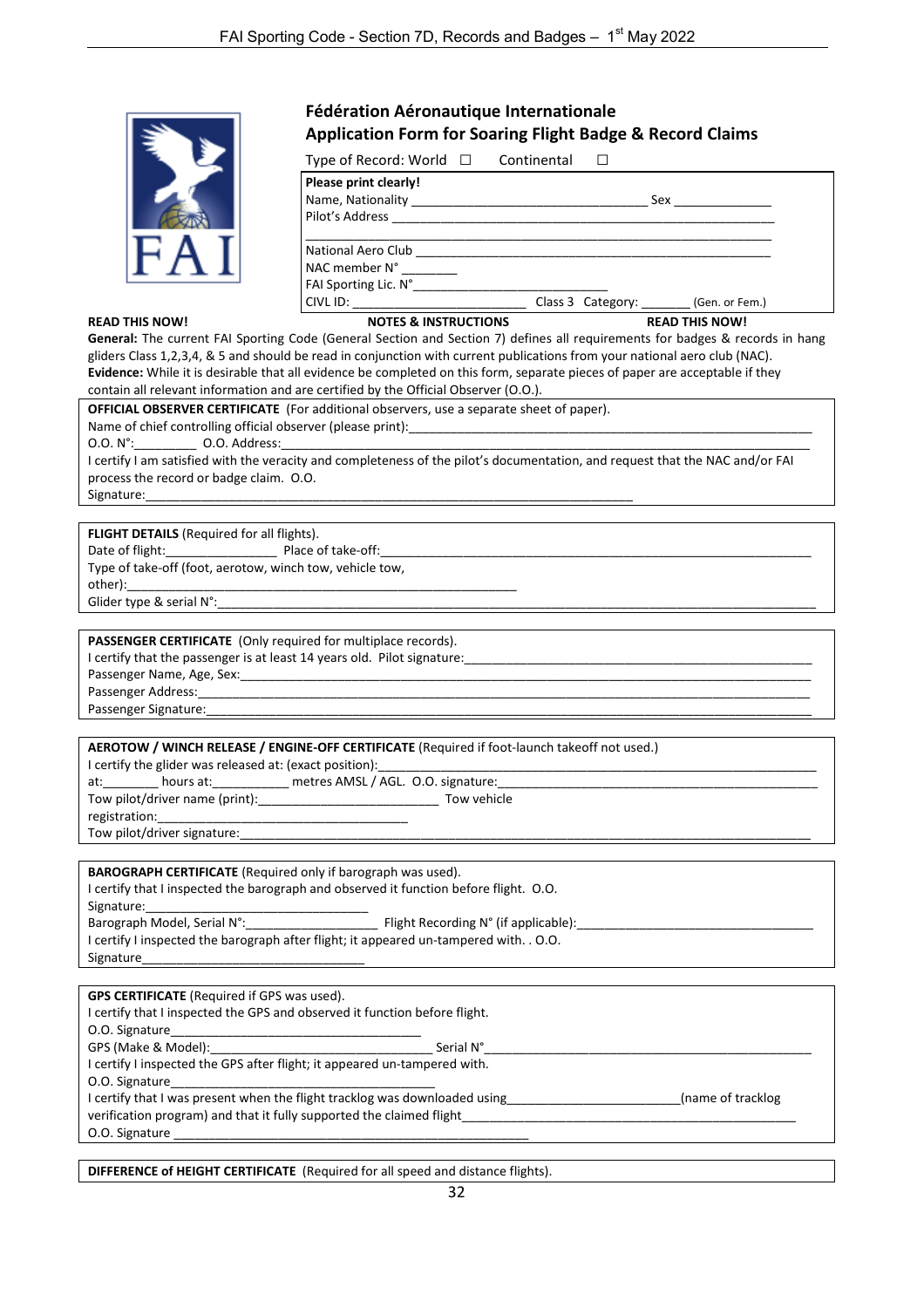|                                           | I certify that the altitude of the pilot at the departure point was _______________________ metres AMSL.                                                       |                         |                                       |                                                                                                                                                                                                                                                                                                                                                             |               |
|-------------------------------------------|----------------------------------------------------------------------------------------------------------------------------------------------------------------|-------------------------|---------------------------------------|-------------------------------------------------------------------------------------------------------------------------------------------------------------------------------------------------------------------------------------------------------------------------------------------------------------------------------------------------------------|---------------|
|                                           | I certify that the altitude of the finish point is ___________________ metres AMSL,                                                                            |                         |                                       |                                                                                                                                                                                                                                                                                                                                                             |               |
|                                           |                                                                                                                                                                |                         |                                       |                                                                                                                                                                                                                                                                                                                                                             |               |
|                                           | km.                                                                                                                                                            |                         |                                       |                                                                                                                                                                                                                                                                                                                                                             |               |
|                                           | The ratio of distance (in metres) to difference in height is                                                                                                   |                         |                                       |                                                                                                                                                                                                                                                                                                                                                             |               |
|                                           | (Determine altitude of pilot at departure point through observation or preferably by inspection of barogram, with barograph                                    |                         |                                       |                                                                                                                                                                                                                                                                                                                                                             |               |
|                                           | clock synchronised to O.O.'s clock, and with pilot communicating to O.O. the time of crossing the departure point.).                                           |                         |                                       |                                                                                                                                                                                                                                                                                                                                                             |               |
|                                           |                                                                                                                                                                |                         |                                       |                                                                                                                                                                                                                                                                                                                                                             |               |
|                                           | ALTITUDE CLAIM (Required for all claims involving gain of height).<br>Type of claim (Silver, Gold, Diamond, Record, Other):                                    |                         |                                       |                                                                                                                                                                                                                                                                                                                                                             |               |
|                                           | Initial low point of flight _______________ m AMSL. Subsequent high pt. ________________ m AMSL.                                                               |                         |                                       |                                                                                                                                                                                                                                                                                                                                                             |               |
| Difference: ________________ m.           |                                                                                                                                                                |                         |                                       |                                                                                                                                                                                                                                                                                                                                                             |               |
|                                           | For barographs only (not GPS): I certify I have examined and found correct the barogram calibration trace made                                                 |                         |                                       |                                                                                                                                                                                                                                                                                                                                                             |               |
|                                           |                                                                                                                                                                |                         |                                       |                                                                                                                                                                                                                                                                                                                                                             |               |
|                                           |                                                                                                                                                                |                         |                                       |                                                                                                                                                                                                                                                                                                                                                             |               |
|                                           | DISTANCE or SPEED CLAIMS (Required for all flights over open or closed courses).<br>Claim is made for (check off or circle applicable category or categories): |                         |                                       |                                                                                                                                                                                                                                                                                                                                                             |               |
|                                           |                                                                                                                                                                |                         |                                       |                                                                                                                                                                                                                                                                                                                                                             |               |
| Free Distance:                            | $\Box$ Silver (HG 100 km)                                                                                                                                      | $\Box$ Gold (HG 150 km) | $\Box$ Diamond                        | (HG 300 km)                                                                                                                                                                                                                                                                                                                                                 | $\Box$ Record |
| (silver: open course)                     | (PG 75 km)                                                                                                                                                     | (PG 125 km)             |                                       | (PG 200 km)                                                                                                                                                                                                                                                                                                                                                 |               |
| (gold, diamond: open or<br>closed course) |                                                                                                                                                                |                         |                                       |                                                                                                                                                                                                                                                                                                                                                             |               |
|                                           |                                                                                                                                                                |                         |                                       |                                                                                                                                                                                                                                                                                                                                                             | $\Box$ Record |
| Distance to goal:                         |                                                                                                                                                                |                         |                                       |                                                                                                                                                                                                                                                                                                                                                             |               |
| Out-and-return or                         |                                                                                                                                                                |                         | $\Box$ Diamond                        | (HG 300 km)                                                                                                                                                                                                                                                                                                                                                 | $\Box$ Record |
| <b>Triangle Distance</b>                  |                                                                                                                                                                |                         |                                       | (PG 200 km)                                                                                                                                                                                                                                                                                                                                                 |               |
| Duration                                  | $\Box$ Silver (3 hr)                                                                                                                                           | $\Box$ Gold (5 hr)      |                                       |                                                                                                                                                                                                                                                                                                                                                             |               |
|                                           | (HG, PG)                                                                                                                                                       | (HG, PG)                |                                       |                                                                                                                                                                                                                                                                                                                                                             |               |
|                                           |                                                                                                                                                                |                         |                                       |                                                                                                                                                                                                                                                                                                                                                             |               |
|                                           | Out-and-return Speed (Course of 100, 200, or 300 km)                                                                                                           |                         |                                       |                                                                                                                                                                                                                                                                                                                                                             | km Record     |
|                                           | Triangle Speed (Course of 25, 50, 100, 200 or 300 km)                                                                                                          |                         |                                       | $\begin{tabular}{ c c c } \hline \rule{0.3cm}{.04cm} \rule{0.3cm}{.04cm} \rule{0.3cm}{.04cm} \rule{0.3cm}{.04cm} \rule{0.3cm}{.04cm} \rule{0.3cm}{.04cm} \rule{0.3cm}{.04cm} \rule{0.3cm}{.04cm} \rule{0.3cm}{.04cm} \rule{0.3cm}{.04cm} \rule{0.3cm}{.04cm} \rule{0.3cm}{.04cm} \rule{0.3cm}{.04cm} \rule{0.3cm}{.04cm} \rule{0.3cm}{.04cm} \rule{0.3cm}{$ | km Record     |
|                                           |                                                                                                                                                                |                         |                                       |                                                                                                                                                                                                                                                                                                                                                             |               |
| HG, PG, Bronze badge                      |                                                                                                                                                                |                         | $\Box$ Distance 30 km (PG, HG, RW) or |                                                                                                                                                                                                                                                                                                                                                             |               |
| (open or closed course distance)          |                                                                                                                                                                |                         | $\Box$ Duration 1.5 hour or           |                                                                                                                                                                                                                                                                                                                                                             |               |
|                                           |                                                                                                                                                                | $\Box$ height gain 500m |                                       |                                                                                                                                                                                                                                                                                                                                                             |               |
|                                           | Claimed performance: ____________________km DISTANCE; and/or ___________________km/h SPEED; _________________h:min TIME.                                       |                         |                                       |                                                                                                                                                                                                                                                                                                                                                             |               |

| Lat. $\qquad \qquad$<br>$Long.$ $W/E$<br>°N/S;<br>Lat.<br>°N/S;<br>Lat.<br>$Long.$ $W/E$<br>°N/S;<br>Lat.<br>$Long.$ $W/E$<br>°N/S;<br>Lat.<br>°N/S;<br>Lat. <b>Example 20</b><br>$Long.$ $W/E$<br>Lat.<br>°N/S;<br>I certify that I witnessed the GPS tracklog cleared before flight, and that I took possession of the GPS after the flight. I examined |                                            | °N/S; |  |
|-----------------------------------------------------------------------------------------------------------------------------------------------------------------------------------------------------------------------------------------------------------------------------------------------------------------------------------------------------------|--------------------------------------------|-------|--|
|                                                                                                                                                                                                                                                                                                                                                           |                                            |       |  |
|                                                                                                                                                                                                                                                                                                                                                           |                                            |       |  |
|                                                                                                                                                                                                                                                                                                                                                           |                                            |       |  |
|                                                                                                                                                                                                                                                                                                                                                           |                                            |       |  |
|                                                                                                                                                                                                                                                                                                                                                           |                                            |       |  |
|                                                                                                                                                                                                                                                                                                                                                           |                                            |       |  |
|                                                                                                                                                                                                                                                                                                                                                           |                                            |       |  |
|                                                                                                                                                                                                                                                                                                                                                           |                                            |       |  |
|                                                                                                                                                                                                                                                                                                                                                           |                                            |       |  |
|                                                                                                                                                                                                                                                                                                                                                           |                                            |       |  |
|                                                                                                                                                                                                                                                                                                                                                           |                                            |       |  |
|                                                                                                                                                                                                                                                                                                                                                           |                                            |       |  |
|                                                                                                                                                                                                                                                                                                                                                           |                                            |       |  |
|                                                                                                                                                                                                                                                                                                                                                           |                                            |       |  |
|                                                                                                                                                                                                                                                                                                                                                           |                                            |       |  |
| glider entered the observation zones.                                                                                                                                                                                                                                                                                                                     | <b>O.O.</b> Signature: <b>Example 2018</b> |       |  |

**START & FINISH TIME CERTIFICATE** (Required only for speed tasks). I certify that I have examined the pilot's GPS tracklog, or witnessed cross the start & finish lines, and submit the following times: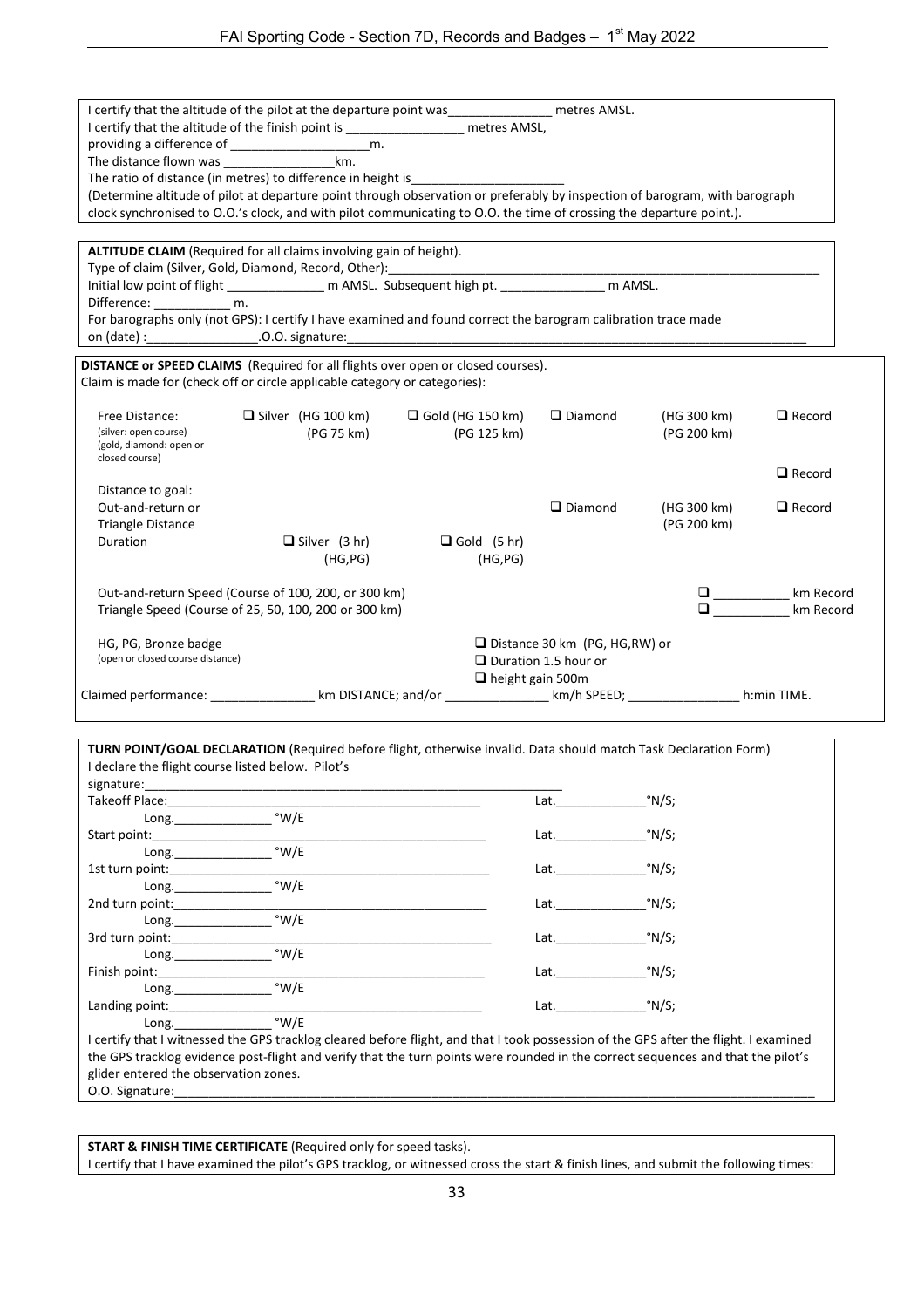|                                              | Start time: HH:MM:SS; Finish time:                                                                                                                                                                                             | HH:MM:SS; Course time: | HH:MM:SS. |
|----------------------------------------------|--------------------------------------------------------------------------------------------------------------------------------------------------------------------------------------------------------------------------------|------------------------|-----------|
| O.O. Signature:                              |                                                                                                                                                                                                                                |                        |           |
|                                              |                                                                                                                                                                                                                                |                        |           |
|                                              | <b>LANDING CERTIFICATE</b> (Required for all distance and speed flights).                                                                                                                                                      |                        |           |
| I certify that I landed the glider at (exact |                                                                                                                                                                                                                                |                        |           |
|                                              |                                                                                                                                                                                                                                |                        |           |
| at: HH:MM (landing time). Pilot's            |                                                                                                                                                                                                                                |                        |           |
| signature:                                   |                                                                                                                                                                                                                                |                        |           |
|                                              | O.O./witness name, address (print), signature:                                                                                                                                                                                 |                        |           |
|                                              | 2nd witness name, address (print), signature:                                                                                                                                                                                  |                        |           |
|                                              |                                                                                                                                                                                                                                |                        |           |
|                                              | <b>PILOT'S STATEMENT</b> (Required for all badge and record claims).                                                                                                                                                           |                        |           |
|                                              | the second contract of the contract of the contract of the contract of the contract of the contract of the contract of the contract of the contract of the contract of the contract of the contract of the contract of the con |                        |           |

I certify that this is a true statement regarding a flight made by me, and I request that the NAC process the claim. Attached is all required supporting evidence. I understand that an incomplete or incorrect application will be returned to the presiding O.O. I certify that the flight was made in accordance with the national air regulations and with the FAI Sporting Code (General Section and Section 7).

Date:\_\_\_\_\_\_\_\_\_\_\_\_\_ Pilot's signature:\_\_\_\_\_\_\_\_\_\_\_\_\_\_\_\_\_\_\_\_\_\_\_\_\_\_\_\_\_\_\_\_\_\_\_\_\_\_\_\_\_\_\_\_\_\_\_\_\_\_\_\_\_\_\_\_\_\_\_\_\_\_\_\_\_\_\_\_\_\_\_\_\_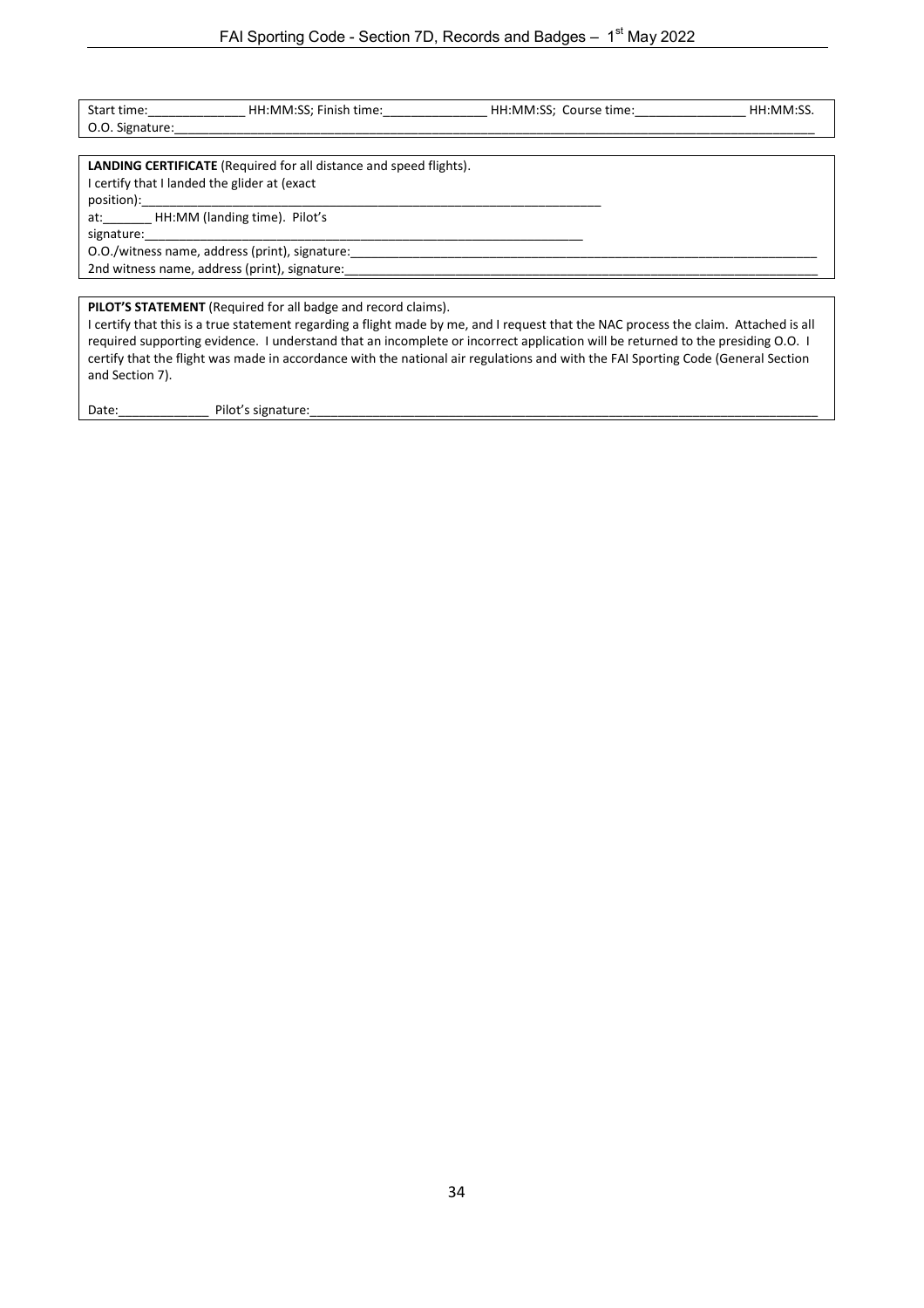

#### **READ THIS NOW!**

#### **Fédération Aéronautique Internationale Application Form for PG Accuracy Badge & Record Claims**

Type of Record: World □ Continental □

| Please print clearly!<br>Name, Nationality and the state of the state of the state of the state of the state of the state of the state o<br>Pilot's Address | Sex                              |
|-------------------------------------------------------------------------------------------------------------------------------------------------------------|----------------------------------|
| National Aero Club<br>NAC member N°<br>FAI Sporting Lic. N°                                                                                                 |                                  |
| CIVL ID:                                                                                                                                                    | Class 3 Category: (Gen. or Fem.) |
| <b>NOTES &amp; INSTRUCTIONS</b>                                                                                                                             | <b>READ THIS NOW!</b>            |

**General:** The current FAI Sporting Code (General Section and Section 7) defines all requirements for badges & records in hang gliders Class 1,2,3,4, & 5 and should be read in conjunction with current publications from your national aero club (NAC). **Evidence:** Photocopies or scans of the official competition scoring sheets, signed by the pilot and the Chief/Event Judge, plus the relevant competition results files (Excel) must accompany this claim sheet.

| <b>FAI SANCTIONED COMPETITION DETAILS</b> (List all competitions for which scores count for the badge/record claim). |  |  |  |  |
|----------------------------------------------------------------------------------------------------------------------|--|--|--|--|
|                                                                                                                      |  |  |  |  |
|                                                                                                                      |  |  |  |  |
|                                                                                                                      |  |  |  |  |
| Name of Chief or Event Judge: Manual Allen Manual Allen Manual Allen Manual Allen                                    |  |  |  |  |
| Number of valid rounds flown in the                                                                                  |  |  |  |  |
| competition:                                                                                                         |  |  |  |  |

| <b>FLIGHT DETAILS</b> (Required for all flights).           |
|-------------------------------------------------------------|
| Number of consecutive flights/scores contributing to this   |
| claim:                                                      |
| Scores of consecutive flights recorded:                     |
| Sum of scores of consecutive flights:                       |
| Date(s) of flights/scores:                                  |
| Type of take-off (hill/foot launch, winch tow, vehicle tow, |
|                                                             |
| Glider make & model:                                        |
|                                                             |

**CHIEF/EVENT JUDGE DECLARATION** (Required for each competition with scores counting towards the claim). I certify that the pilot scored the above stated scores consecutively in valid rounds in the *(name)*

Chief/Event Judge signature:

|  | <b>ORGANISER DECLARATION</b> (Required for each competition with scores counting towards the claim). |  |  |  |  |
|--|------------------------------------------------------------------------------------------------------|--|--|--|--|
|--|------------------------------------------------------------------------------------------------------|--|--|--|--|

I certify that the pilot was an official competitor in the *(name)*\_\_\_\_\_\_\_\_\_\_\_\_\_\_\_\_\_\_\_\_\_\_\_\_\_\_\_\_\_\_\_\_\_\_\_\_\_\_\_\_\_\_\_\_\_competition on *(dates)* \_\_\_\_\_\_\_\_\_\_\_\_\_and that the results submitted to the CIVL Competition Coordinator were approved by the Chief/Event Judge\_\_\_\_\_\_\_\_\_\_\_\_\_\_\_\_\_\_\_\_\_\_\_\_\_\_\_

\_\_\_\_\_\_\_\_\_\_\_\_\_\_\_\_\_\_\_\_\_\_\_\_\_\_\_\_\_\_\_\_\_\_\_\_\_\_\_\_\_\_competition on *(dates)*\_\_\_\_\_\_\_\_\_\_\_\_\_\_\_\_*.*

Organiser signature:

**PILOT'S DECLARATION** (Required for all badge and record claims). I am submitting this claim for the following Badge and/or Record:

\_\_\_\_\_\_\_\_\_\_\_\_\_\_\_\_\_\_\_\_\_\_\_\_\_\_\_\_\_\_\_\_\_\_\_\_\_\_\_\_\_\_\_\_\_\_\_\_\_\_\_\_\_\_\_\_\_\_\_\_\_\_\_\_\_\_\_\_\_\_\_\_\_\_\_\_\_\_\_\_\_\_\_\_\_\_\_\_\_\_\_\_\_\_\_\_\_\_\_\_\_\_\_\_ I certify that the information on this form is a true statement regarding the scoring flights made by me, and I request that the NAC process the claim. Attached is all required supporting evidence (Score Sheets and Final Results files). I understand that an incomplete or incorrect application will be returned to the relevant Chief/Event Judge or Organiser. I certify that the flights were made in accordance with the national air regulations and with the FAI Sporting Code (General Section and Section 7).

Date:\_\_\_\_\_\_\_\_\_\_\_\_\_ Pilot's signature:\_\_\_\_\_\_\_\_\_\_\_\_\_\_\_\_\_\_\_\_\_\_\_\_\_\_\_\_\_\_\_\_\_\_\_\_\_\_\_\_\_\_\_\_\_\_\_\_\_\_\_\_\_\_\_\_\_\_\_\_\_\_\_\_\_\_\_\_\_\_\_\_\_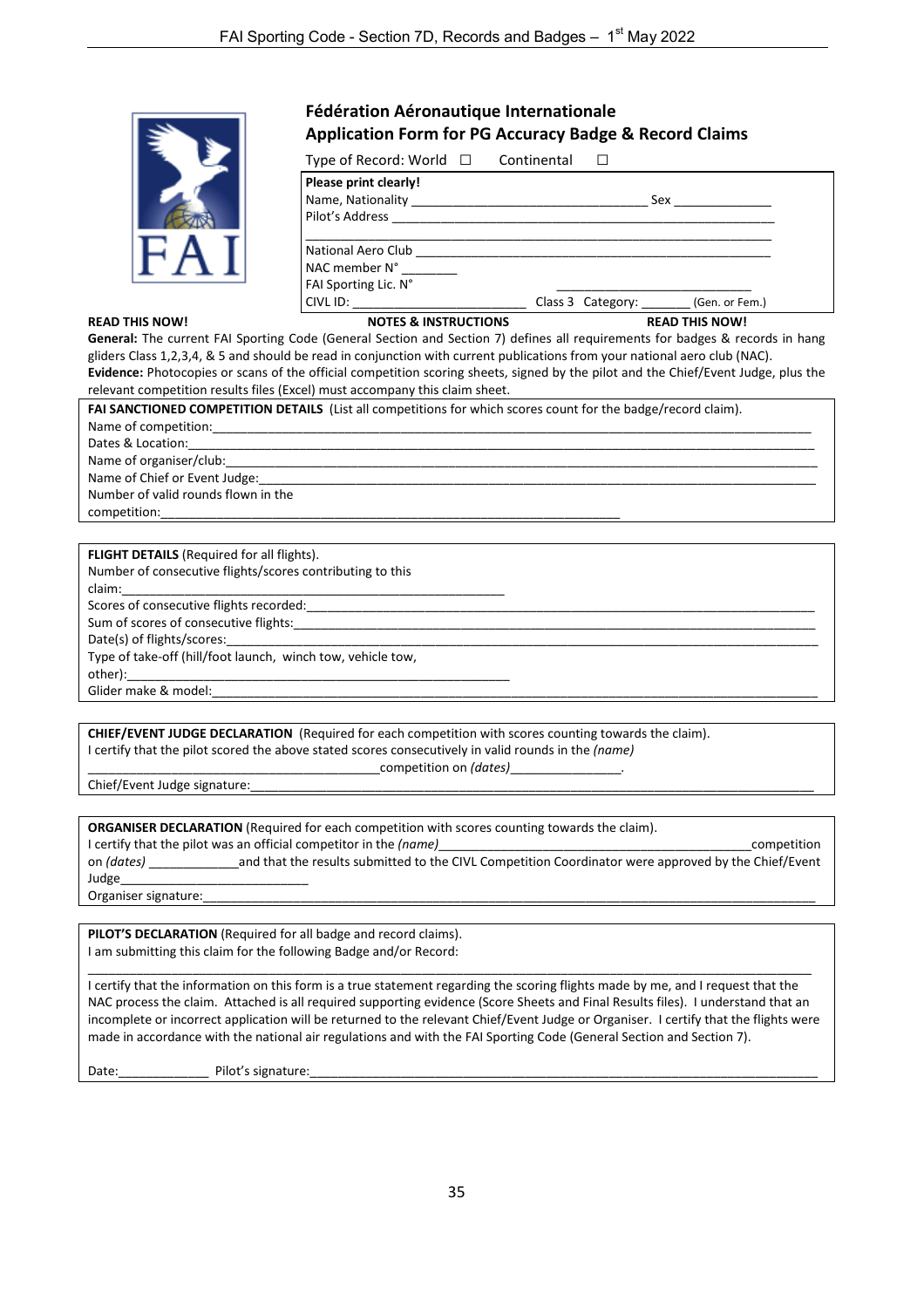# <span id="page-35-0"></span>*7.2. AEROBATICS TASK DECLARATION FORM*

Fill this form (paper, SMS, email, etc) and present it to the official observer prior to the start of the flight.

# **Task:**

Class (O-3); Category (G, F, M); Description (e.g. Infinity tumbling)

# **Date & Time:**

Time of declaration must be before the flight start (for records only)

# **Pilot:**

Name & signature

# **Glider:**

Class, make, model and serial number

# **Start Pt. and type of start:**

Description & Coordinates: (e.g. London, D-bag helicopter)

# **OfficialObserver:**

Name, date & signature (O.O. is required for record flights)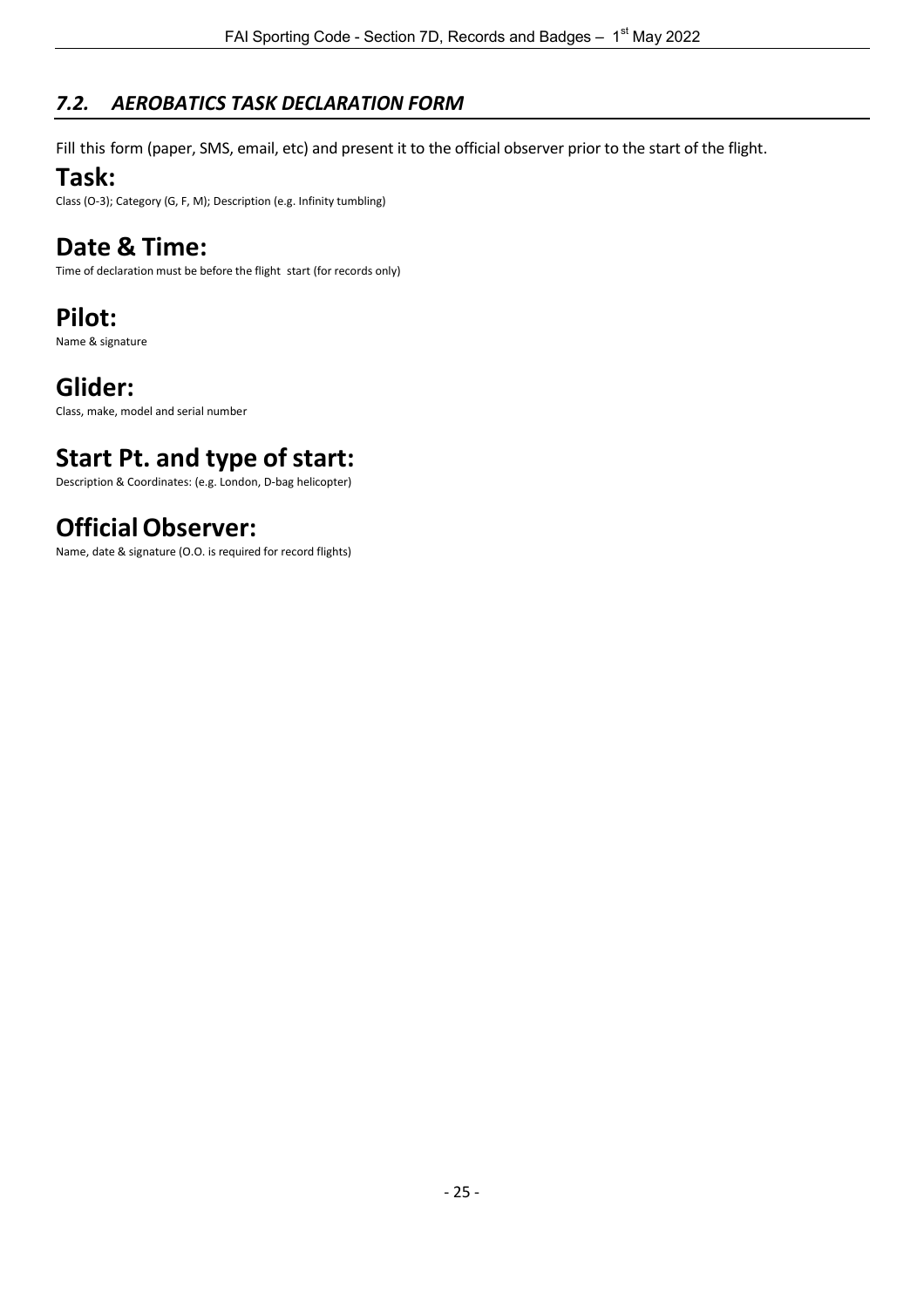|                                                                       | Fédération Aéronautique Internationale                                                                                                                  |  |  |  |  |  |  |
|-----------------------------------------------------------------------|---------------------------------------------------------------------------------------------------------------------------------------------------------|--|--|--|--|--|--|
|                                                                       | <b>Application Form for PG Aerobatics Record Claims</b>                                                                                                 |  |  |  |  |  |  |
|                                                                       | Type of Record: World $\Box$ Continental $\Box$                                                                                                         |  |  |  |  |  |  |
|                                                                       | Please print clearly!                                                                                                                                   |  |  |  |  |  |  |
|                                                                       |                                                                                                                                                         |  |  |  |  |  |  |
|                                                                       |                                                                                                                                                         |  |  |  |  |  |  |
|                                                                       |                                                                                                                                                         |  |  |  |  |  |  |
|                                                                       | NAC member N° _______<br>FAI Sporting Lic. N°                                                                                                           |  |  |  |  |  |  |
|                                                                       | CIVL ID: __________________________________Class 3 Category: ________ (Gen. or Fem.)                                                                    |  |  |  |  |  |  |
| <b>READ THIS NOW!</b>                                                 | <b>NOTES &amp; INSTRUCTIONS</b><br><b>READ THIS NOW!</b>                                                                                                |  |  |  |  |  |  |
|                                                                       | General: The current FAI Sporting Code (General Section and Section 7) defines all requirements for badges & records in hang gliders Class 1,2,3,4, & 5 |  |  |  |  |  |  |
|                                                                       | and should be read in conjunction with current publications from your national aero club (NAC).                                                         |  |  |  |  |  |  |
|                                                                       | Evidence: While it is desirable that all evidence be completed on this form, separate pieces of paper are acceptable if they contain all relevant       |  |  |  |  |  |  |
| information and are certified by the Official Observer (O.O.).        |                                                                                                                                                         |  |  |  |  |  |  |
|                                                                       | OFFICIAL OBSERVER CERTIFICATE (For additional observers, use a separate sheet of paper).                                                                |  |  |  |  |  |  |
|                                                                       |                                                                                                                                                         |  |  |  |  |  |  |
| 0.0. N°: 0.0. Address:                                                | I certify I am satisfied with the veracity and completeness of the pilot's documentation, and request that the NAC and/or FAI process the               |  |  |  |  |  |  |
|                                                                       |                                                                                                                                                         |  |  |  |  |  |  |
|                                                                       |                                                                                                                                                         |  |  |  |  |  |  |
| <b>FLIGHT DETAILS</b> (Required for all flights).                     |                                                                                                                                                         |  |  |  |  |  |  |
|                                                                       |                                                                                                                                                         |  |  |  |  |  |  |
|                                                                       |                                                                                                                                                         |  |  |  |  |  |  |
|                                                                       |                                                                                                                                                         |  |  |  |  |  |  |
| Glider type & serial N°:                                              |                                                                                                                                                         |  |  |  |  |  |  |
|                                                                       |                                                                                                                                                         |  |  |  |  |  |  |
| PASSENGER CERTIFICATE (Only required for multiplace records).         |                                                                                                                                                         |  |  |  |  |  |  |
|                                                                       |                                                                                                                                                         |  |  |  |  |  |  |
|                                                                       |                                                                                                                                                         |  |  |  |  |  |  |
|                                                                       |                                                                                                                                                         |  |  |  |  |  |  |
|                                                                       |                                                                                                                                                         |  |  |  |  |  |  |
|                                                                       | AEROTOW / WINCH RELEASE / ENGINE-OFF CERTIFICATE (Required if foot-launch takeoff not used.)                                                            |  |  |  |  |  |  |
| I certify the glider was released at: (exact position): _____________ |                                                                                                                                                         |  |  |  |  |  |  |
| at: hours at : _______ metres AMSL / AGL. 0.0. signature:             |                                                                                                                                                         |  |  |  |  |  |  |
|                                                                       |                                                                                                                                                         |  |  |  |  |  |  |
| Tow pilot/driver signature:                                           |                                                                                                                                                         |  |  |  |  |  |  |
|                                                                       |                                                                                                                                                         |  |  |  |  |  |  |
| <b>BAROGRAPH CERTIFICATE</b>                                          |                                                                                                                                                         |  |  |  |  |  |  |
|                                                                       |                                                                                                                                                         |  |  |  |  |  |  |
|                                                                       |                                                                                                                                                         |  |  |  |  |  |  |
|                                                                       |                                                                                                                                                         |  |  |  |  |  |  |
|                                                                       |                                                                                                                                                         |  |  |  |  |  |  |
| <b>VIDEO CERTIFICATE</b>                                              |                                                                                                                                                         |  |  |  |  |  |  |
| Video camera (Make & Model)                                           | I certify that I inspected the video from all cameras used and observed it function before flight. O.O. Signature<br>Serial N                           |  |  |  |  |  |  |
|                                                                       | I certify I inspected the video after flight; it appeared un-tampered with. . O.O. Signature                                                            |  |  |  |  |  |  |
|                                                                       | I certify that I was present when the video of the flight was downloaded and was not edited in any way and it fully supported the claimed               |  |  |  |  |  |  |
| flight.                                                               |                                                                                                                                                         |  |  |  |  |  |  |
|                                                                       |                                                                                                                                                         |  |  |  |  |  |  |
| PILOT'S STATEMENT (Required for all record claims).                   |                                                                                                                                                         |  |  |  |  |  |  |
|                                                                       | I certify that this is a true statement regarding a flight made by me, and I request that the NAC process the claim. Attached is all required           |  |  |  |  |  |  |

supporting evidence. I understand that an incomplete or incorrect application will be returned to the presiding O.O. I certify that the flight was made in accordance with the national air regulations and with the FAI Sporting Code (General Section and Section 7).

Date:\_\_\_\_\_\_\_\_\_\_\_\_\_ Pilot's signature:\_\_\_\_\_\_\_\_\_\_\_\_\_\_\_\_\_\_\_\_\_\_\_\_\_\_\_\_\_\_\_\_\_\_\_\_\_\_\_\_\_\_\_\_\_\_\_\_\_\_\_\_\_\_\_\_\_\_\_\_\_\_\_\_\_\_\_\_\_\_\_\_\_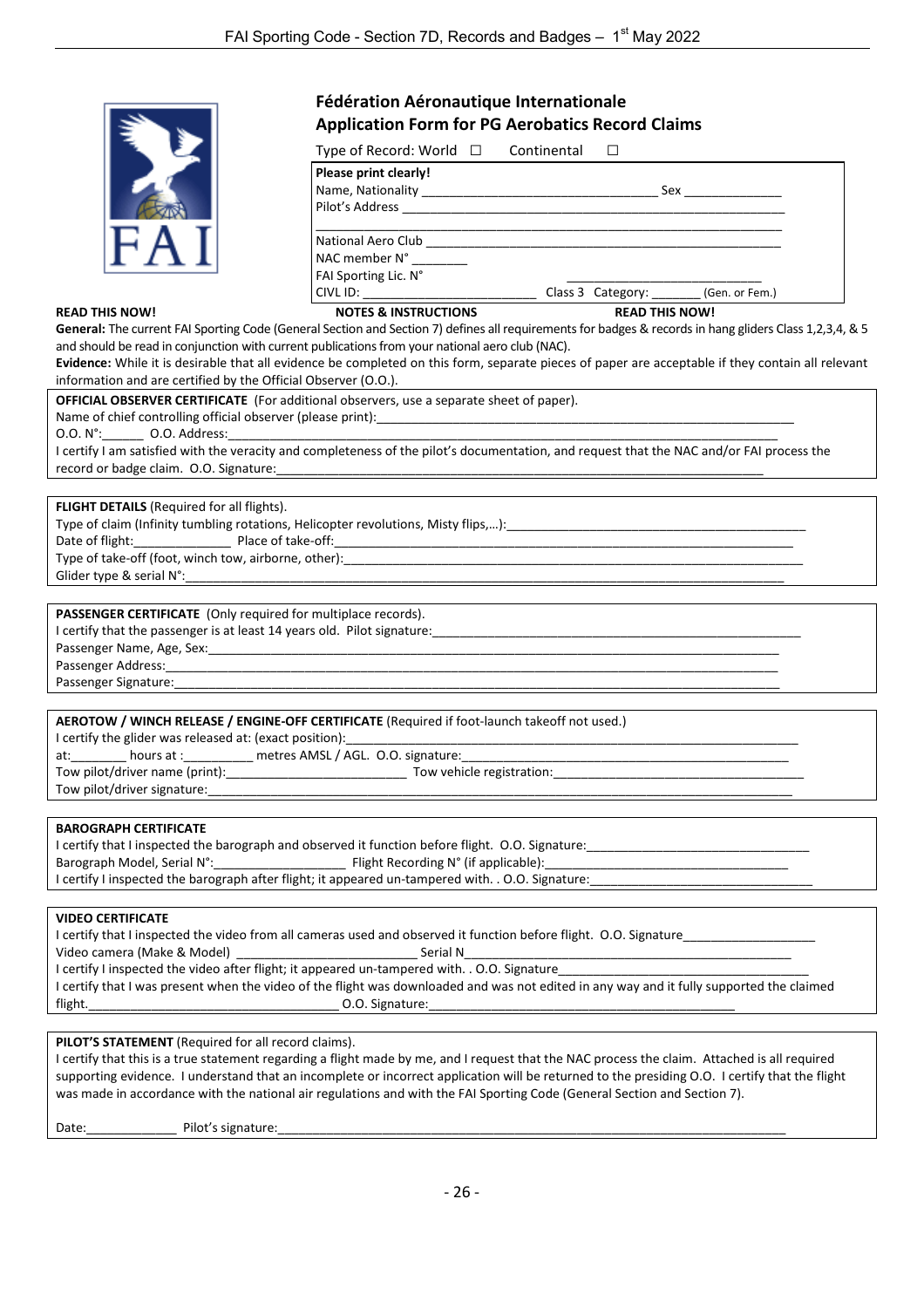# <span id="page-37-0"></span>**8. OFFICIAL OBSERVERS**

# <span id="page-37-1"></span>*8.1. Authority*

Official Observers are appointed by a NAC (or its delegated National Association). They are empowered to control and certificate flights for FAI Records, Badges, Championships and Competitions in their own country and in another country if its NAC gives permission.

### <span id="page-37-2"></span>*8.2. Register*

The NAC or its National Association is responsible for keeping a register of its Official Observers, for providing briefing or instruction and ensuring that access to changes to the Sporting Code is available to them. The national register should be reviewed and updated at intervals of not more than 5 years.

### <span id="page-37-3"></span>*8.3. Qualifications*

Official Observers must know the Sporting Code General Section and Section 7 and have the integrity to control and certificate flights without favour.

Official Observers may not act as such for any flight in which they are pilot or passenger or have a personal, financial or business interest. (Owning or part owning the hang glider is not of itself considered financial interest.).

# <span id="page-37-4"></span>*8.4. Control*

Control means observing of Take-off, Departure, Finish and Landing; checking GPS, flight recorders, barographs, cameras; downloading and print-out of barographs or GPS track logs, and the signing of all certificates covering the evidence concerned for the flight. The observer must also confirm that he has identified the pilot as the individual claiming the record and that he is flying a glider of the appropriate class.

# <span id="page-37-5"></span>*8.5. Certification*

Official Observers may only certificate an event at which they were present, except that they may certificate an outlanding if they arrive soon afterwards and there is no doubt about the position of the landing.

Air Traffic Controllers on duty are considered Official Observers for observation of take-off, start and finish lines, turn and control points and landing.

Aero tow pilots may certificate the altitude, time and point of release from aero tow.

Championship officials are considered as Official Observers for a record or badge flight made during the event and for which the documentation data is used for scoring a valid task.

Independent Witnesses may certificate an outlanding in the absence of an Official Observer. They must give their names, addresses, telephone numbers and e-mail addresses (if any) and state precisely the place and time of landing.

All certificates by people other than registered Official Observers must be countersigned as correct by the Official Observers controlling the flight. If an Official Observer considers he may not be entirely free of interest in the claim he must obtain the countersignature of an independent Official Observer.

# <span id="page-37-6"></span>*8.6. Suspension or Cancellation of Authority*

The NAC may suspend or cancel the authority of an Official Observer for negligent certification or wilful misrepresentation.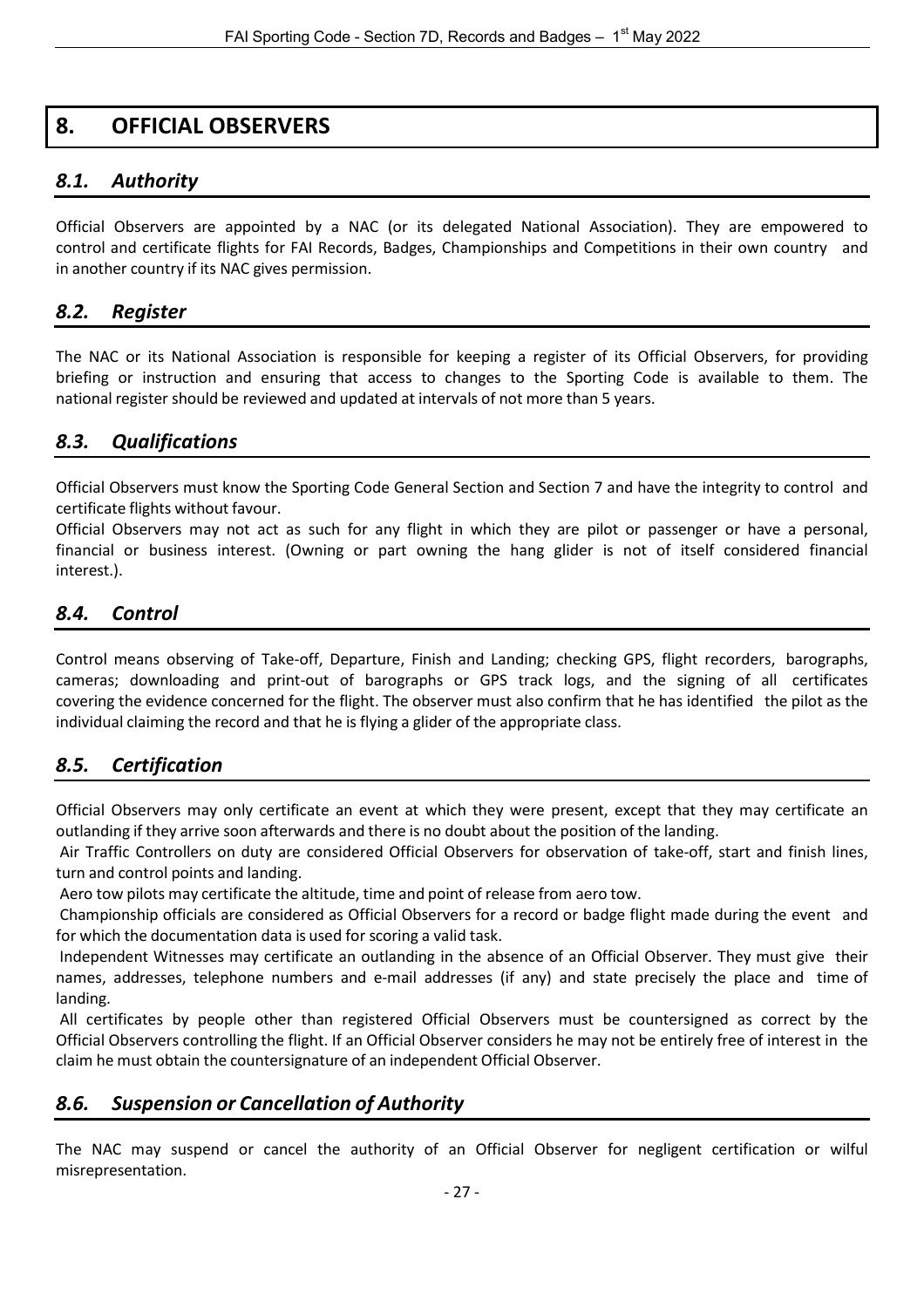# <span id="page-38-0"></span>**9. DISTANCE CALCULATION**

The preferred method of distance calculation is the GPS or approved flight data recorder, set to use the WGS84 datum and the WGS84 Ellipsoid. However, if the pilot does not have such an instrument, and the flight is less than 100 km, he may use the following calculation method as an alternative.

Either scale the distance off the map directly using a ruler, or else locate the coordinates of the two points of interest. Find a navigational software program that will calculate the distance for you, for example [\(http://boulter.com/gps/distance/\)](http://boulter.com/gps/distance/)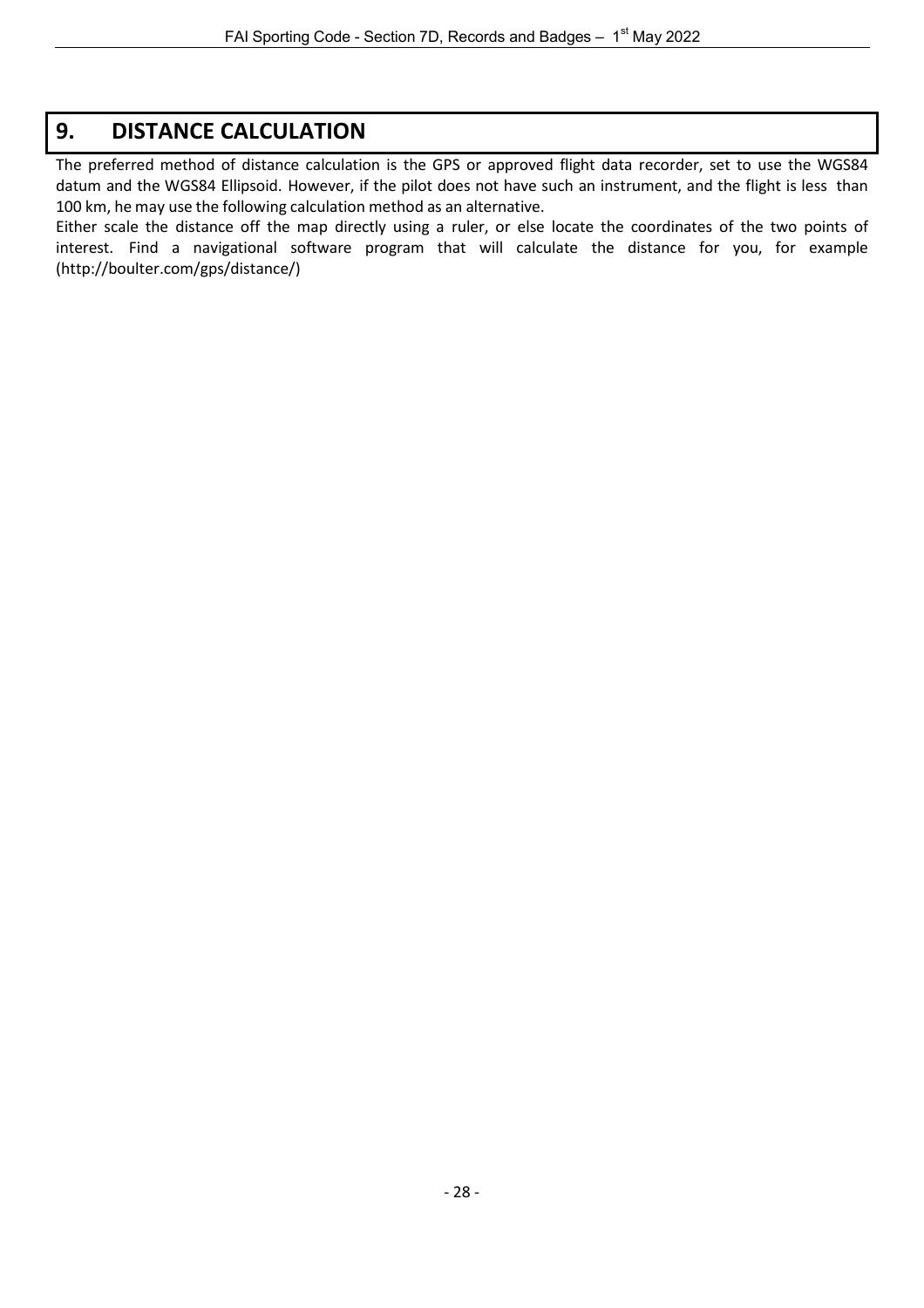# **10. GUIDELINES FOR CLASS II & V DETERMINATION**

<span id="page-39-0"></span>These guidelines are intended to provide procedures for manufacturers and the CIVL Classification Technical Committee (hereafter referred to as the *Committee*).

# <span id="page-39-1"></span>*10.1. Background*

The definition of Class 2 and Class 5 hang gliders includes the requirement that it be capable of being foot launched and landed consistently in nil wind (Refer to 1.4). The reason for this requirement is to preserve the lightweight and simple nature of the class. Weight is the ultimate factor limiting performance, so this requirement helps create a level playing field while allowing reasonable design development. In order for a glider to be classified as Class 2 or Class 5 by the Committee it must be observed to be launched and landed repeatedly in nil wind. Hang gliders with aerodynamic controls that cannot pass this requirement are Class 4 gliders.

# <span id="page-39-2"></span>*10.2. ClassificationProcedures*

To be eligible for Class 5 records gliders must have met the classification requirements detailed in Section 7- (Hang Gliders).

# <span id="page-39-3"></span>*10.3. Fairings*

Fairings are not allowed on Class 5 gliders. For the purposes of this document a pilot fairing is a streamlined structure rigidly attached to the glider frame, partially or fully enclosing that pilot and as much as practical the surrounding structures. The shape of the fairing is designed to minimise the contribution to the total parasitic drag of the glider, the pilot and the pilot surrounding structures. Windscreens fairing the pilot's head that are not directly attached to a helmet are not allowed.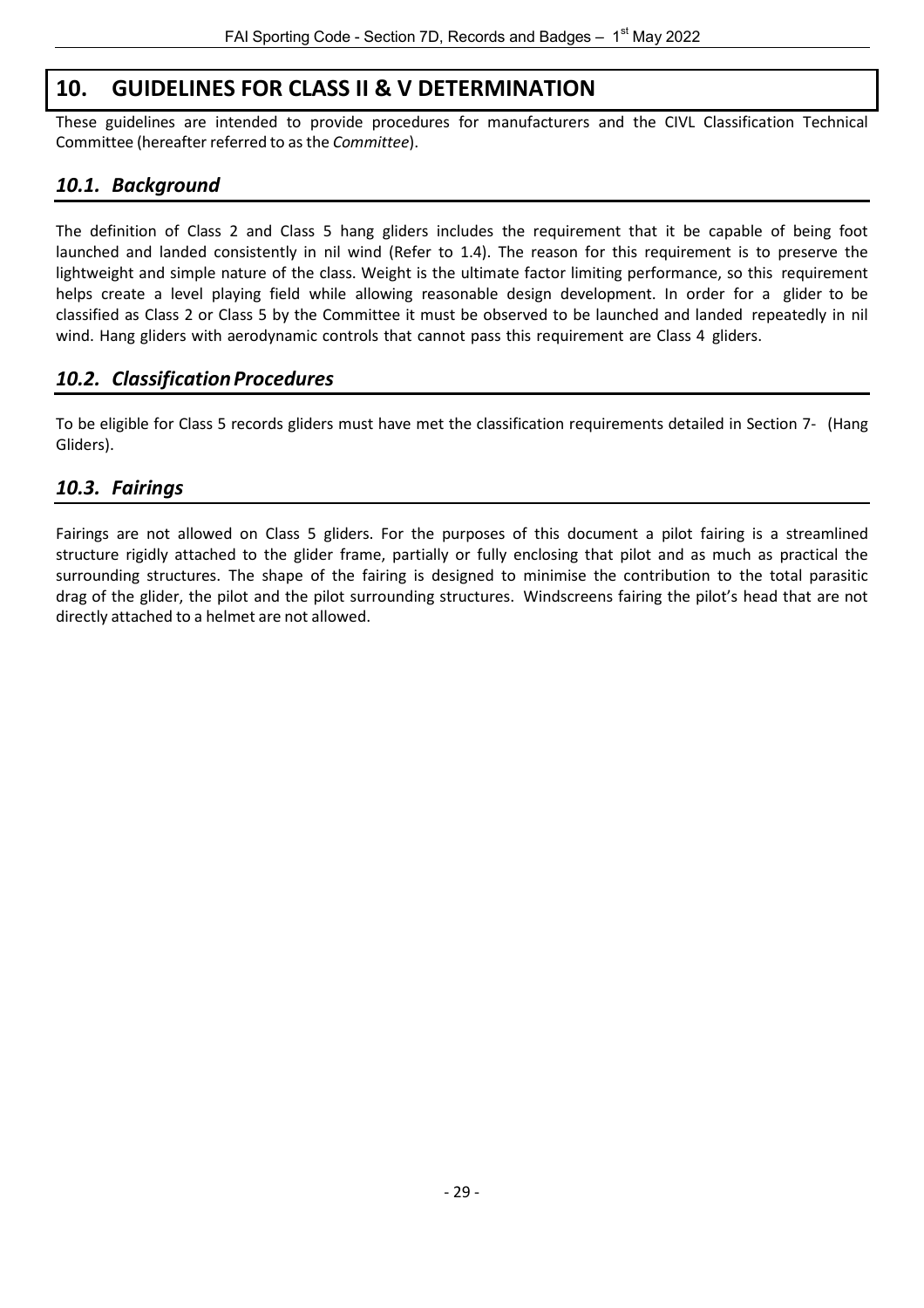# **11. GLOSSARY OF TERMS AND ABBREVIATION**

<span id="page-40-0"></span>*This section amplifies a number of terms which are used in the main text and gives some generally accepted definitions and abbreviations relevant to air sports*

#### **Alphabetical**

| 2D GPS<br>3D GPS  | GPS model whose track log does not include altitude coding.                                                                                                                                                                                                                                                                                                                                                                                                                                                                                                                                                                                                                                                                                                                                                                                                                                                                                                                                                                                                                                                                                                                                                                                                                                                                                                          |
|-------------------|----------------------------------------------------------------------------------------------------------------------------------------------------------------------------------------------------------------------------------------------------------------------------------------------------------------------------------------------------------------------------------------------------------------------------------------------------------------------------------------------------------------------------------------------------------------------------------------------------------------------------------------------------------------------------------------------------------------------------------------------------------------------------------------------------------------------------------------------------------------------------------------------------------------------------------------------------------------------------------------------------------------------------------------------------------------------------------------------------------------------------------------------------------------------------------------------------------------------------------------------------------------------------------------------------------------------------------------------------------------------|
| Altitude          | GPS model whose track log includes altitude coding.<br>The vertical distance from mean sea level (MSL). See also `QNH', and `Height'.                                                                                                                                                                                                                                                                                                                                                                                                                                                                                                                                                                                                                                                                                                                                                                                                                                                                                                                                                                                                                                                                                                                                                                                                                                |
| AMSL              | Above Mean Sea Level                                                                                                                                                                                                                                                                                                                                                                                                                                                                                                                                                                                                                                                                                                                                                                                                                                                                                                                                                                                                                                                                                                                                                                                                                                                                                                                                                 |
| <b>AUW</b>        | All Up Weight / Mass                                                                                                                                                                                                                                                                                                                                                                                                                                                                                                                                                                                                                                                                                                                                                                                                                                                                                                                                                                                                                                                                                                                                                                                                                                                                                                                                                 |
|                   |                                                                                                                                                                                                                                                                                                                                                                                                                                                                                                                                                                                                                                                                                                                                                                                                                                                                                                                                                                                                                                                                                                                                                                                                                                                                                                                                                                      |
| Barogram          | Record of atmospheric pressure measured by a barograph or similar instrument                                                                                                                                                                                                                                                                                                                                                                                                                                                                                                                                                                                                                                                                                                                                                                                                                                                                                                                                                                                                                                                                                                                                                                                                                                                                                         |
| Barograph<br>С    | A self-recording aneroid barometer<br>(Temperature) - Celsius                                                                                                                                                                                                                                                                                                                                                                                                                                                                                                                                                                                                                                                                                                                                                                                                                                                                                                                                                                                                                                                                                                                                                                                                                                                                                                        |
| CASI              |                                                                                                                                                                                                                                                                                                                                                                                                                                                                                                                                                                                                                                                                                                                                                                                                                                                                                                                                                                                                                                                                                                                                                                                                                                                                                                                                                                      |
| Certification     | Commission d'Aeronautique Sportive Internationale (the Air Sport General Commission)<br>The signature on and preparation of certificates and other documents concerned with the process of<br>flight verification with a view to validation of an FAI Flight Performance                                                                                                                                                                                                                                                                                                                                                                                                                                                                                                                                                                                                                                                                                                                                                                                                                                                                                                                                                                                                                                                                                             |
| <b>CIVL</b>       | Commission Internationale de Vol Libre, the International Hang Gliding Commission                                                                                                                                                                                                                                                                                                                                                                                                                                                                                                                                                                                                                                                                                                                                                                                                                                                                                                                                                                                                                                                                                                                                                                                                                                                                                    |
| C of A            | Certificate of Airworthiness                                                                                                                                                                                                                                                                                                                                                                                                                                                                                                                                                                                                                                                                                                                                                                                                                                                                                                                                                                                                                                                                                                                                                                                                                                                                                                                                         |
| CP                | <b>Control Point</b>                                                                                                                                                                                                                                                                                                                                                                                                                                                                                                                                                                                                                                                                                                                                                                                                                                                                                                                                                                                                                                                                                                                                                                                                                                                                                                                                                 |
| Ellipsoid<br>FAI  | A three-dimensional ellipse, commonly used as an Earth model. See under WGS84 ellipsoid<br>Fédération Aéronautique Internationale, the world air sports organisation, with its headquarters in<br>Lausanne                                                                                                                                                                                                                                                                                                                                                                                                                                                                                                                                                                                                                                                                                                                                                                                                                                                                                                                                                                                                                                                                                                                                                           |
| <b>FAI Sphere</b> | This has a radius of 6371km exactly, and has a similar volume to that of the WGS84 ellipsoid.<br>Where this is used for distance calculation, the distance for FAI purposes shall be the length of the arc<br>of the great circle joining given points defined by their geographical coordinates, using the same<br>Geodetic Datum for each set of coordinates. A short paper titled "FAI Distance Calculations" giving the<br>appropriate formulas and methodology, is available from the FAI Secretariat. Also, a small PC based<br>distance calculation programme is available by email from the FAI Office.                                                                                                                                                                                                                                                                                                                                                                                                                                                                                                                                                                                                                                                                                                                                                      |
| g                 | Acceleration due to gravity (9.81 m/sec <sup>2</sup> )                                                                                                                                                                                                                                                                                                                                                                                                                                                                                                                                                                                                                                                                                                                                                                                                                                                                                                                                                                                                                                                                                                                                                                                                                                                                                                               |
| G                 | Multiple of gravity force on an aircraft under acceleration                                                                                                                                                                                                                                                                                                                                                                                                                                                                                                                                                                                                                                                                                                                                                                                                                                                                                                                                                                                                                                                                                                                                                                                                                                                                                                          |
| Galileo           | The future European GNSS system, equivalent to the Russian GLONASS and the US GPS satellite<br>navigation systems                                                                                                                                                                                                                                                                                                                                                                                                                                                                                                                                                                                                                                                                                                                                                                                                                                                                                                                                                                                                                                                                                                                                                                                                                                                    |
| Geodesic          | This describes the shortest distance between two points on the surface of an ellipsoidal world<br>model. It is the ellipsoid equivalent to a Great Circle on a sphere. Once accurate lat/longs are<br>available based on the same geodetic datum, the ellipsoid /geodesic distance between them can be<br>calculated using one of a number of freeware computer programs that are commonly available. For<br>FAI distance calculation purposes, the WGS84 ellipsoid is used (GS 7.3.1.1). A small PC-based<br>distance calculation program for the WGS84 ellipsoid is available by email from the FAI office.                                                                                                                                                                                                                                                                                                                                                                                                                                                                                                                                                                                                                                                                                                                                                        |
|                   | Geodetic Datum The mathematical model of the earth (and its orientation to the earth) which is used in laying out the<br>positional reference system (lat/long, kilometre grid, etc) before the map projection process is used<br>to transform the three-dimensional surface of the earth model (including topographical features<br>and the reference grid) into a flat map sheet. Some 200 Geodetic Datums (GD) are in current use<br>and generally were chosen for the `best fit' of their particular mathematical model to the shape of<br>the earth over the map area concerned. Lat/long figures, to be unambiguous, should quote the GD<br>used which is normally given in the data at the edge of each map. The WGS 84 Datum is generally<br>accepted as the best simple mathematical model for the overall shape of the earth, and is an<br>ellipsoid with an equatorial radius of 6378.1370 km and a polar radius of 6356.7523 km, and is<br>centred on the earth's centre and orientated to the spin axis. PC-based transformation programmes<br>are available which convert latitudes and longitudes from those relevant to one Geodetic Datum,<br>to WGS 84 or other Datums. Differences vary from a few metres to a few kilometres. These<br>differences are not errors, each lat/long figure is perfectly correct, it is only the different GD (world |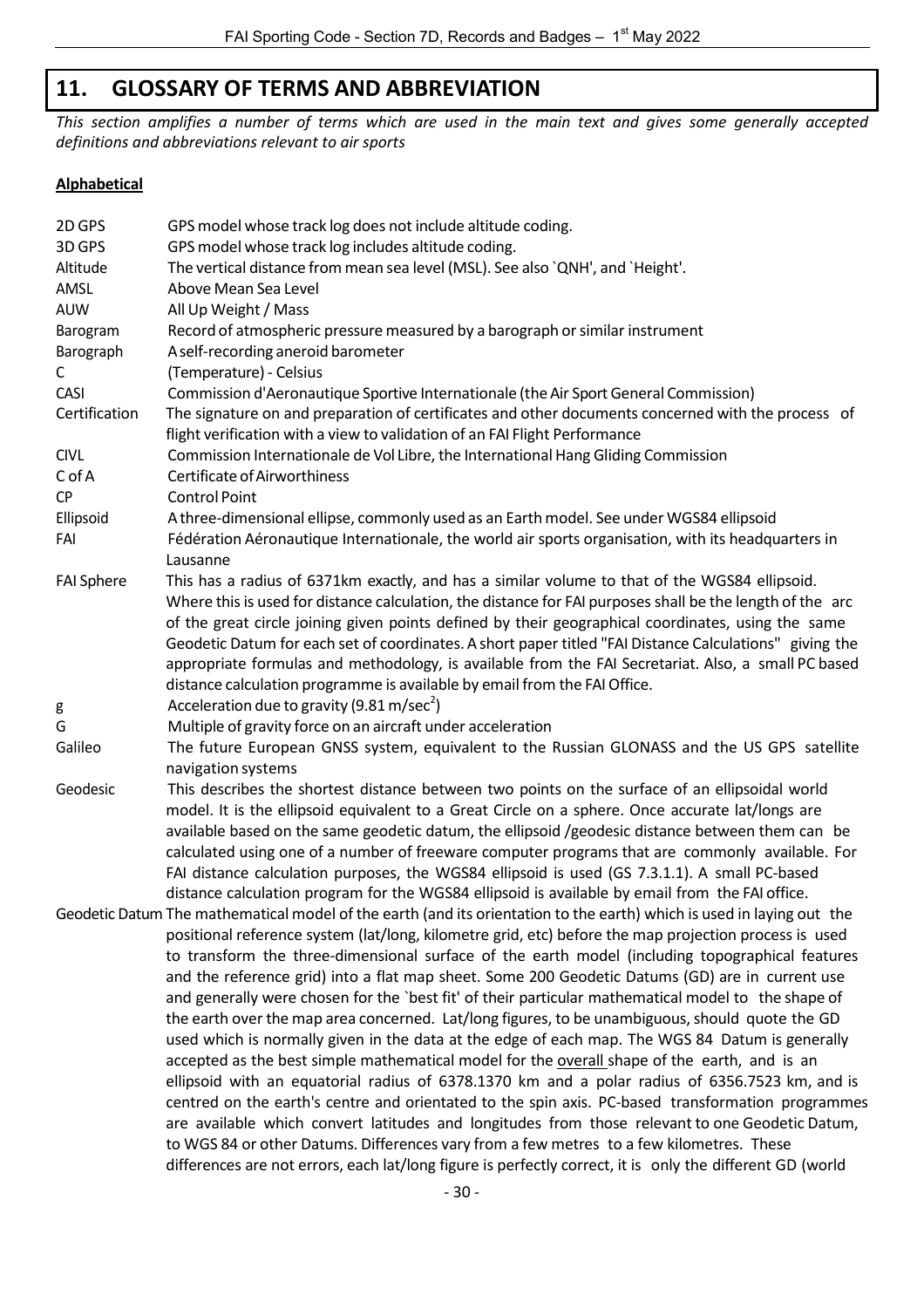|                | mathematical model) which changes the lat/long figures for a given point on the earth's surface.<br>Therefore, for distance calculations to be accurate, the lat/longs of points at the beginning and end<br>of the leg concerned must be with respect to the same G (see para 7.3.1.1). The calculations<br>themselves use these standardised lat/longs, applied to a distance calculation formula based on the FAI<br>earth model given in para 7.3.1.1. The WGS 84 Datum can be used in deriving lat/longs for long |
|----------------|------------------------------------------------------------------------------------------------------------------------------------------------------------------------------------------------------------------------------------------------------------------------------------------------------------------------------------------------------------------------------------------------------------------------------------------------------------------------------------------------------------------------|
|                | distance calculations and is used by ICAO and national aviation agencies in defining highly accurate                                                                                                                                                                                                                                                                                                                                                                                                                   |
| <b>GLONASS</b> | standardised runway datums for the future use of GPS as a runway approach aid.                                                                                                                                                                                                                                                                                                                                                                                                                                         |
| <b>GNSS</b>    | Global Orbital Navigation Satellite System, the Russian GNSS system similar to the US GPS<br>Global Navigation Satellite System (Generic term for all systems such as the Russian GLONASS and<br>the US GPS)                                                                                                                                                                                                                                                                                                           |
| <b>GPS</b>     | Global Positioning System (US GNSS System presently managed by the Department of Defense)                                                                                                                                                                                                                                                                                                                                                                                                                              |
| GPS (2D)       | GPS model whose track log does not include altitude coding.                                                                                                                                                                                                                                                                                                                                                                                                                                                            |
| GPS (3D)       | GPS model whose track log includes altitude coding.                                                                                                                                                                                                                                                                                                                                                                                                                                                                    |
| GS             | The General Section of the FAI Sporting Code                                                                                                                                                                                                                                                                                                                                                                                                                                                                           |
| Height         | The vertical distance from a given height datum such as the take-off place. See also `QFE', and                                                                                                                                                                                                                                                                                                                                                                                                                        |
| 'Altitude'.    |                                                                                                                                                                                                                                                                                                                                                                                                                                                                                                                        |
| HG             | Hang Glider                                                                                                                                                                                                                                                                                                                                                                                                                                                                                                            |
| Homologation   | The validation of a Flight Performance by an NAC or FAI for record purposes hPa Hecto Pascal                                                                                                                                                                                                                                                                                                                                                                                                                           |
|                | (Pressure unit, equal to a millibar)                                                                                                                                                                                                                                                                                                                                                                                                                                                                                   |
| IAS            | Indicated Airspeed                                                                                                                                                                                                                                                                                                                                                                                                                                                                                                     |
| <b>ICAO</b>    | International Civil Aviation Organisation (HQ in Montreal, Canada) IGC<br><b>International Gliding</b>                                                                                                                                                                                                                                                                                                                                                                                                                 |
|                | Commission, an Air Sport Commission of the FAI                                                                                                                                                                                                                                                                                                                                                                                                                                                                         |
| ISA            | International Standard Atmosphere                                                                                                                                                                                                                                                                                                                                                                                                                                                                                      |
| May            | See under wording                                                                                                                                                                                                                                                                                                                                                                                                                                                                                                      |
| Min            | Minute, unit of time (UT), compared to `arcmin' which is 1 minute of angle m/s<br>Metres per Second                                                                                                                                                                                                                                                                                                                                                                                                                    |
| <b>MSL</b>     | Mean Sea Level                                                                                                                                                                                                                                                                                                                                                                                                                                                                                                         |
| Must           | See under wording                                                                                                                                                                                                                                                                                                                                                                                                                                                                                                      |
| <b>NAC</b>     | National Airsport Control                                                                                                                                                                                                                                                                                                                                                                                                                                                                                              |
| 0              | (FAI Class) - Hang Gliders and Paragliders                                                                                                                                                                                                                                                                                                                                                                                                                                                                             |
| O&R or OR      | Out and Return                                                                                                                                                                                                                                                                                                                                                                                                                                                                                                         |
| Obligations    | (such as to FAI) Obligations of NACs to the FAI are listed in the FAI Statutes, search for the word                                                                                                                                                                                                                                                                                                                                                                                                                    |
|                | "obligations".                                                                                                                                                                                                                                                                                                                                                                                                                                                                                                         |
| OO             | Official Observer                                                                                                                                                                                                                                                                                                                                                                                                                                                                                                      |
| OZ             | Observation zone, the segment of airspace that a glider must enter to verify flight to a waypoint                                                                                                                                                                                                                                                                                                                                                                                                                      |
| PA             | Paragliding Accuracy                                                                                                                                                                                                                                                                                                                                                                                                                                                                                                   |
| PG             | Paraglider                                                                                                                                                                                                                                                                                                                                                                                                                                                                                                             |
| <b>PHG</b>     | Powered Hang Glider                                                                                                                                                                                                                                                                                                                                                                                                                                                                                                    |
| PPG            | Powered Paraglider                                                                                                                                                                                                                                                                                                                                                                                                                                                                                                     |
|                | Proficiency Badges Badges issued by the FAI for meeting specified flight performance standards                                                                                                                                                                                                                                                                                                                                                                                                                         |
| QFE            | Pressure Setting which indicates zero altitude when at airfield height                                                                                                                                                                                                                                                                                                                                                                                                                                                 |
| <b>QNH</b>     | Pressure Setting which indicates height above sea level                                                                                                                                                                                                                                                                                                                                                                                                                                                                |
| Record(s)      | Validated flight performance greater than other validated performances Shall See under `Wording'                                                                                                                                                                                                                                                                                                                                                                                                                       |
| Should         | See under 'Wording'                                                                                                                                                                                                                                                                                                                                                                                                                                                                                                    |
| Soaring        | The utilisation of the vertical component of movements of air in the atmosphere for the purpose of                                                                                                                                                                                                                                                                                                                                                                                                                     |
|                | sustaining flight, without the use of thrust from a means of propulsion                                                                                                                                                                                                                                                                                                                                                                                                                                                |
|                | Sporting Licence A licence issued by the FAI and mandatory for entrants to international competitions and world or                                                                                                                                                                                                                                                                                                                                                                                                     |
|                | continental record attempts                                                                                                                                                                                                                                                                                                                                                                                                                                                                                            |
| S7             | Section 7 of the FAI Sporting Code i.e. this section. Also sub-sections 7A to 7C.                                                                                                                                                                                                                                                                                                                                                                                                                                      |
| Sphere         | See FAI Sphere                                                                                                                                                                                                                                                                                                                                                                                                                                                                                                         |
| <b>TAS</b>     | True Air Speed                                                                                                                                                                                                                                                                                                                                                                                                                                                                                                         |
| TL             | <b>Team Leader</b>                                                                                                                                                                                                                                                                                                                                                                                                                                                                                                     |
| TP             | Turn Point, also see WP, Waypoint                                                                                                                                                                                                                                                                                                                                                                                                                                                                                      |
| Track-log      | The record of a flight produced by a GPS Track-log point The individual components of a track-log                                                                                                                                                                                                                                                                                                                                                                                                                      |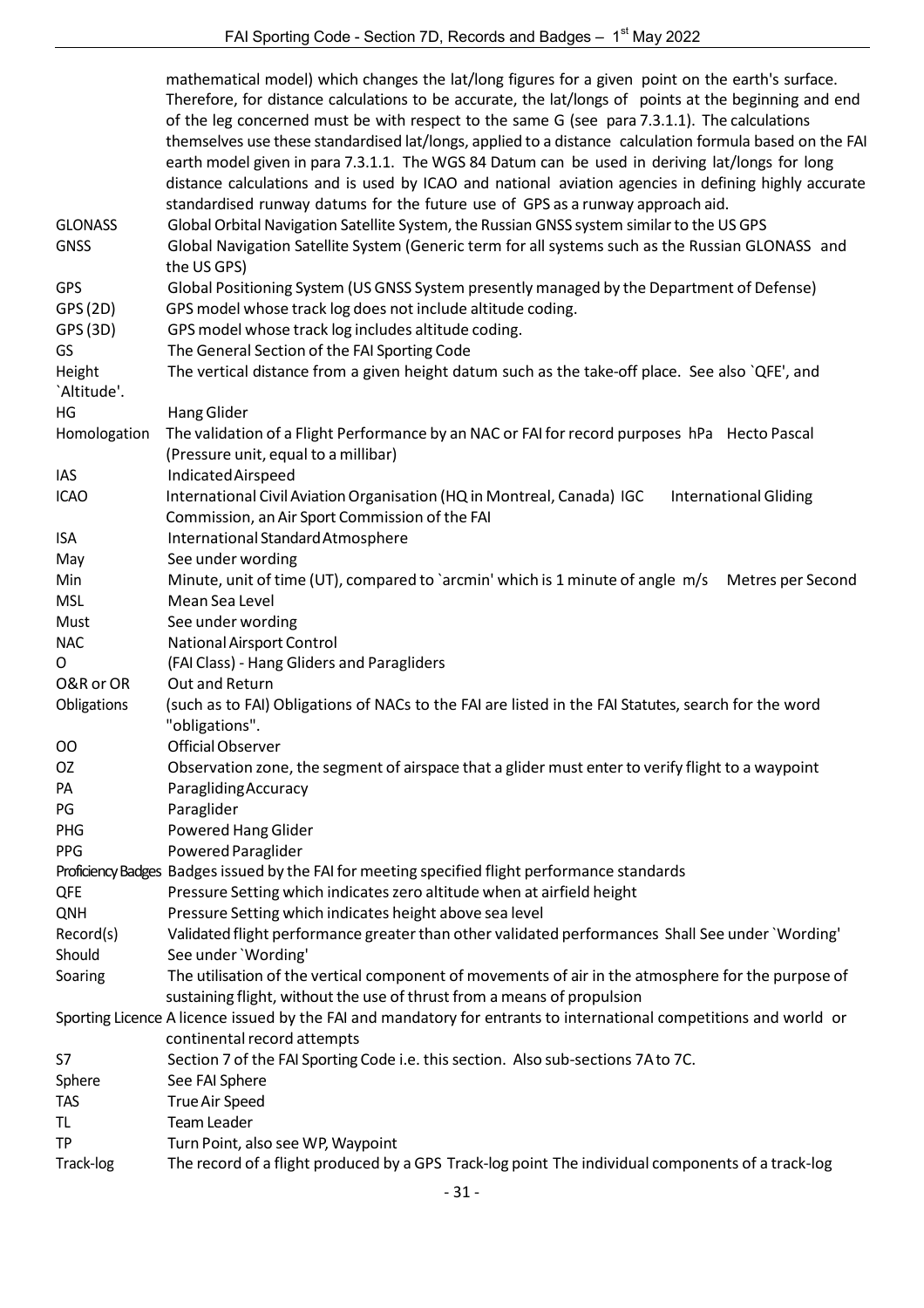| UT           | UTC to the local hour convention                                                                                                                                                                                                                                                                                                                                                                                               |
|--------------|--------------------------------------------------------------------------------------------------------------------------------------------------------------------------------------------------------------------------------------------------------------------------------------------------------------------------------------------------------------------------------------------------------------------------------|
| <b>UTC</b>   | Universal Time Co-ordinated (ex-GMT)                                                                                                                                                                                                                                                                                                                                                                                           |
| Validation   | An act of ratification or official approval. In FAI terms, the act of approving a Flight Performance (or<br>an element of one such as reaching a Turn Point) for FAI purposes.                                                                                                                                                                                                                                                 |
| Verification | The process of checking and assembling evidence with a view to validating a Flight Performance                                                                                                                                                                                                                                                                                                                                 |
| Vs           | <b>Stalling Speed</b>                                                                                                                                                                                                                                                                                                                                                                                                          |
| WADA         | World Anti Doping Agency                                                                                                                                                                                                                                                                                                                                                                                                       |
| WAG          | World Air Games. An international sporting event involving several FAI air sports at the same time, see                                                                                                                                                                                                                                                                                                                        |
| GS           |                                                                                                                                                                                                                                                                                                                                                                                                                                |
| WP, Waypoint | A generic term for either a start, turn or finish point claimed as part of a flight performance.                                                                                                                                                                                                                                                                                                                               |
| <b>WGS84</b> | See under 'Geodetic Datum'                                                                                                                                                                                                                                                                                                                                                                                                     |
|              | WGS 84 Ellipsoid This is an ellipsoidal earth model with an equatorial radius of 6378,1370 km and a polar radius of<br>6356,7523 km. It is centred on the earth's centre and orientated to the spin axis. It is generally<br>accepted as the best simple mathematical model for the overall shape of the earth and is used as the<br>Geodetic Datum in many aeronautical maps. See also under "Geodesic" and "Geodetic Datum". |
|              | For distance calculations using the WGS84 ellipsoid, a small PC-based program is available by<br>email from the FAI Office.                                                                                                                                                                                                                                                                                                    |
| Wording      | The use of "shall" and "must" implies that the aspect concerned is mandatory; the use of "should"<br>implies a non-mandatory recommendation; "may" indicates what is permitted and "will" indicates<br>what is going to happen. Words of masculine gender should be taken as including the female<br>gender unless the context indicates otherwise. Italics are used for explanatory notes.                                    |
| <b>WPRS</b>  | World Pilot Ranking Scheme. A CIVL designed and administered system of ranking pilots from FAI<br>sanctioned competition results.                                                                                                                                                                                                                                                                                              |